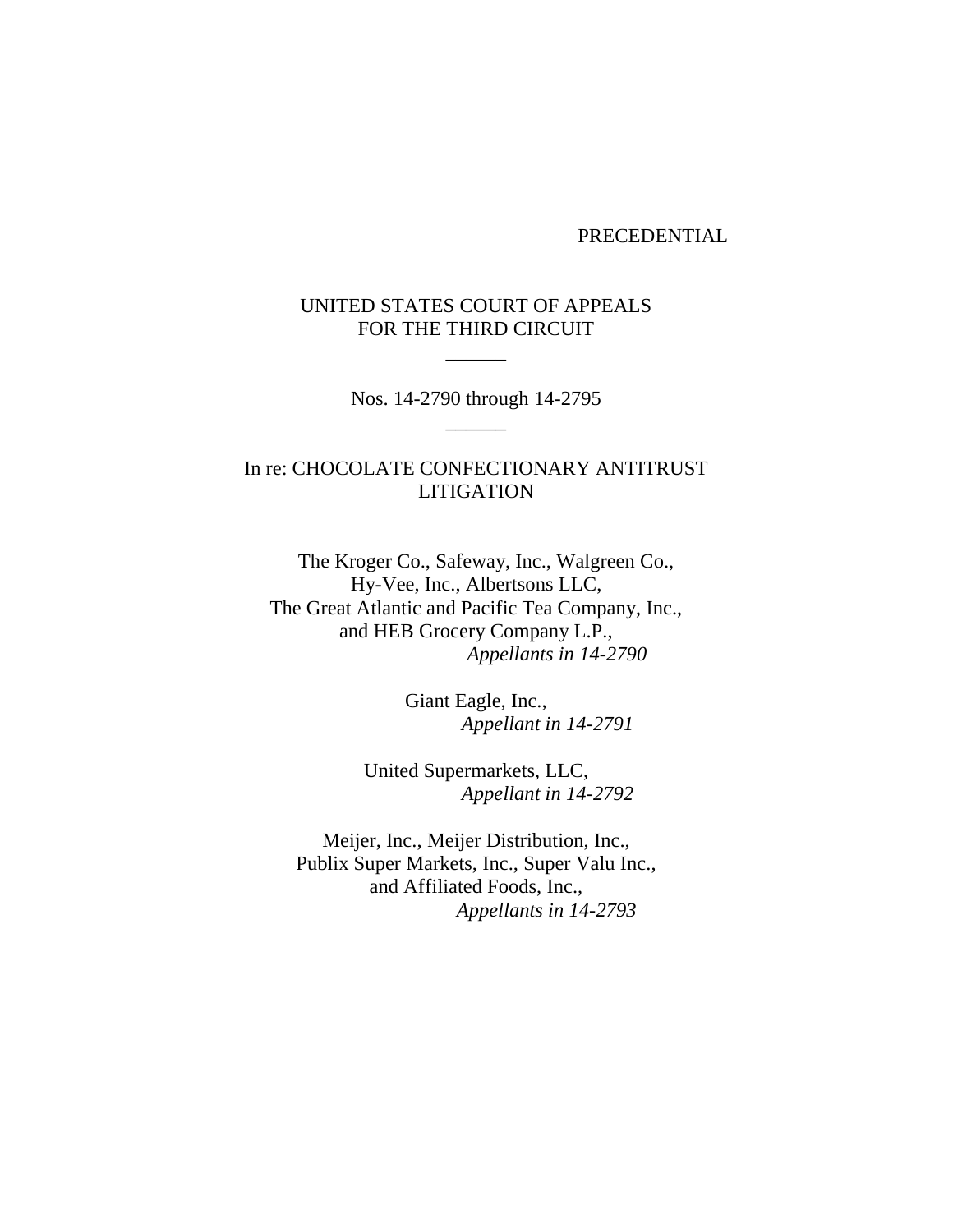Card & Party Mart II Ltd., Jones Wholesale Grocery, Inc.\*, PITCO Foods, and The Lorain Novelty Co., Inc., as representatives of the Direct Purchaser Class, *Appellants in 14-2794*

\*Pursuant to Clerk Order of July 3, 2014

CVS Pharmacy, Longs Drug Stores California, Inc., Rite Aid Corporation, Rite Aid Hdqtrs., Corp., and the Golub Corporation, *Appellants in 14-2795*

On Appeal from the United States District Court for the Middle District of Pennsylvania (M.D. Pa. No.1-08-mdl-01935) District Judge: Honorable Christopher C. Conner

 $\overline{\phantom{a}}$ 

 $\overline{\phantom{a}}$ 

Argued Thursday, April 30, 2015 Before: FISHER, HARDIMAN and ROTH, *Circuit Judges*.

(Filed: September 15, 2015)

Scott E. Perwin, Esq. Kenny Nachwalter 201 South Biscayne Boulevard 1100 Miami Center Miami, FL 33131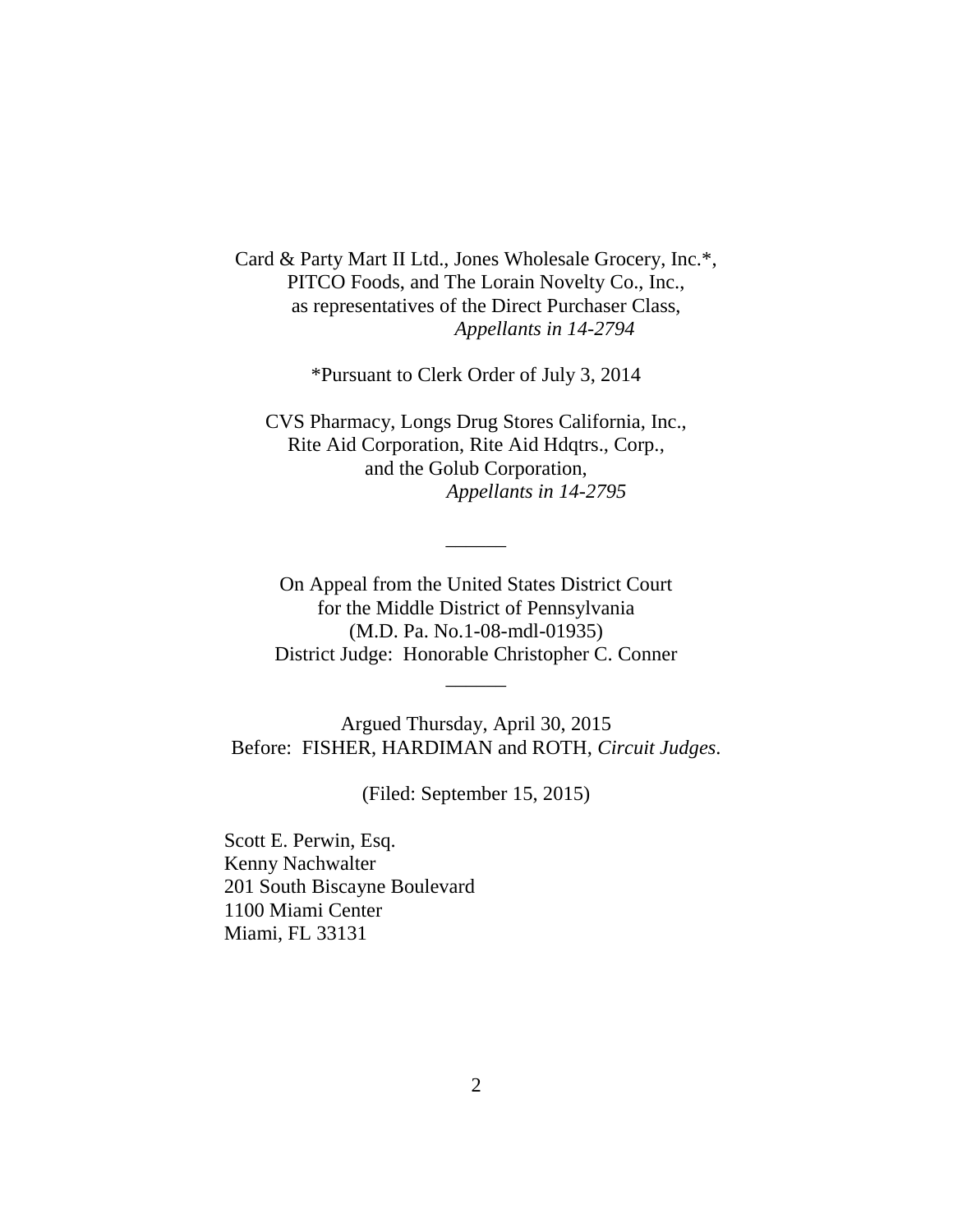Steve D. Shadowen, Esq. *ARGUED* Hilliard & Shadowen 39 West Main Street Mechanicsburg, PA 17055

### *Counsel for Appellants in 14-2790*

Moira E. Cain-Mannix, Esq. Brian C. Hill, Esq. Scott D. Livingston, Esq. Bernard D. Marcus, Esq. Marcus & Shapira 301 Grant Street One Oxford Centre, 35th Floor Pittsburgh, PA 15219

Joseph T. Lukens, Esq. Faruqi & Faruqi 101 Greenwood Avenue Suite 600 Jenkintown, PA 19046

## *Counsel for Appellants in 14-2791*

Daniel H. Gold, Esq. Haynes & Boone 2323 Victory Avenue Suite 700 Dallas, TX 75219,

*Counsel for Appellant in 14-2792*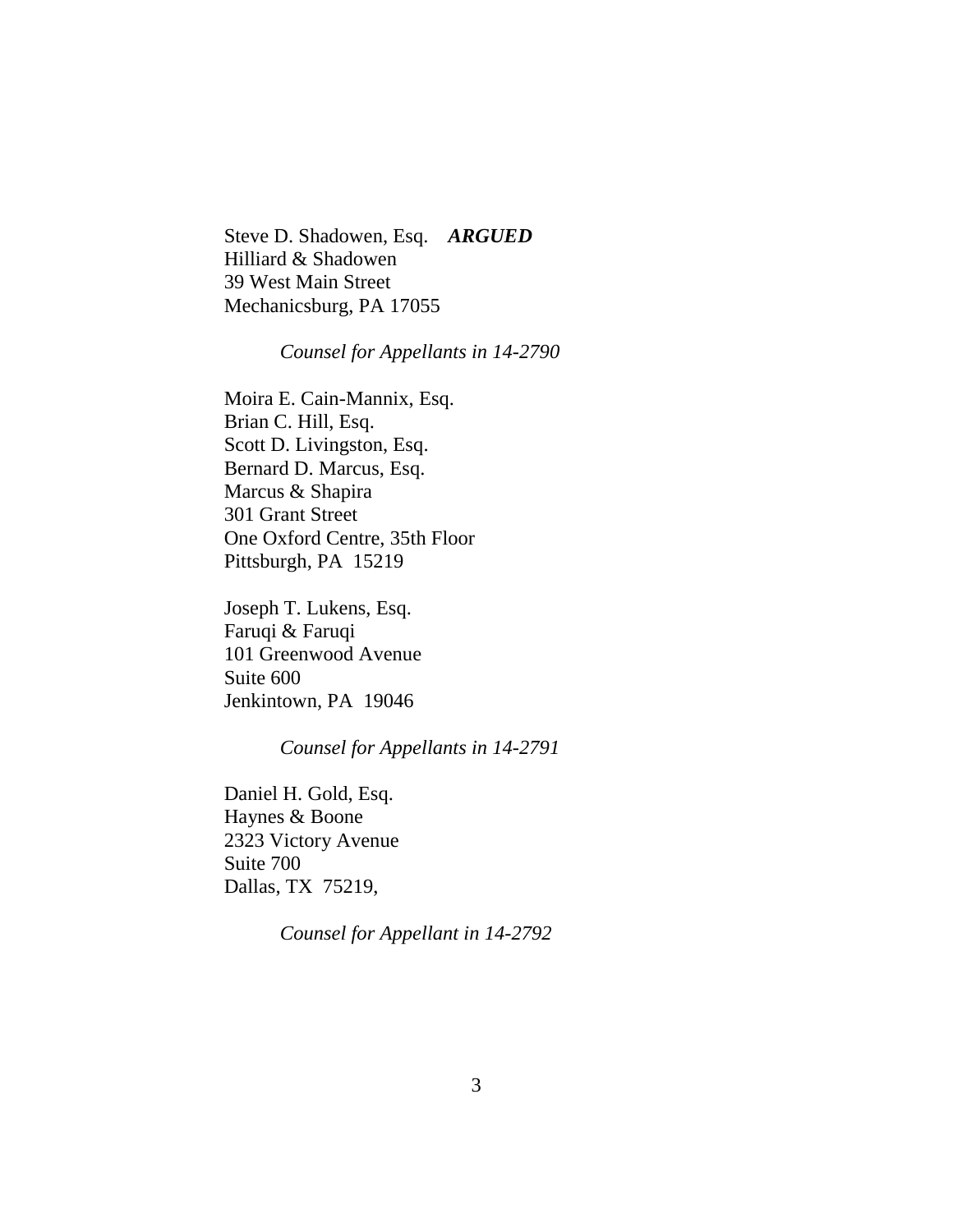Richard L. Coffman, Esq. The Coffman Law Firm 505 Orleans Street Suite 505 Beaumont, TX 77701

David P. Germaine, Esq. Alberto Rodriguez, Esq. Joseph M. Vanek, Esq. Vanek Vickers & Masini 55 West Monroe Street Suite 3500 Chicago, IL 60603

Steve D. Shadowen, Esq. *ARGUED* Hilliard & Shadowen 39 West Main Street Mechanicsburg, PA 17055,

*Counsel for Appellants in 14-2793*

Ruthanne Gordon, Esq. Michael J. Kane, Esq. H. Laddie Montague, Jr., Esq. *ARGUED* Berger & Montague 1622 Locust Street Philadelphia, PA 19103

Hilary K. Scherrer, Esq. Hausfeld 1700 K Street, N.W. Suite 650 Washington, DC 20006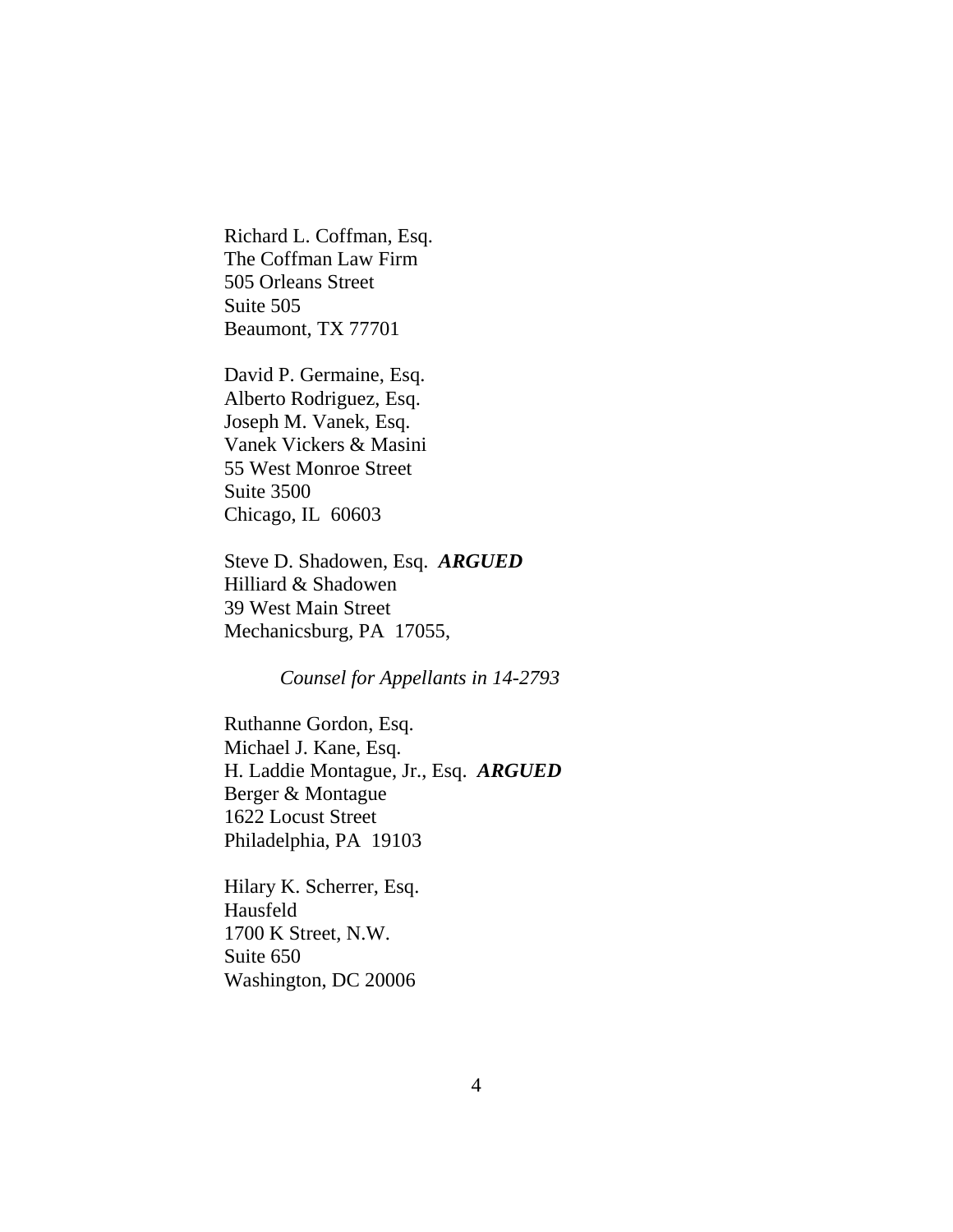Roberta D. Liebenberg, Esq. Adam Pessin, Esq. Fine Kaplan & Black One South Broad Street Suite 2300 Philadelphia, PA 19107

*Counsel for Appellants in 14-2794*

Eric L. Bloom, Esq. Hangley Aronchick Segal Pudlin & Schiller 4400 Deer Path Road Suite 200 Harrisburg, PA 17110,

*Counsel for Appellant in 14-2795*

William F. Cavanaugh, Jr., Esq. *ARGUED* Stephanie M. Gyetvan, Esq. Adeel A. Mangi, Esq. Patterson, Belknap, Webb & Tyler 1133 Avenue of the Americas New York, NY 10036

> *Counsel for Appellees Hersey Co. & Hersey Canada Inc.*

Nicole L. Castle, Esq. McDermott, Will & Emery 340 Madison Avenue New York, NY 10173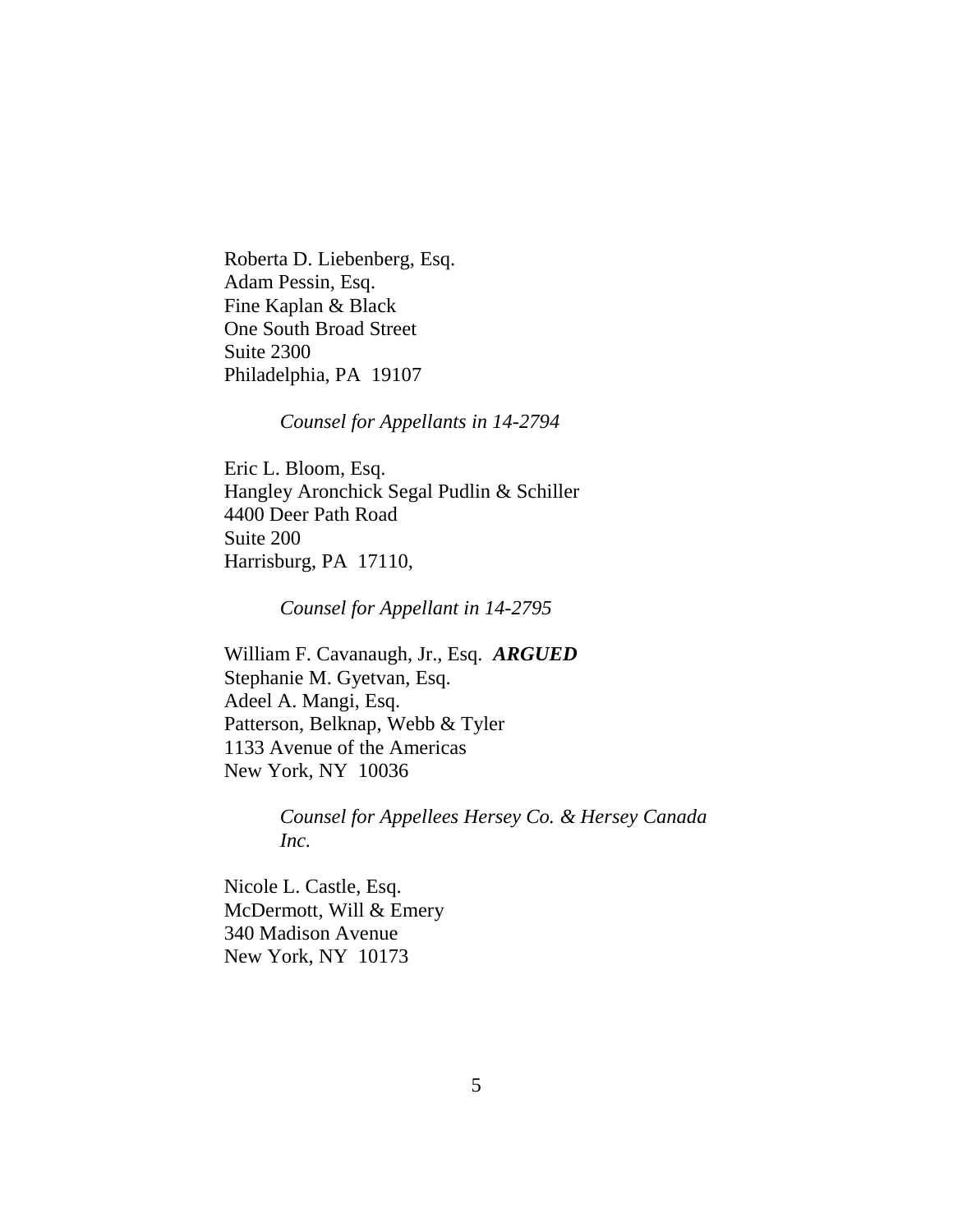David Marx, Esq. *ARGUED* McDermott, Will & Emery Suite 4400 227 West Monroe Street Chicago, IL 60606

Stefan M. Meisner, Esq. McDermott Will & Emery 500 North Capitol Street, N.W. Washington, DC 20001

> *Counsel for Appellees Mars Inc. & Mars Snackfood United States LLC*

Peter E. Moll, Esq. *ARGUED* Daniel J. Howley, Esq. Cadwalader Wickersham & Taft 700 Sixth Street, N.W. Washington, DC 20001

Adam L. Hudes, Esq. Stephen M. Medlock, Esq. Carmine R. Zarlenga, III, Esq. Mayer Brown 1999 K Street, N.W. Washington, DC 20006,

*Counsel for Appellee Nestle USA Inc.*

 $\overline{\phantom{a}}$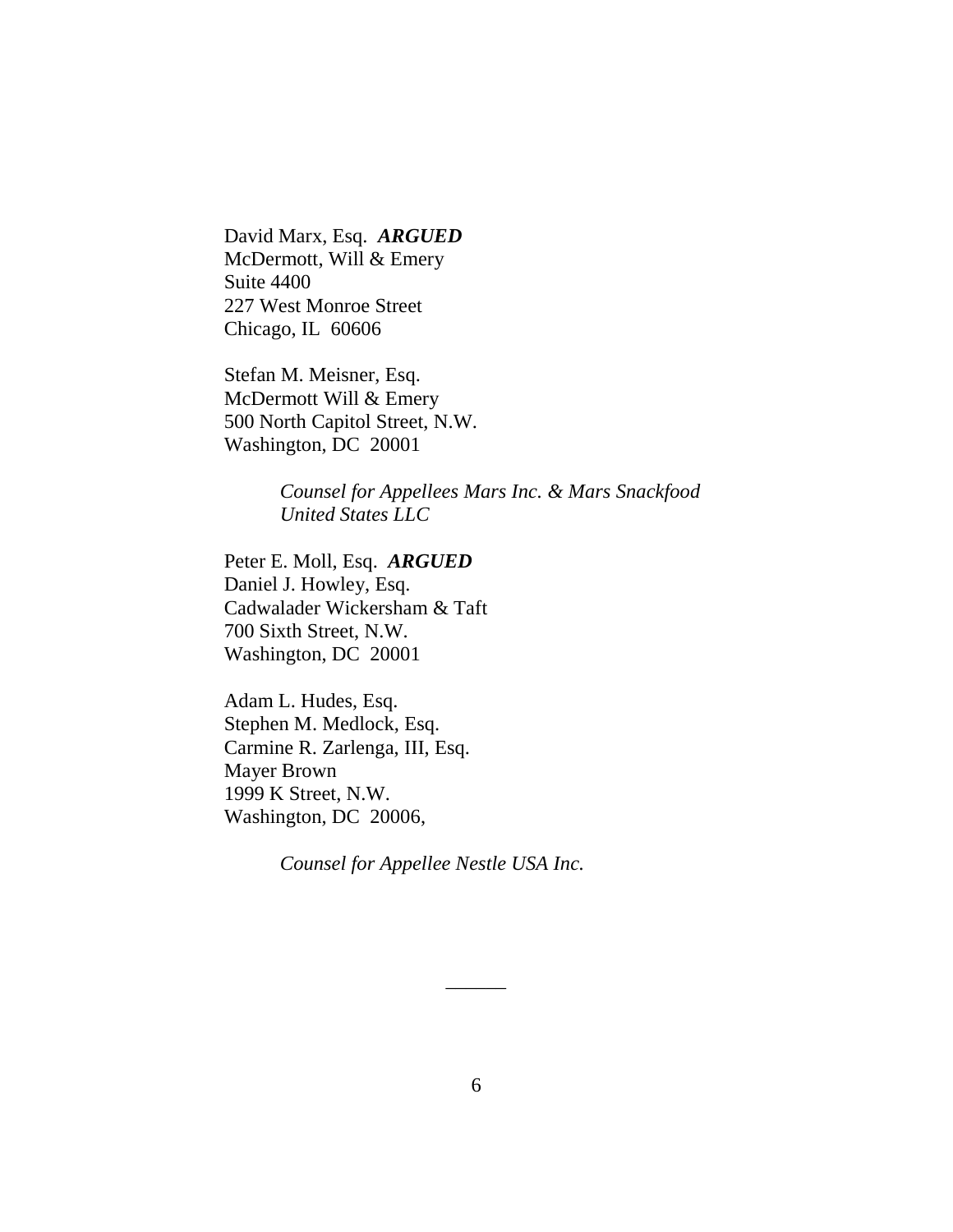### OPINION OF THE COURT  $\overline{\phantom{a}}$

#### FISHER, *Circuit Judge*.

 $\overline{a}$ 

In these consolidated antitrust conspiracy cases, two groups of plaintiffs, one a certified class of direct purchasers of chocolate products ("the Direct Purchaser Class"), and the other a group of individual plaintiffs ("the Individual Plaintiffs") (collectively, "the Plaintiffs"), appeal the District Court's summary judgment in favor of defendants The Hershey Company ("Hershey"); Hershey Canada, Inc.; Nestlé USA, Inc.; and Mars, Inc. and Mars Snackfood U.S., LLC (collectively, "Mars") (all appellees are collectively referred to as "the Chocolate Manufacturers").

According to the Plaintiffs, the Chocolate Manufacturers conspired to raise prices on chocolate candy products in the United States three times between 2002 and 2007. The Plaintiffs assert numerous errors on appeal, but at its core, this case is about how courts should view evidence of a contemporaneous antitrust conspiracy in a foreign market when that evidence is offered to prove the existence of an antitrust conspiracy in the U.S. market. Here the foreign conspiracy involved the Chocolate Manufacturers' Canadian brethren: Hershey Canada,<sup>1</sup> Mars Canada, Inc., and Nestlé Canada (collectively, "the Canadian Chocolate Manufacturers"), as well as others.

We agree with the District Court that the Canadian conspiracy evidence is ambiguous and does not support an

<sup>1</sup> Hershey Canada is the only one of the Canadian Chocolate Manufacturers that is a party to this appeal.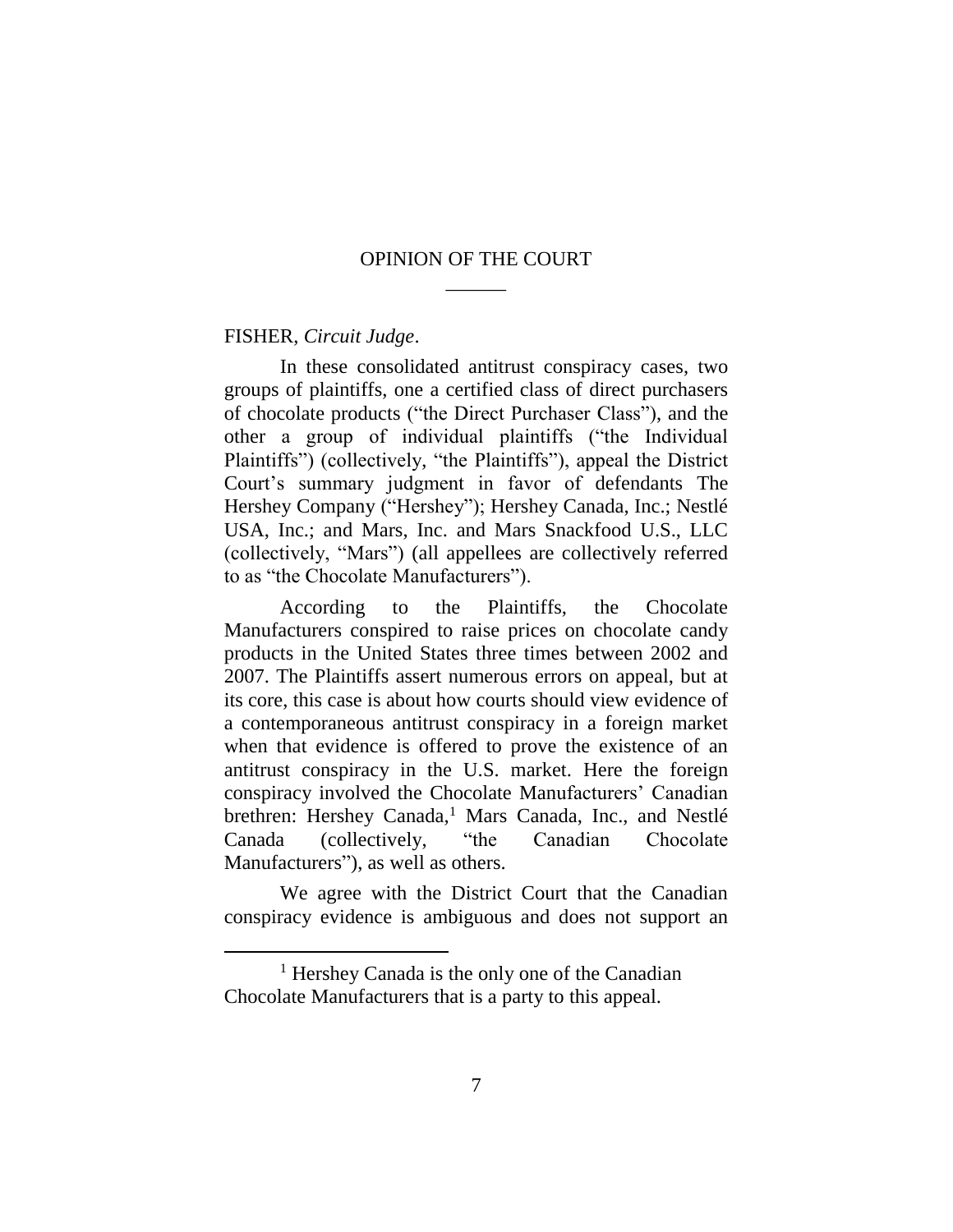inference of a U.S. conspiracy for two simple reasons. First, the people involved in and the circumstances surrounding the Canadian conspiracy are different from those involved in and surrounding the purported U.S. conspiracy, and second, the evidence that the Chocolate Manufacturers in the United States knew of the unlawful Canadian conspiracy is weak and, in any event, relates only to Hershey. Because we also conclude that the Plaintiffs' other traditional conspiracy evidence is insufficient to create a reasonable inference of a U.S. price-fixing conspiracy, we will affirm.<sup>2</sup>

#### **I.**

#### **A. The U.S. Chocolate Industry**

The U.S. chocolate confectionary market is dominated by three companies: Hershey, Mars, and Nestlé USA. Hershey is a publicly traded company based in Hershey, Pennsylvania, and sells such famous brands as Hershey's Milk Chocolate Bar and Reese's Peanut Butter Cups. Mars is a privately held company headquartered in Virginia and is the parent company of Mars Snackfood U.S. Among Mars's most notable brands are M&Ms and Milky Way. Nestlé USA is a U.S.-based company wholly owned by Switzerland-based Nestlé S.A. Nestlé USA sells such popular brands as Nestlé Crunch and Butterfinger. Besides offering a variety of chocolate candy brands, the Chocolate Manufacturers offer a variety of sizes. Some sizes, such as single- and king-size

<sup>&</sup>lt;sup>2</sup> Because we conclude that the District Court correctly granted summary judgment for the Chocolate Manufacturers, we do not reach the secondary question of whether the District Court abused its discretion by excluding a portion of the Individual Plaintiffs' economic expert's report calculating the damages caused by Nestlé USA.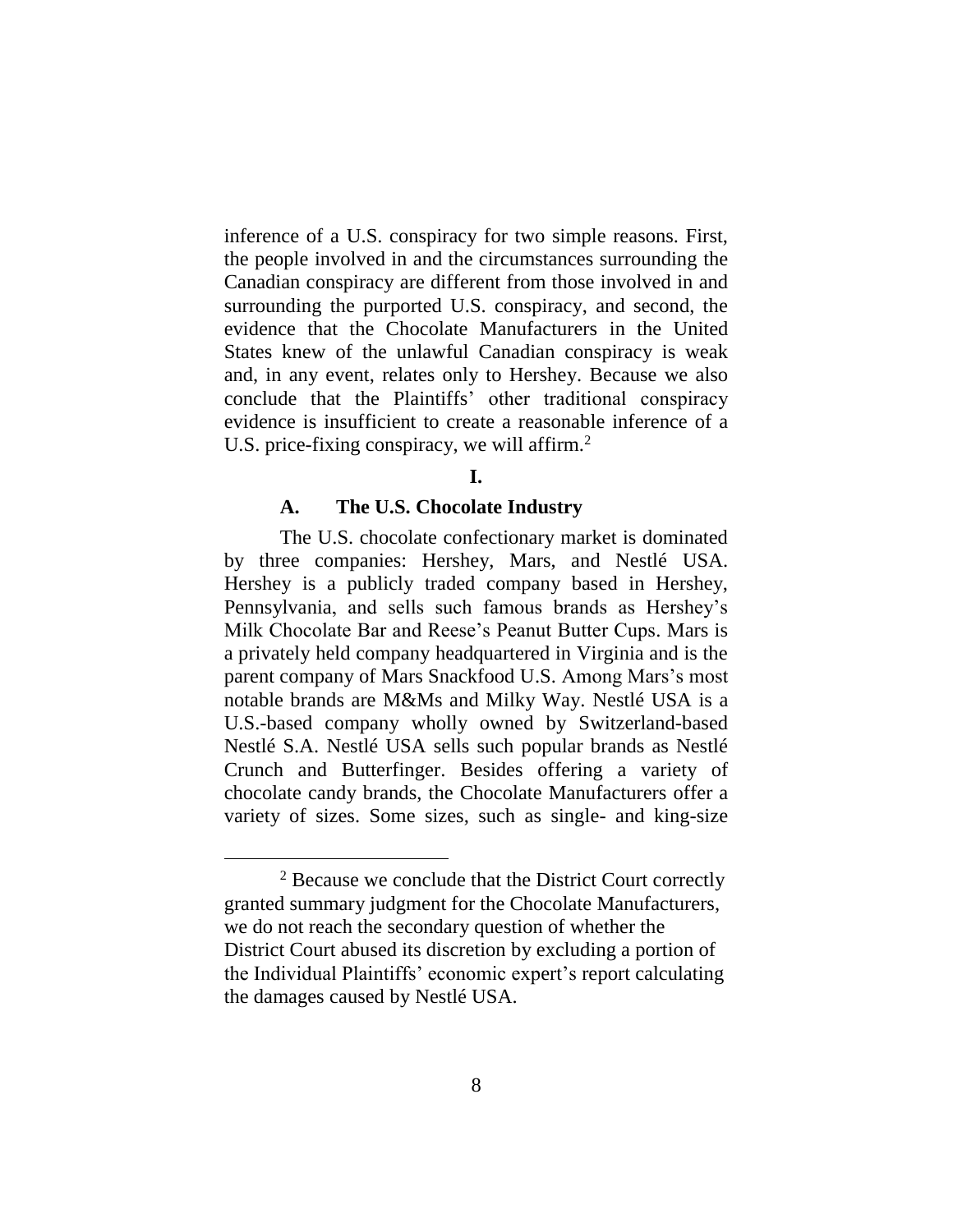bars ("singles" and "kings"), are for immediate consumption, while others, including bags containing miniature or bite-size candies, are for future consumption. This case focuses on immediate consumption candy sizes.

The U.S. chocolate market is highly concentrated. During the relevant period, these three companies controlled more than 75% of the U.S. market, with Hershey controlling approximately 42%, Mars controlling approximately 28%, and Nestlé USA controlling roughly 8%.

The primary raw materials for the various chocolate products at issue are generally the same: cocoa, sugar, dairy products, peanuts, almonds, fats, and oils. Naturally, the costs of these ingredients affect the prices of the chocolate products. To hedge against cost increases for these ingredients, the Chocolate Manufacturers take advantage of futures exchanges. For example, in a 2002 internal report, Hershey understood that through futures contracts, its coverage on cocoa costs "through mid-2004" was "favorable versus [its] principal competitors." J.A. 4620. Still, between 2002 and 2007, it is undisputed that cocoa prices increased. *See* J.A. 6273–74 (acknowledging that Hershey's actual cocoa costs increased from 2002 to 2006).

Parallel price increases—in which one company raises prices and its rivals follow—are not uncommon in this industry. Although the price increases have not followed a consistent playbook—some have involved changes in candy weight while others have involved delays between the initial and subsequent pricing actions—the Chocolate Manufacturers raised prices together in 1979, 1981, 1984, 1986, 1991, and 1995.

### **B. The Purported U.S. Conspiracy**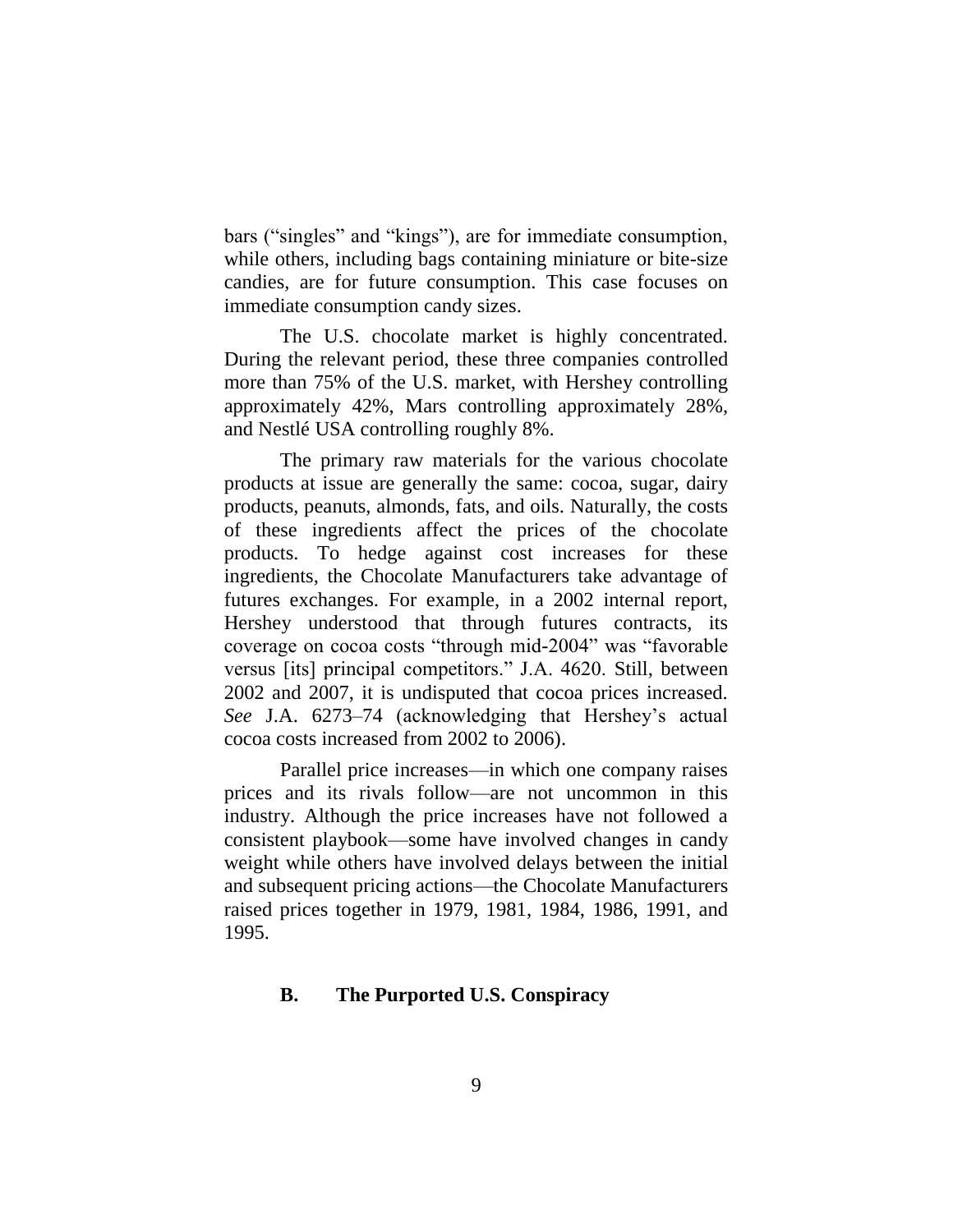According to the Plaintiffs, the Chocolate Manufacturers conspired to raise U.S. list prices on chocolate candy products three times between 2002 and 2007. On December 7, 2002, following a seven-year period of stagnant prices, Mars announced list price increases on singles and six packs by 3.5 cents per bar effective December 9, 2002. On December 9, Hershey announced an identical price increase on singles and a slightly lesser price increase on six packs; in addition, Hershey announced price increases on kings and ten packs (all effective January 2003). On December 11, Nestlé USA's prices moved too, effectively matching Mars and Hershey's price increases on singles, Hershey's price increase on kings, and Mars's greater price increase on six packs. Days later, Mars matched Hershey's increase on kings and exceeded Hershey's increase on ten packs.

Next, in November 2004, Mars initiated another price increase, this time on future consumption products. Nearly one month later, Hershey followed Mars's price increase on future consumption products and also raised prices on singles, kings, and six packs. Soon after, Mars matched Hershey's increases. Nestlé USA followed with nearly identical increases several days later. Finally, on March 23, 2007, Mars initiated the final increase during the alleged conspiracy period when it increased prices on singles and kings. Hershey matched the increases on April 4, and Nestlé USA followed the next day.

The conspiracy was furthered, the Plaintiffs argue, by the Chocolate Manufacturers exchanging information on each other's planned price increases before publicly announcing those increases. For example, an internal Hershey document shows that Hershey had information as early as September 2002 that Mars was "considering a price increase due to rising cocoa costs," J.A. 5300, and in announcing the 2002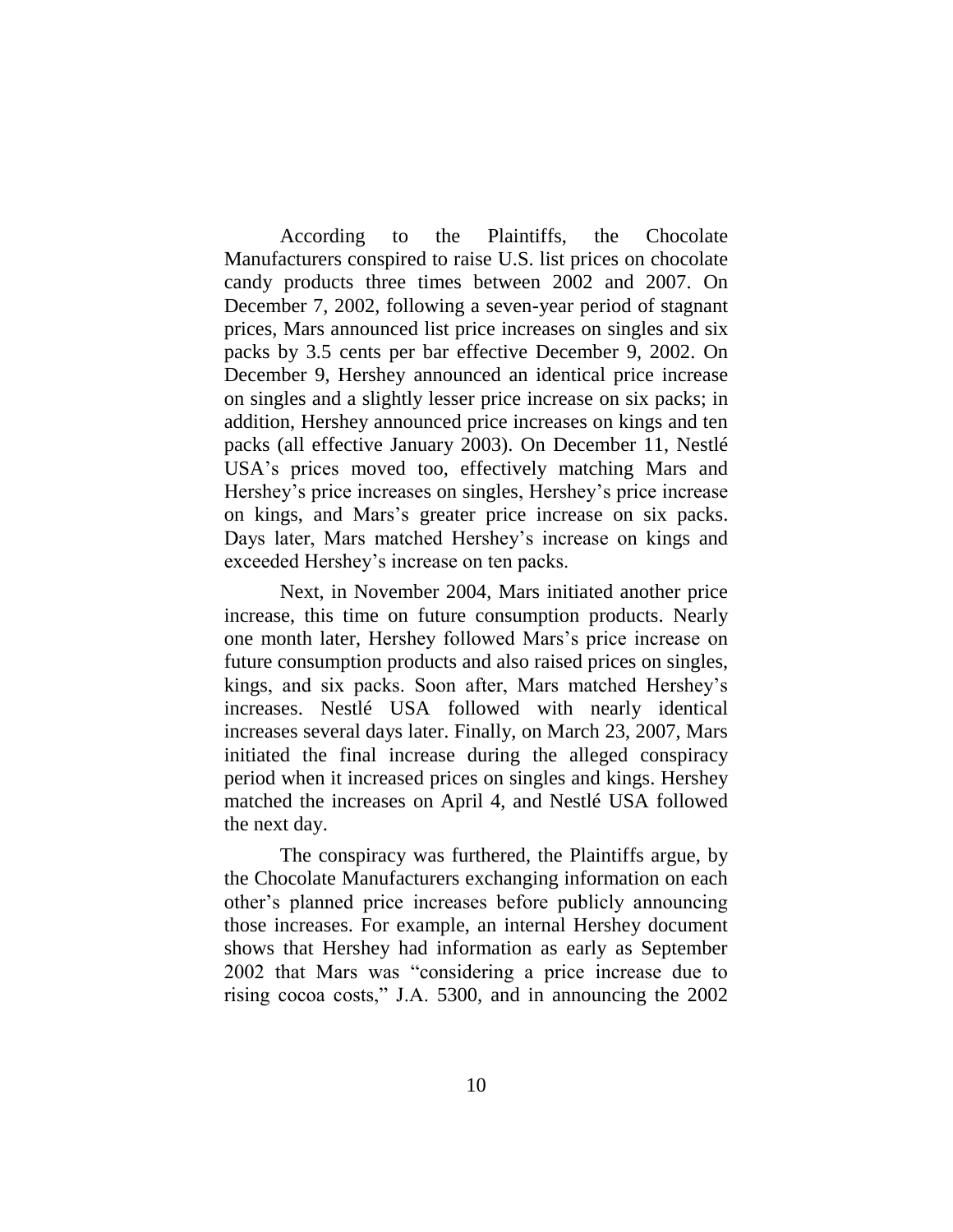Mars price increase to the Hershey board of directors, Hershey's CEO, Rick Lenny, characterized the Mars increase as "roughly in line with expectations," J.A. 4620.

In addition, the Plaintiffs highlight various opportunities the Chocolate Manufacturers had to conspire. For example, in 2002, at a time when the U.S. chocolate market was not thriving, the Hershey Trust, Hershey's controlling shareholder, put Hershey up for sale. Hershey's rivals, including Nestlé and Cadbury, were among the interested buyers. Through the proposed sale process, Nestlé and Cadbury obtained information about Hershey's business, but the record is unclear to what extent Hershey's most sensitive information, such as commodities cost coverage, changed hands and who received it. The Hershey Trust terminated the sale process in September 2002, shortly before the first price increase in the purported conspiracy.

The Plaintiffs also point north to Canada, where the Canadian chocolate market was embroiled in its own antitrust conspiracy at the same time as the purported U.S. conspiracy. Like the U.S. market, the Canadian market is very concentrated, with the three Canadian Chocolate Manufacturers controlling roughly 66% of the market. Hershey is the parent company of Hershey Canada, and Mars is the parent company of Mars Canada. Hershey Canada and Mars Canada report to and need final approval from U.S. based executives on pricing decisions, but the Canadian subsidiaries are separate legal entities, operate exclusively in Canada, and run their own day-to-day operations. Nestlé Canada, on the other hand, is a subsidiary of Switzerlandbased Nestlé S.A., so it is different from Hershey Canada and Mars Canada in that it does not report to a U.S. parent company.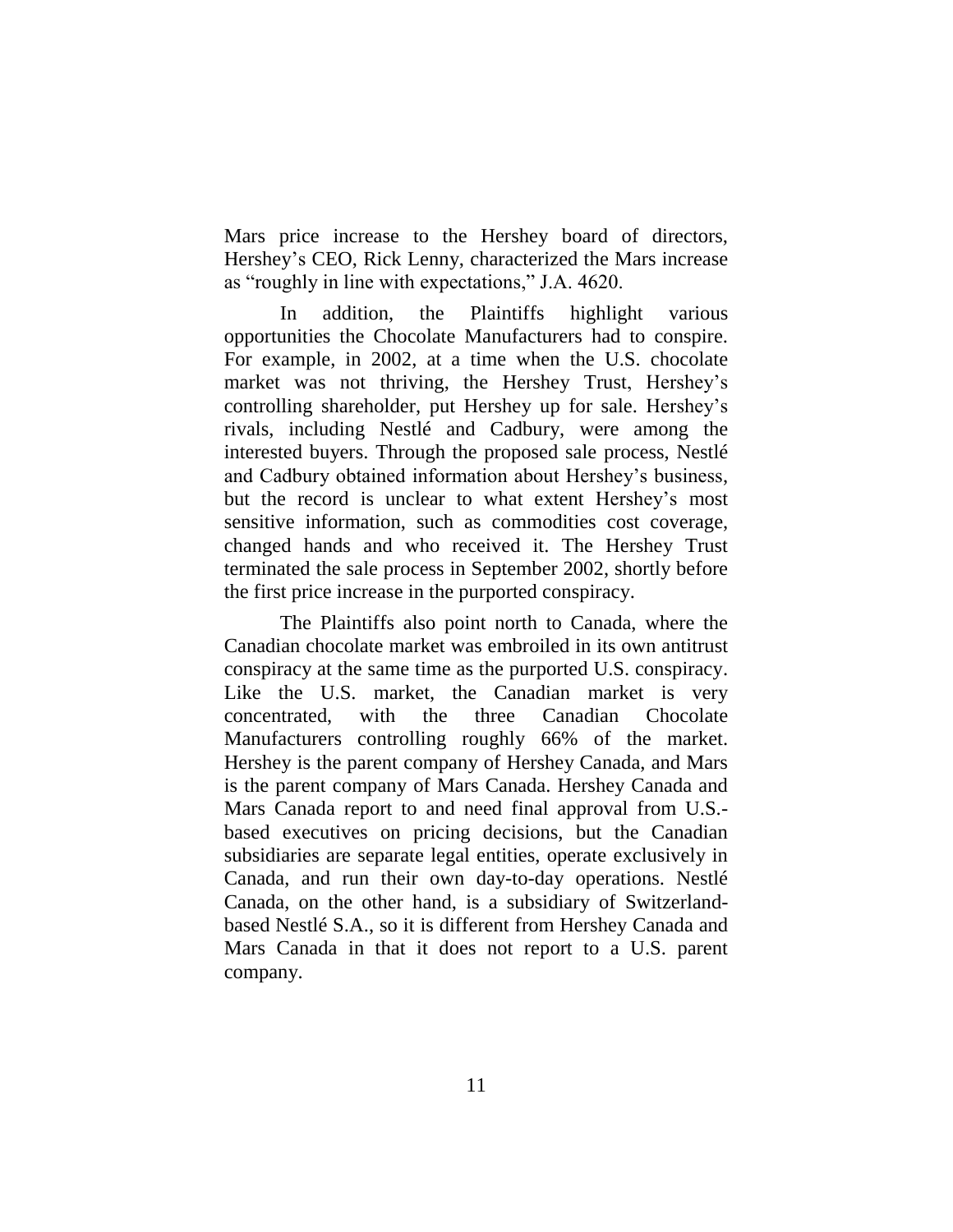From 2002 to 2007, Mars Canada, Hershey Canada, Nestlé Canada, and Cadbury Adams Canada ("Cadbury Canada") allegedly conspired to limit competition on trade spend<sup>3</sup> and to raise prices. The trade spend conspiracy began in 2002 when ITWAL, a direct purchaser and major distributor in Canada, sent notices to the Canadian Chocolate Manufacturers asking them to reign in trade spend. ITWAL's efforts were successful, yielding commitments from the Canadian Chocolate Manufacturers that they would reduce trade spend. In April 2002, ITWAL's president sent a notice to each of the Canadian Chocolate Manufacturers stating, "[I]t appears your efforts to 'dry up' this activity may be starting to work!" J.A. 7128. Driving home the point, ITWAL's president sent another notice in December of that year to all the Canadian Chocolate Manufacturers stating, "I WOULD LIKE TO EXTEND CONGRATULATIONS TO YOU ALL AS WE WIND UP THE YEAR WITH RESPECT TO YOUR *CONCERTED* AND COMMITTED EFFORTS TO CLEAN UP THE DYSFUNCTIONAL RETAIL TRADE SPENDING." J.A. 7157 (emphasis added).

Additionally, there is evidence suggesting a pricefixing conspiracy among the Canadian Chocolate Manufacturers, including secret meetings involving pricing discussions. In 2005, for example, Nestlé Canada CEO Bob Leonidas told Cadbury Canada President David Sculthorpe that Nestlé Canada would be increasing prices and proved it with a copy of a not-yet-issued price-increase announcement,

 $\overline{a}$ 

<sup>&</sup>lt;sup>3</sup> Trade spend refers to rebates, allowances, discounts, and promotions that manufacturers individually negotiate with retailers that effectively lower the price that the customer pays.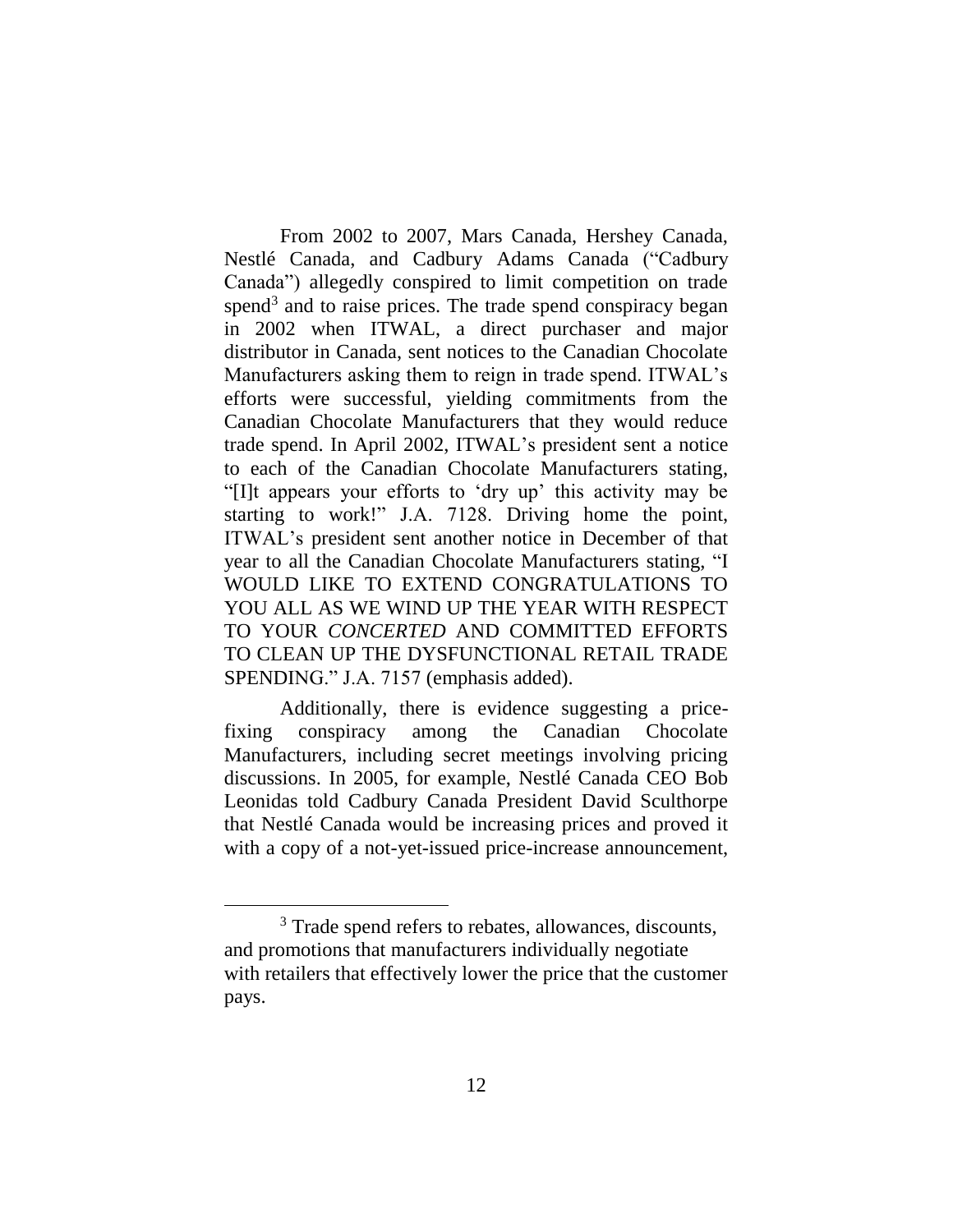and Sculthorpe promised that Cadbury Canada would follow. J.A. 11817–19.

The Canadian scheme was ultimately the subject of a criminal investigation by the Canadian Competition Bureau. Cadbury Canada cooperated with the investigation, and Hershey Canada did as well, with Hershey pleading guilty to one count of price fixing stemming from a 2007 incident and paying a \$4 million (Canadian) fine. J.A. 13564–65. In 2013, Nestlé Canada, Mars Canada, ITWAL, Leonidas, and ITWAL's president were indicted in Canada. The Canadian case is still pending.

### **C. The Procedural History**

The cases on appeal have a long history. They began as ninety-one separate civil actions that were filed against the Chocolate Manufacturers as well as their Canadian counterparts and several Cadbury entities. In addition to various state law claims, the actions brought claims under §§ 4 and 16 of the Clayton Act, 15 U.S.C. §§ 15, 26, alleging that the defendants engaged in a U.S. price-fixing conspiracy in violation of § 1 of the Sherman Act, 15 U.S.C. § 1. In 2008, the Judicial Panel on Multidistrict Litigation consolidated the actions for pretrial proceedings in the U.S. District Court for the Middle District of Pennsylvania pursuant to 28 U.S.C. § 1407(a).

After the cases were consolidated, each of the defendants moved to dismiss the complaints for failure to state a claim under Rule 12(b)(6) of the Federal Rules of Civil Procedure, but on March 4, 2009, the District Court denied the motions except as to certain state law claims. *See In re Chocolate Confectionary Antitrust Litig.*, 602 F. Supp. 2d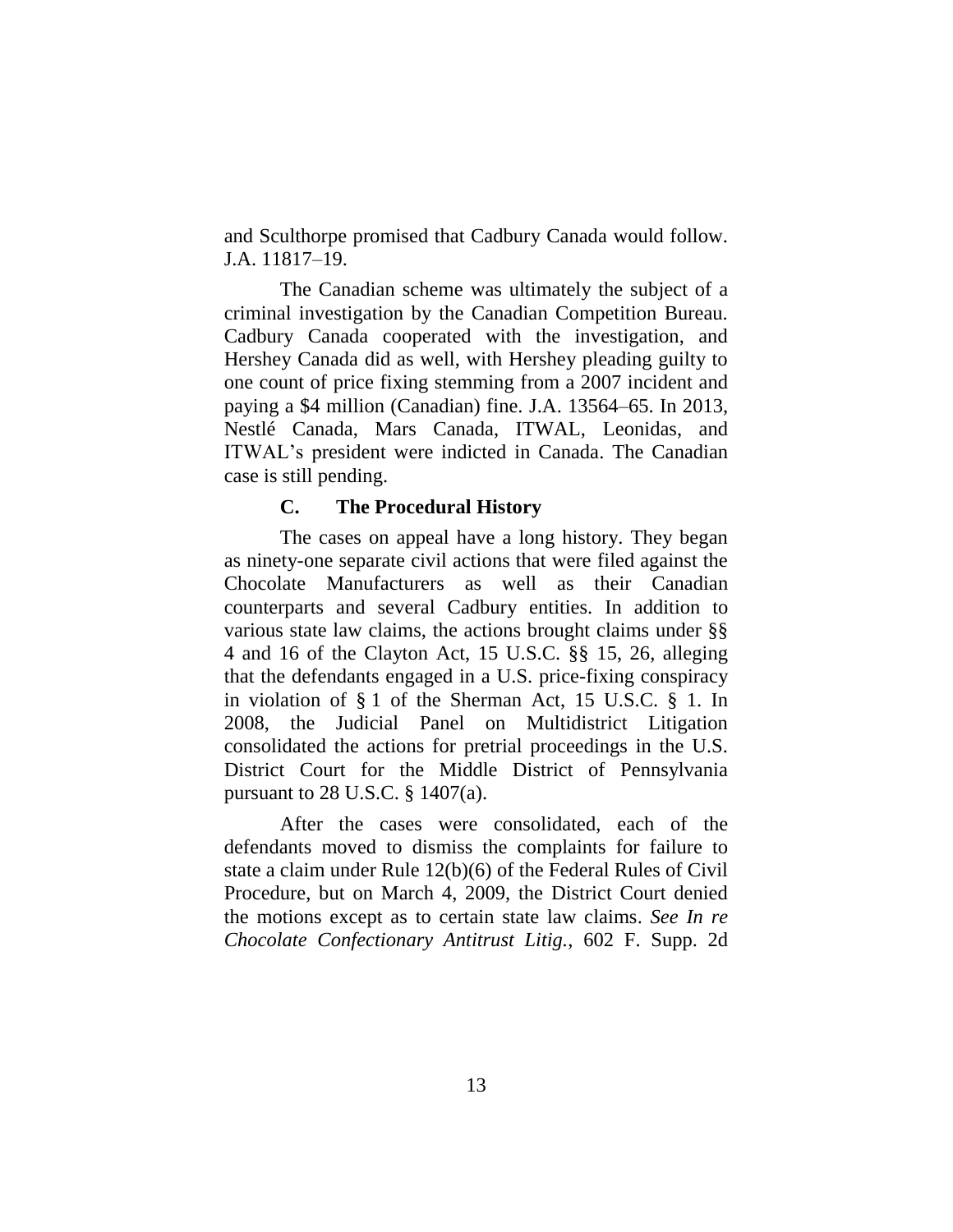538, 548–49 (M.D. Pa. 2009). <sup>4</sup> At the pleading stage, the District Court decided that the Plaintiffs had adequately pled a price-fixing conspiracy in violation of the Sherman Act. In so holding, the District Court relied on allegations regarding the contemporaneous Canadian conspiracy and the Canadian chocolate market's integration with the U.S. chocolate market. *Id.* at 576–77. In 2011, all the Cadbury defendants were dismissed after they reached a settlement with the various groups of plaintiffs. As part of the agreement with the Direct Purchaser Class, Cadbury agreed to fully cooperate with the Plaintiffs during discovery. J.A. 2642.

On December 7, 2012, the District Court certified a class of all direct purchasers of chocolate candy products for resale from the Chocolate Manufacturers between December 9, 2002 and December 20, 2007, which formed the Direct Purchaser Class. The Individual Plaintiffs, comprising mostly grocery and drug stores, pursued their claims individually. In certifying the Direct Purchaser Class, the District Court denied *Daubert*<sup>5</sup> challenges to the Class's economic experts, Dr. Robert D. Tollison and Dr. James T. McClave. *In re Chocolate Confectionary Antitrust Litig.*, 289 F.R.D. 200, 213 (M.D. Pa. 2012). Briefly, Dr. Tollison opined that the U.S. chocolate market was conducive to price fixing and that a price-fixing conspiracy did occur in this case, while Dr.

 $\overline{a}$ 

<sup>&</sup>lt;sup>4</sup> Several defendants also moved to dismiss for lack of personal jurisdiction under Rule 12(b)(2). After initially deferring ruling on these motions, the District Court ultimately granted the motions as to Mars Canada, Nestlé S.A., and Nestlé Canada. *See In re Chocolate Confectionary Antitrust Litig.*, 641 F. Supp. 2d 367, 373 (M.D. Pa. 2009).

<sup>5</sup> *Daubert v. Merrell Dow Pharm., Inc.*, 509 U.S. 579 (1993).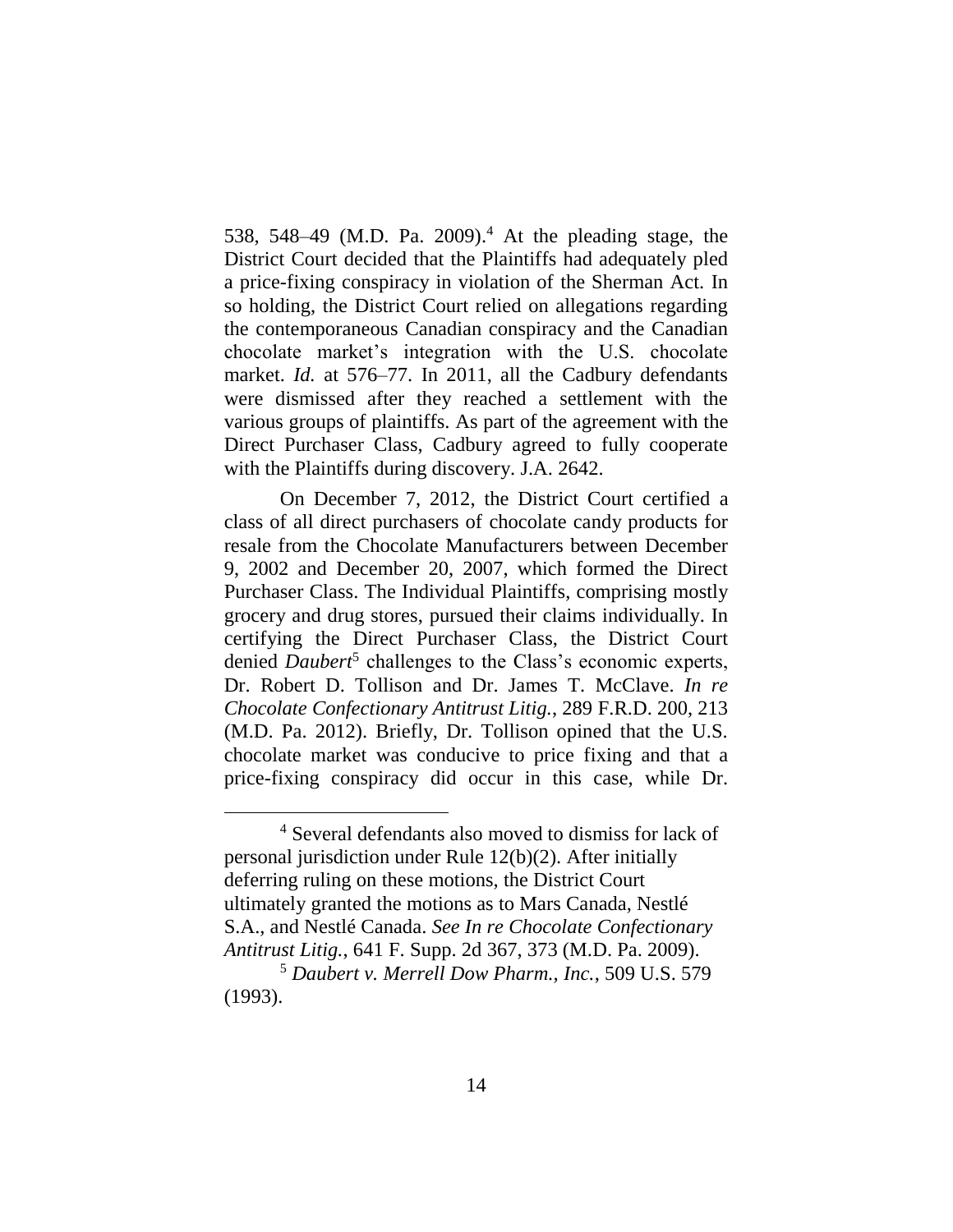McClave testified to the class-wide damages caused by the Chocolate Manufacturers' supracompetitive prices.

In May 2013, the District Court considered another *Daubert* motion, this time challenging the testimony of the Individual Plaintiffs' economic expert, Dr. Christopher A. Vellturo. The District Court granted the motion to exclude part of Dr. Vellturo's testimony and reports on the Individual Plaintiffs' damages caused by Nestlé USA's alleged overcharges because Dr. Vellturo based his calculations on Mars's profit margin data, not Nestlé USA's. The Individual Plaintiffs appeal that decision here.<sup>6</sup> As for the remainder of Dr. Vellturo's testimony, the District Court denied the *Daubert* motion, concluding that Dr. Vellturo's other opinions, including his opinion that the Canadian conspiracy facilitated or "actuated" the implementation of the U.S. conspiracy, were admissible. J.A. 100–03.

At the close of discovery, each of the Chocolate Manufacturers filed separate summary judgment motions as to the Individual Plaintiffs' claims and the Direct Purchaser Class's claims. On February 26, 2014, the District Court granted summary judgment in favor of the Chocolate Manufacturers. *See In re Chocolate Confectionary Antitrust Litig.*, 999 F. Supp. 2d 777, 780 (M.D. Pa. 2014). The Plaintiffs' claims failed, the District Court reasoned, because they could not show that the Chocolate Manufacturers acted against their self-interest and because there was no traditional conspiracy evidence. In the District Court's view, the Plaintiffs' evidence was as consistent with lawful competition as with an illegal conspiracy and therefore could not raise a

 $\overline{a}$ 

<sup>&</sup>lt;sup>6</sup> As explained earlier, we do not reach this issue because we will affirm the District Court's summary judgment. *See supra* note 2.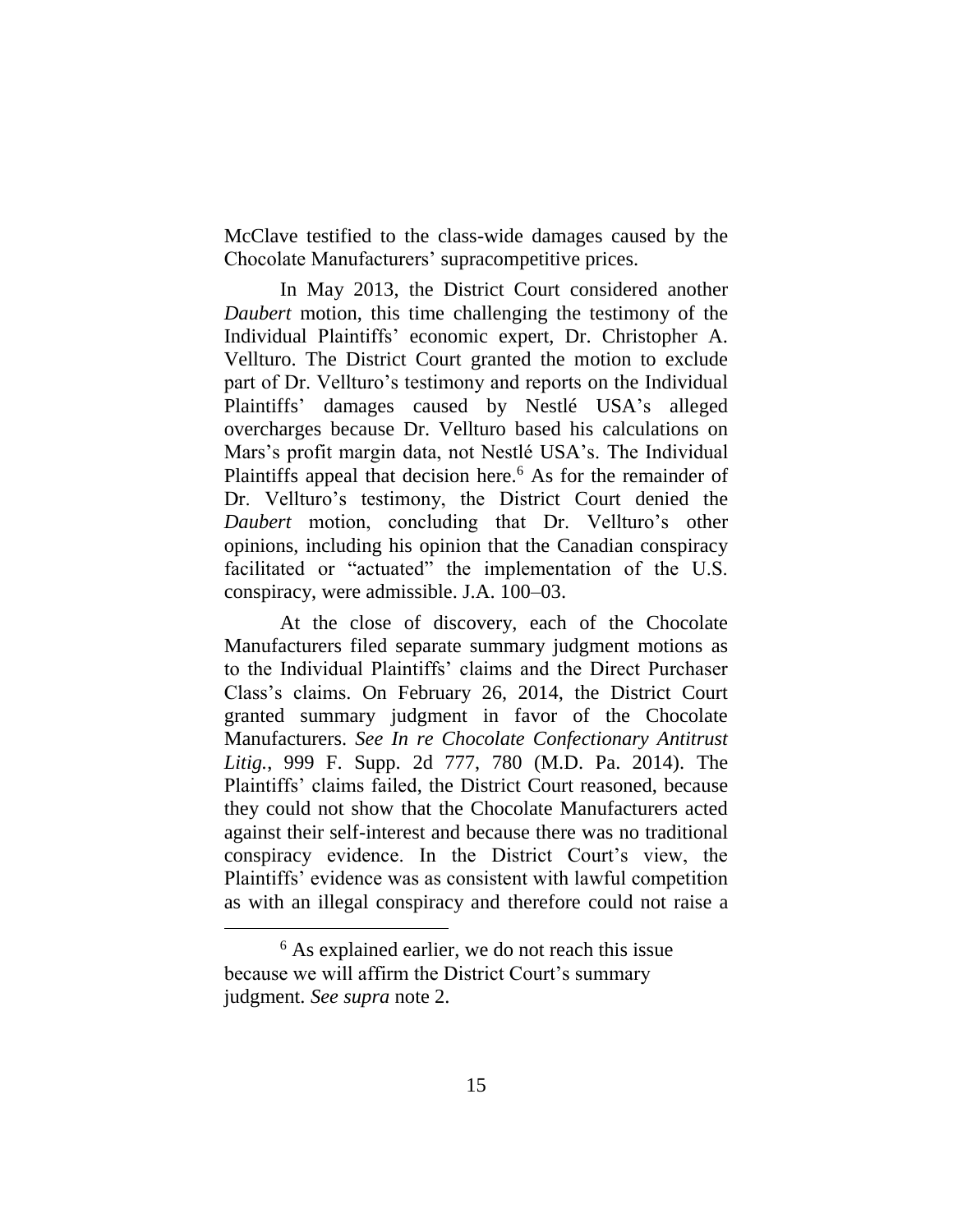reasonable inference of a price-fixing conspiracy. *Id.* at 805. This decision is the central issue on appeal.

The Plaintiffs filed timely appeals.

### **II.**

The District Court had jurisdiction under 15 U.S.C. § 15(a) and 28 U.S.C. §§ 1331 and 1337. We have jurisdiction under 28 U.S.C. § 1291. We exercise plenary review over the District Court's summary judgment and apply the same standard the District Court did. *In re Baby Food Antitrust Litig.*, 166 F.3d 112, 123–24 (3d Cir. 1999).

Because substantive antitrust law is intertwined with our standard of review, we first discuss the underlying legal principles. The Plaintiffs' claims arise from § 1 of the Sherman Act, which prohibits "[e]very contract, combination in the form of trust or otherwise, or conspiracy, in restraint of trade or commerce." 15 U.S.C. § 1. Although its language is broad, § 1 only prohibits *unreasonable* restraints of trade. *In re Flat Glass Antitrust Litig.*, 385 F.3d 350, 356 (3d Cir. 2004). Therefore, in some cases, courts must apply "the socalled rule of reason," a case-by-case inquiry designed to assess whether challenged conduct is an anticompetitive practice. *Baby Food*, 166 F.3d at 118.

Other restraints of trade, however, have such little redeeming competitive value that they are deemed *per se* unreasonable. *In re Ins. Brokerage Antitrust Litig.*, 618 F.3d 300, 316 (3d Cir. 2010). Horizontal price fixing among competitors—what the Plaintiffs claim happened here—is a classic example of a restraint of trade analyzed under the *per*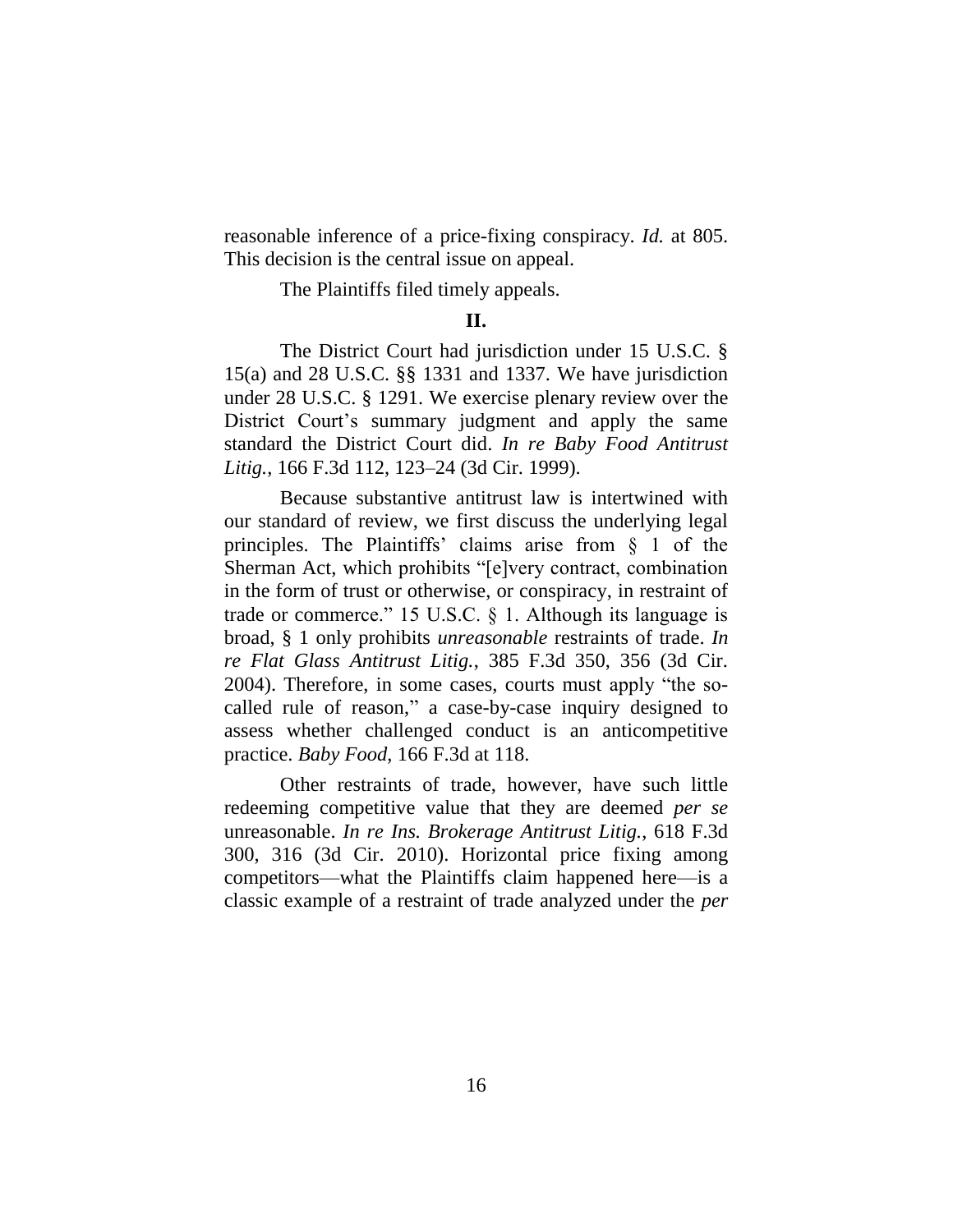*se* standard.<sup>7</sup> *Texaco Inc. v. Dagher*, 547 U.S. 1, 5 (2006). Price-fixing agreements "are all banned because of their actual or potential threat to the central nervous system of the economy." *United States v. Socony-Vacuum Oil Co.*, 310 U.S. 150, 224 n.59 (1940).

In *per se* cases like this one, "the plaintiff need only prove that the defendants conspired among each other and that this conspiracy was the proximate cause of the plaintiff's injury." *InterVest, Inc. v. Bloomberg, L.P.*, 340 F.3d 144, 159 (3d Cir. 2003). Without proof of concerted action, the plaintiff's claim fails because the "very essence of a section 1 claim . . . is the existence of an agreement." *Alvord-Polk, Inc. v. F. Schumacher & Co.*, 37 F.3d 996, 999 (3d Cir. 1994). Therefore, proof of a "unity of purpose or a common design and understanding or a meeting of minds in an unlawful arrangement" is required. *Id.* (internal quotation marks omitted). Such proof may come in the form of direct evidence, e.g., an explicit admission from a participant that an antitrust conspiracy existed, or circumstantial evidence. *InterVest*, 340 F.3d at 159. An important corollary to the agreement requirement is that § 1 liability cannot be predicated on a defendant's unilateral actions, no matter its anticompetitive motivations. *Monsanto Co. v. Spray-Rite Serv. Corp.*, 465 U.S. 752, 761 (1984) ("Independent action is not proscribed [by § 1]."); *InterVest*, 340 F.3d at 159.

Returning to our standard of review, the summary judgment standard in antitrust cases is generally no different from the standard in other cases. *Flat Glass*, 385 F.3d at 357. Here as elsewhere, summary judgment is appropriate when

 $\overline{a}$ 

<sup>7</sup> A horizontal price-fixing agreement occurs when competitors on the same market level agree to fix or control prices for their goods or services.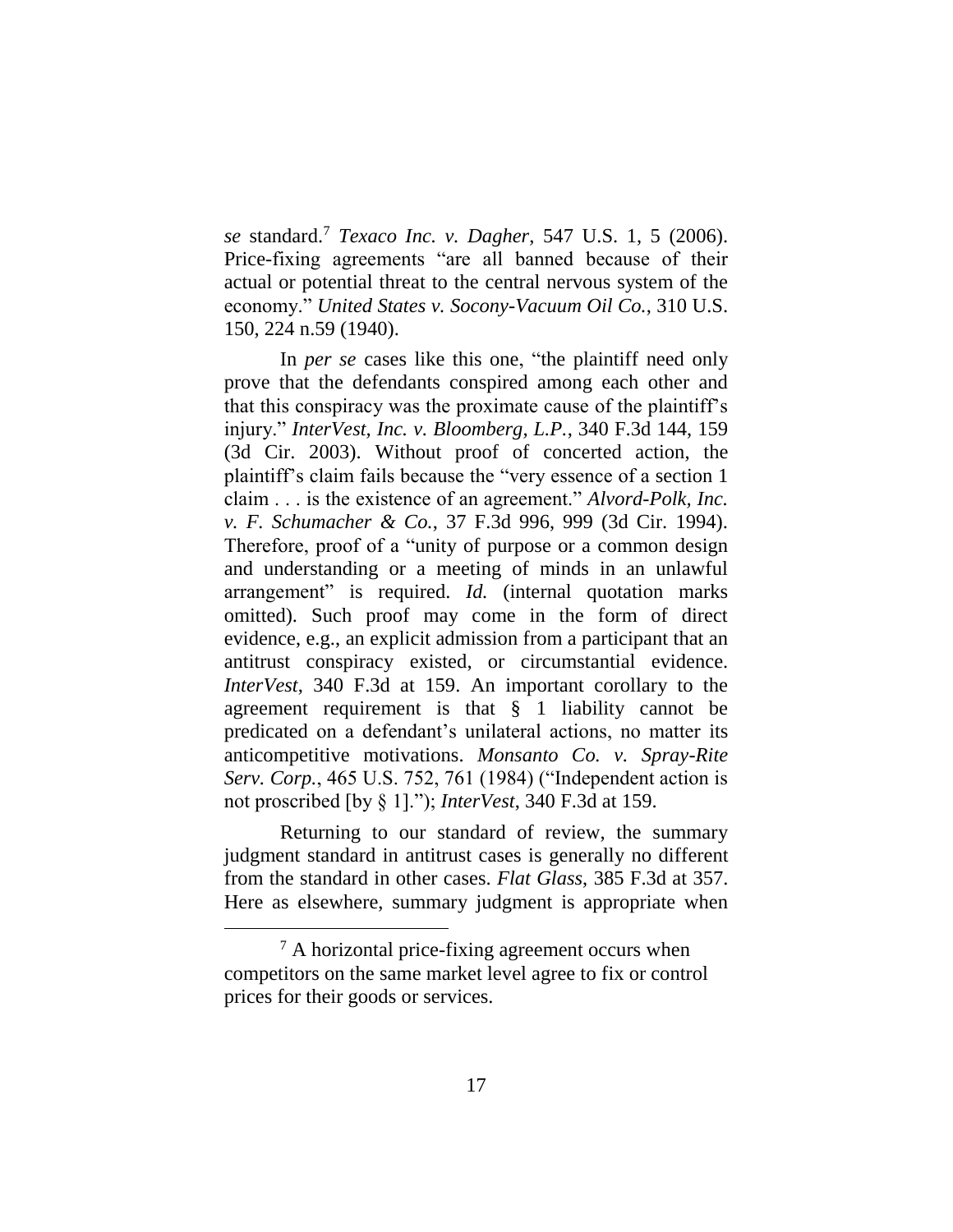the evidence "shows that there is no genuine dispute as to any material fact and the movant is entitled to judgment as a matter of law." Fed. R. Civ. P. 56(a). We also review the record as a whole and in the light most favorable to the nonmovant, drawing reasonable inferences in its favor. *See Flat Glass*, 385 F.3d at 357.

There is, however, "an important distinction" in antitrust cases. *Id.* "[A]ntitrust law limits the range of permissible inferences from ambiguous evidence in a § 1 case." *Matsushita Elec. Indus. Co. v. Zenith Radio Corp.*, 475 U.S. 574, 588 (1986). "[C]onduct as consistent with permissible competition as with illegal conspiracy does not, standing alone, support an inference of antitrust conspiracy." *Id.* Therefore, unless the plaintiff "present[s] evidence 'that tends to exclude the possibility' that the alleged conspirators acted independently," summary judgment is appropriate. *Id.*  (quoting *Monsanto*, 465 U.S. at 764). The purpose of this standard is to avoid mistaken inferences that could impose liability for lawful conduct and, consequently, "chill the very conduct the antitrust laws are designed to protect." *Id.* at 594; *accord Flat Glass*, 385 F.3d at 357.

Under *Matsushita*, the range of acceptable inferences that may be drawn from ambiguous or circumstantial evidence "'var[ies] with the plausibility of the plaintiffs' theory and the dangers associated with such inferences.'" *Flat Glass*, 385 F.3d at 357 (quoting *Petruzzi's IGA Supermarkets, Inc. v. Darling-Del. Co.*, 998 F.2d 1224, 1232 (3d Cir. 1993)). If the plaintiff's theory "makes no economic sense" and if drawing inferences in its favor would deter procompetitive conduct, the plaintiff must produce "more persuasive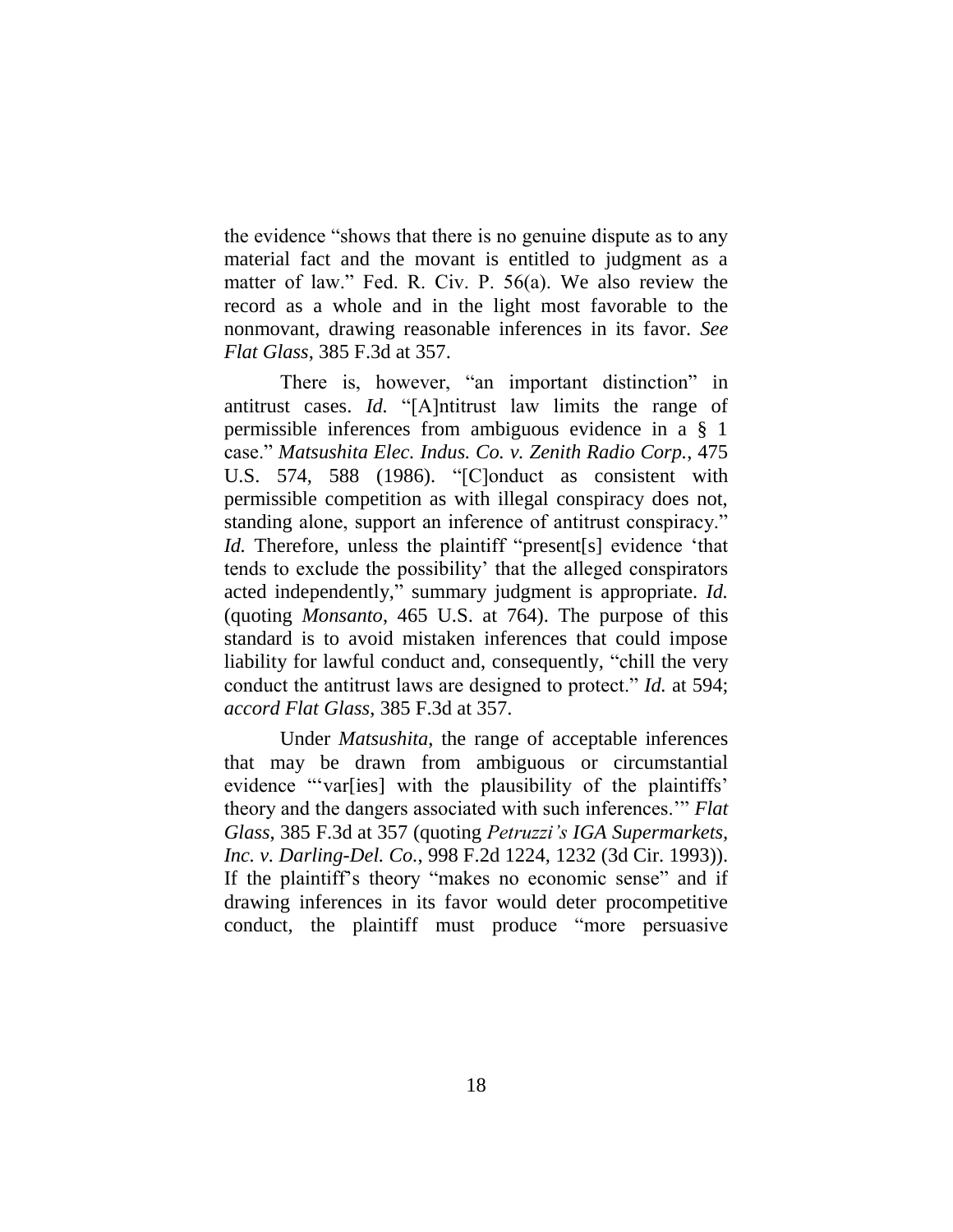evidence" to support its claim. *Id.* (internal quotation marks omitted).<sup>8</sup>

Importantly, even when armed with a plausible economic theory, a plaintiff relying on ambiguous evidence alone cannot raise a reasonable inference of a conspiracy sufficient to survive summary judgment. *Matsushita*, 475 U.S. at 597 n.21 ("We do not imply that, if petitioners had had a plausible reason to conspire, ambiguous conduct could suffice to create a triable issue of conspiracy."); *Rossi v. Standard Roofing, Inc.*, 156 F.3d 452, 466 (3d Cir. 1998). At the same time, "defendants are [not] entitled to summary judgment merely by showing that there is a plausible explanation for their conduct; rather the focus must remain on the evidence proffered by the plaintiff and whether that evidence tends to exclude the possibility that the defendants

 $\overline{a}$ 

<sup>8</sup> We illustrated the point well in *Flat Glass* by comparing the theories involved in *Matsushita* and *Petruzzi's*, *see* 385 F.3d at 358, and we summarize that discussion here. In *Matsushita*, the Supreme Court criticized the alleged multifirm, predatory pricing scheme as inherently "speculative," so the Court refused to draw an inference of a conspiracy from ambiguous evidence. *See* 475 U.S. at 588–91, 597–98. In *Petruzzi's*, by contrast, we drew more liberal inferences in the plaintiff's favor because the plaintiff's theory—that the defendants conspired not to compete with each other on existing customer accounts—made "perfect economic sense." 998 F.2d at 1232. The only way for the defendants in *Petruzzi's* to increase profits in this manner was by agreement. Moreover, this conduct of refusing to compete was obviously not procompetitive. *Id.*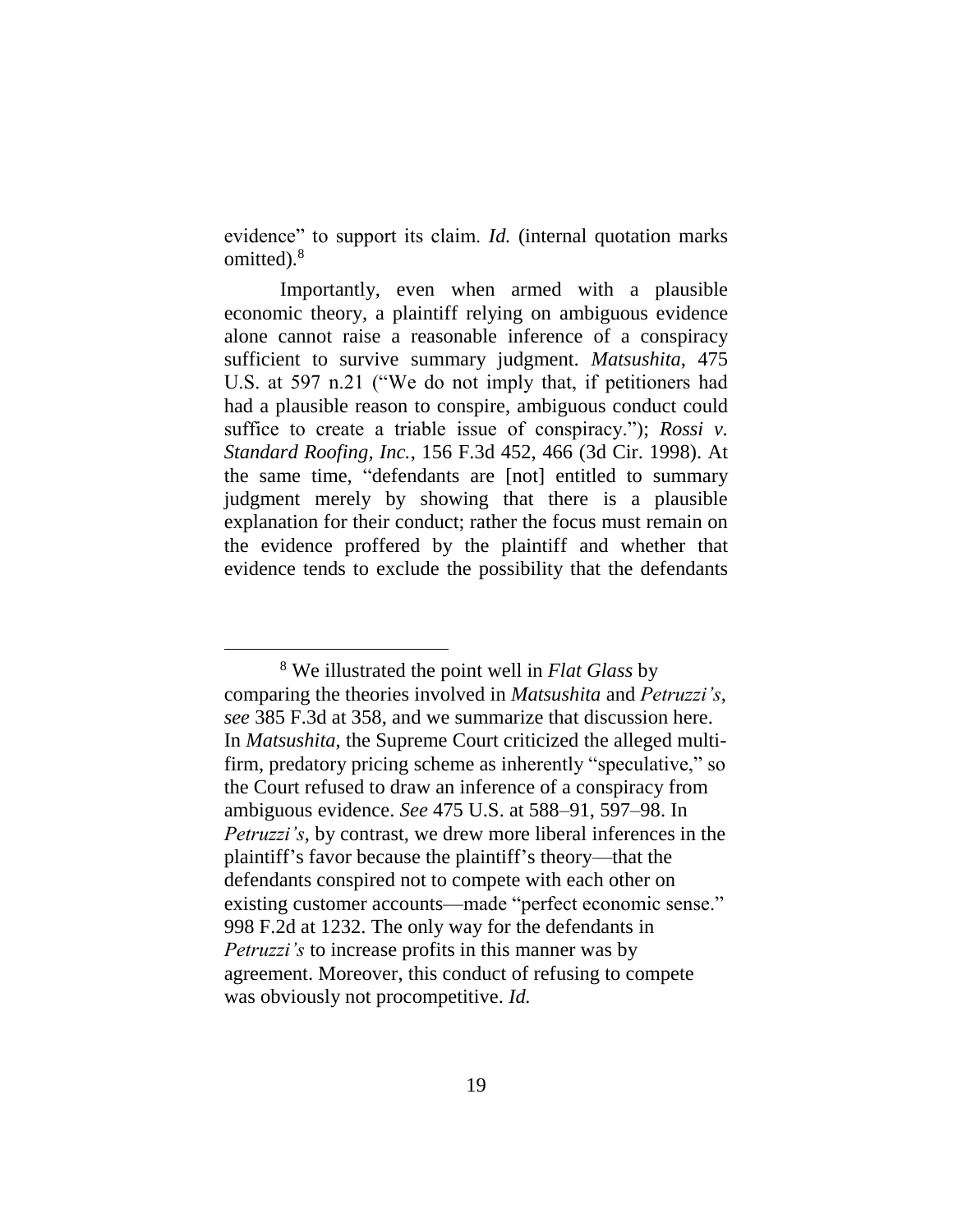were acting independently." *Rossi*, 156 F.3d at 467 (internal quotation marks and brackets omitted).<sup>9</sup>

### **III.**

The Plaintiffs build their case on a logical enough foundation: three parallel price increases by the Chocolate Manufacturers between 2002 and 2007. Moreover, the Plaintiffs' theory—that the Chocolate Manufacturers conspired to fix prices at supracompetitive levels—"makes perfect economic sense." *Flat Glass*, 385 F.3d at 358. If true, the alleged conduct is also not procompetitive. *Id.* But despite the facial plausibility of the Plaintiffs' theory and the circumstantial evidence supporting it, we must be cautious. The U.S. chocolate market is "a textbook example of an oligopoly,"<sup>10</sup> J.A. 2187, and we cannot infer too much from mere evidence of parallel pricing among oligopolists, *Flat Glass*, 385 F.3d at 358.

Our caution is based on the economic theory of interdependence, which recognizes the differences between

<sup>9</sup> The "strictures of *Matsushita* d[o] not apply" when plaintiffs use direct evidence to prove a conspiracy because "no inferences are required from direct evidence to establish a fact," thus negating any concern about the reasonableness of the inferences drawn from that evidence. *Petruzzi's*, 998 F.2d at 1233. Nor are these concerns implicated when there is "strong circumstantial evidence" because such evidence is "sufficiently unambiguous." *Id.* (internal quotation marks omitted).

 $10$  An oligopoly is a market "in which a few relatively large sellers account for the bulk of the output." 2B Phillip E. Areeda & Herbert Hovenkamp, *Antitrust Law* ¶ 404a, at 10 (4th ed. 2014).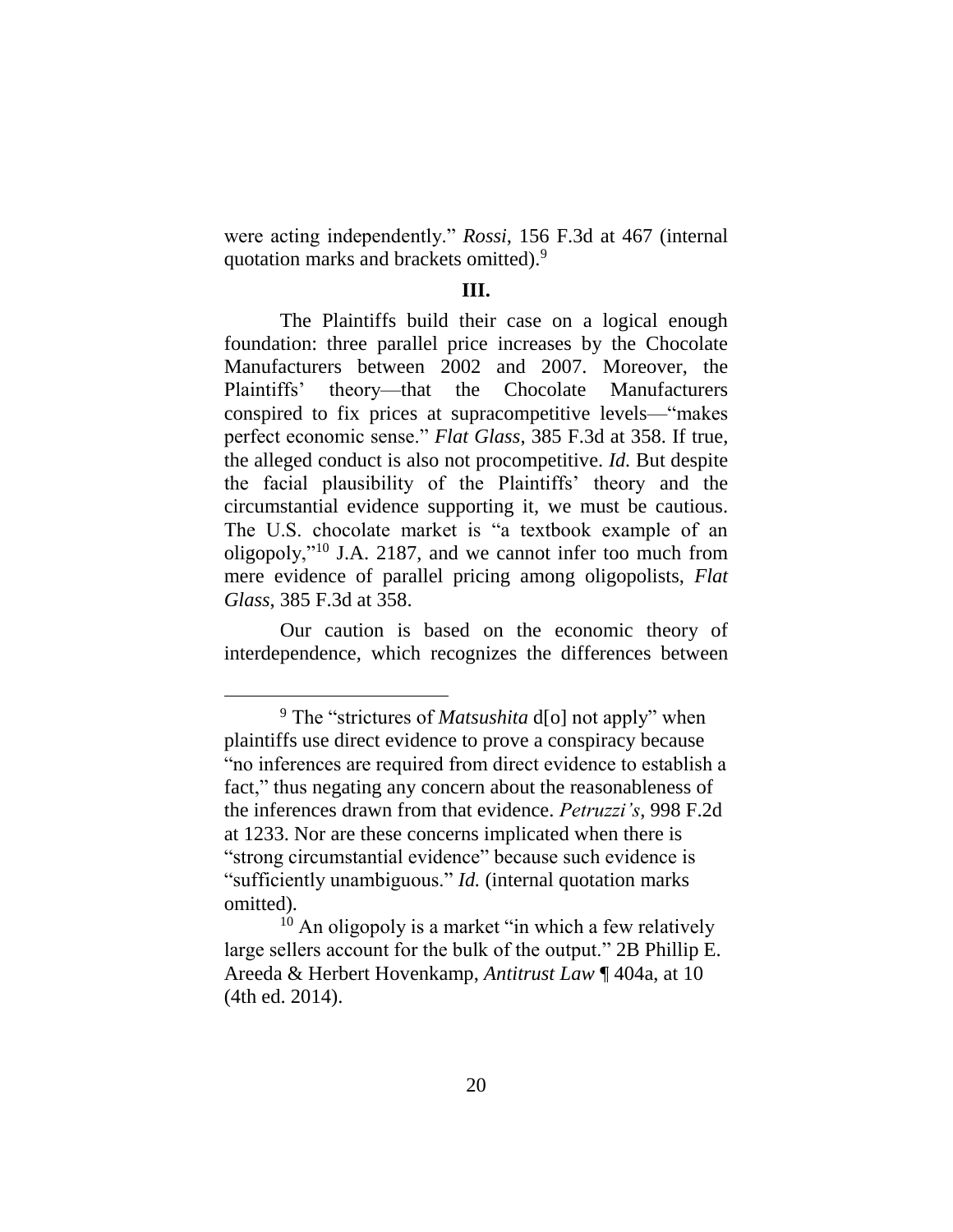competitive markets (markets with many smaller firms) and oligopolistic markets (concentrated markets with only a few firms). In competitive markets, the theory goes, any one firm's change in output or price would go unnoticed by its competitors because the effects of that firm's increased sales "would be so diffused among its numerous competitors." *Id.* at 359 (internal quotation marks omitted). In a concentrated or oligopolistic market, by contrast, a single firm's change in output or price "will have a noticeable impact on the market and on its rivals." *Id.* (internal quotation marks omitted). Therefore, the theory of interdependence posits that "any rational decision [by an oligopolist] must take into account the anticipated reaction of the other firms." *Id.* (internal quotation marks and brackets omitted). The upshot is oligopolists may maintain supracompetitive prices through rational, interdependent decision-making, as opposed to unlawful concerted action, if the oligopolists independently conclude that the industry as a whole would be better off by raising prices. *Id*.

Even though this practice of parallel pricing, known as "conscious parallelism," produces anticompetitive outcomes, it is lawful under the Sherman Act for two reasons. *Id.* at 359–60. First, conscious parallelism is not an agreement, *id.* at 360; instead, it "can be a necessary fact of life" in oligopolies, *Baby Food*, 166 F.3d at 122. Second, conscious parallelism is lawful not because it "is desirable (it is not)," but because courts have no effective remedy for the problem. *Clamp-All Corp. v. Cast Iron Soil Pipe Inst.*, 851 F.2d 478, 484 (1st Cir. 1988) (Breyer, J.); *accord Flat Glass*, 385 F.3d at 360.

Accordingly, evidence of conscious parallelism cannot alone create a reasonable inference of a conspiracy. *Baby Food*, 166 F.3d at 122. To move the ball across the goal line,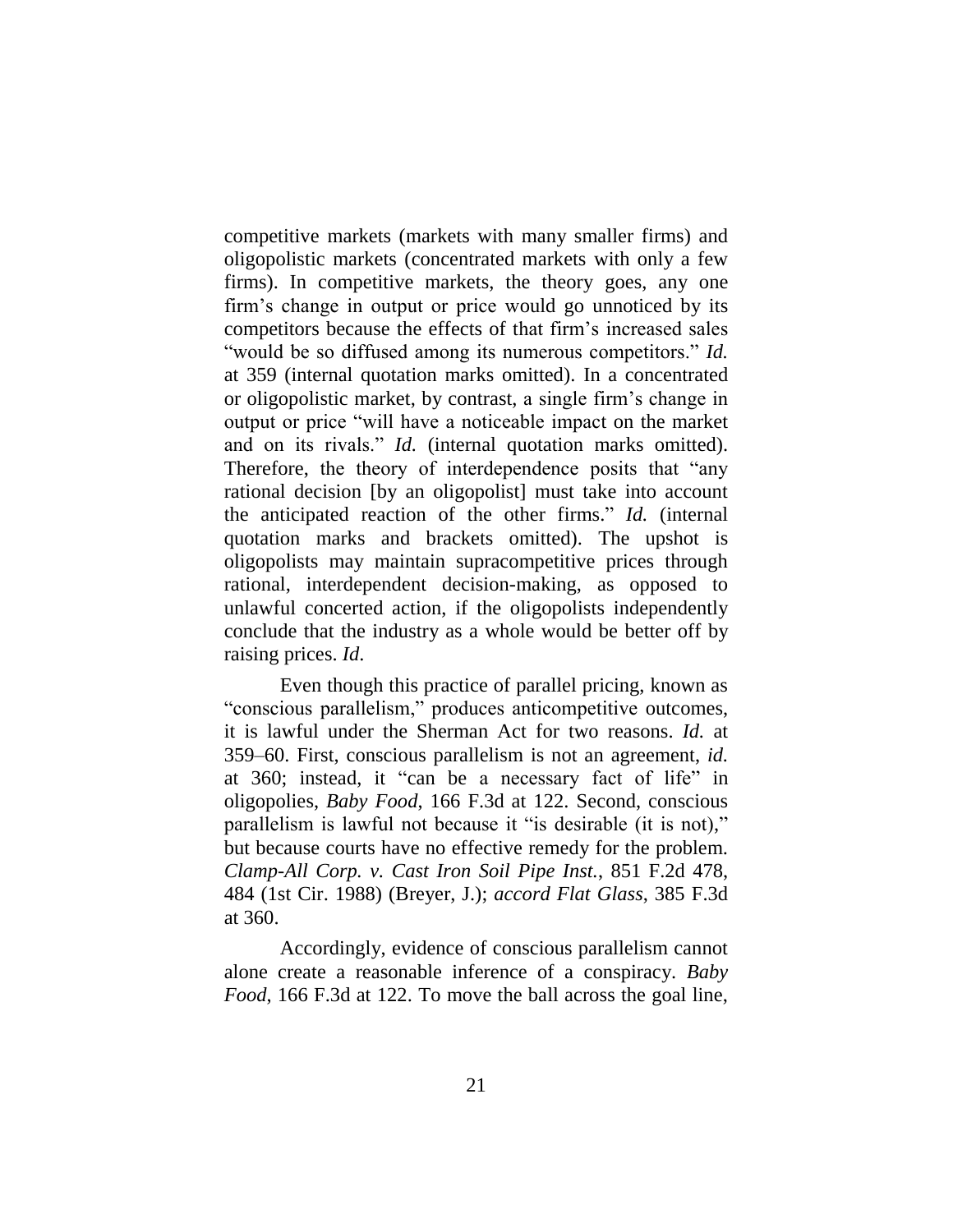a plaintiff must also show that certain plus factors are present. *Flat Glass*, 385 F.3d at 360. Plus factors are "proxies for direct evidence" because they "tend[] to ensure that courts punish concerted action—an actual agreement—instead of the unilateral, independent conduct of competitors." *Id.* (internal quotation marks omitted). Although we have not identified an exhaustive list of plus factors, they may include "(1) evidence that the defendant had a motive to enter into a price fixing conspiracy; (2) evidence that the defendant acted contrary to its interests; and (3) 'evidence implying a traditional conspiracy.'" *Id.* (quoting *Petruzzi's*, 998 F.2d at 1244).

Yet in cases alleging parallel price increases, as opposed to some other form of concerted action, "the first two factors largely restate the phenomenon of interdependence." *Id.*; *see also Petruzzi's*, 998 F.2d at 1244 (acknowledging that evidence of actions against self-interest may overlap with lawful interdependence in parallel pricing cases, but concluding that the overlap concern is absent when the challenged conduct involves parallel non-pricing decisions). Evidence of a motive to conspire means the market is conducive to price fixing, and evidence of actions against self-interest means there is evidence of behavior inconsistent with a competitive market. *See Flat Glass*, 385 F.3d at 360– 61. By nature, oligopolistic markets are conducive to price fixing and will often exhibit behavior that would not be expected in competitive markets. *Id.* Therefore, these factors are neither necessary nor sufficient to preclude summary judgment, at least where the claim is price fixing among oligopolists. *Id.* at 361 n.12.

That leaves traditional non-economic evidence of a conspiracy as the most important plus factor in cases like this one. *Id.* at 361. This plus factor looks for "proof that the defendants got together and exchanged assurances of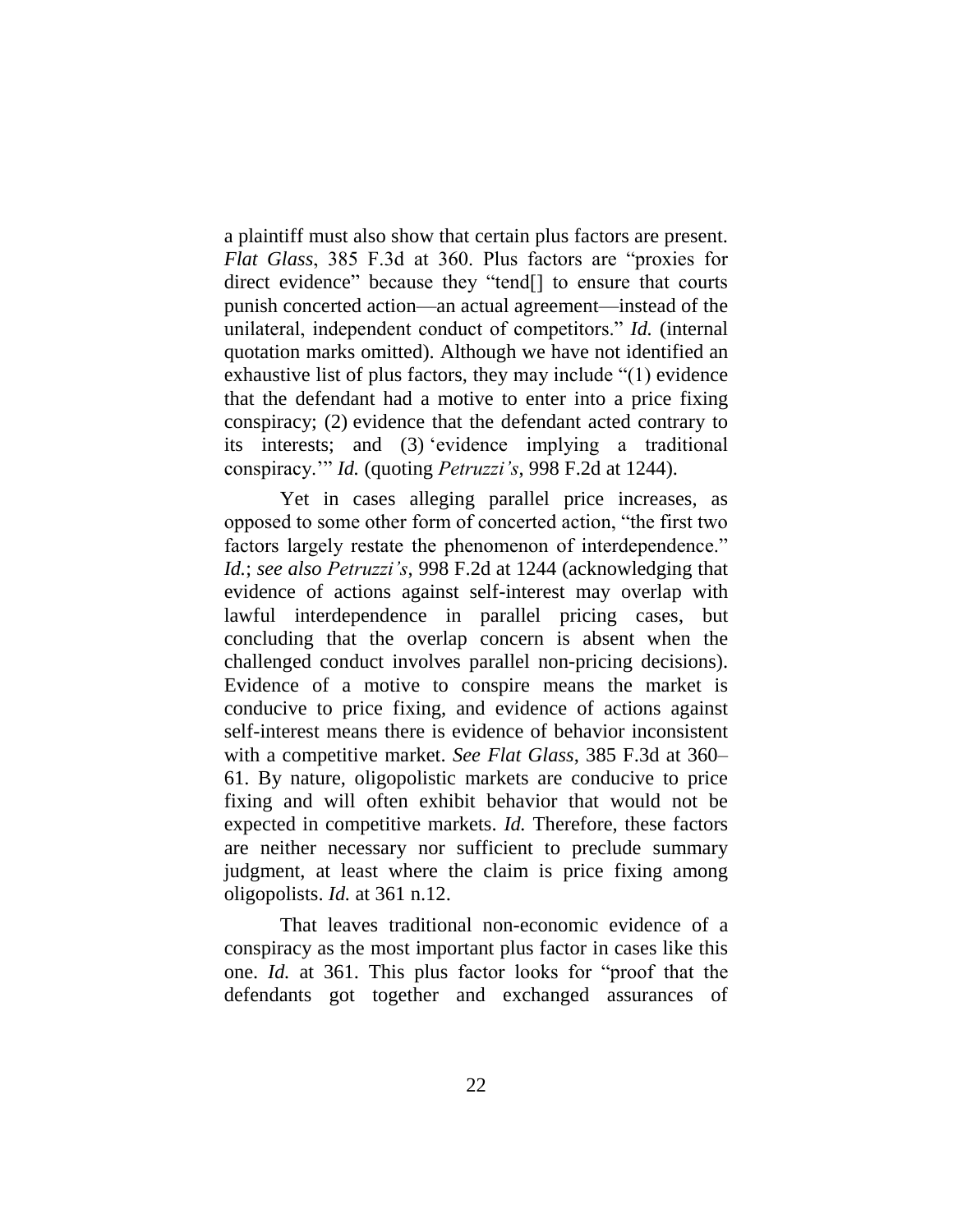common action or otherwise adopted a common plan even though no meetings, conversations, or exchanged documents are shown." *Id.* (internal quotation marks omitted).

With these principles in mind, we now turn to whether the Plaintiffs have identified enough evidence to survive summary judgment.

#### **IV.**

Lacking direct evidence, the Plaintiffs rely on circumstantial evidence to raise a reasonable inference of a conspiracy. The District Court found, and the parties do not dispute, that the Plaintiffs presented sufficient evidence of parallel pricing. Therefore, our analysis focuses on whether there are sufficient plus factors to defeat summary judgment.

#### **A. Motive**

The District Court found that the Plaintiffs had adduced sufficient evidence of the Chocolate Manufacturers' motive to enter into a price-fixing conspiracy, and again, no one disputes this conclusion on appeal. Given the market concentration and high barriers to entry, the U.S. chocolate confectionary market was ripe for collusion. But evidence of motive without more does not create a reasonable inference of concerted action because it merely restates interdependence. *See Flat Glass*, 385 F.3d at 360.

#### **B. Actions Against Self-Interest**

The District Court next held that the Plaintiffs had not provided enough evidence to show that the Chocolate Manufacturers acted contrary to their self-interest by raising prices in 2002, 2004, and 2007. Unlike the first plus factor, the parties vigorously dispute the correctness of the District Court's conclusion on this point. To the Plaintiffs, the District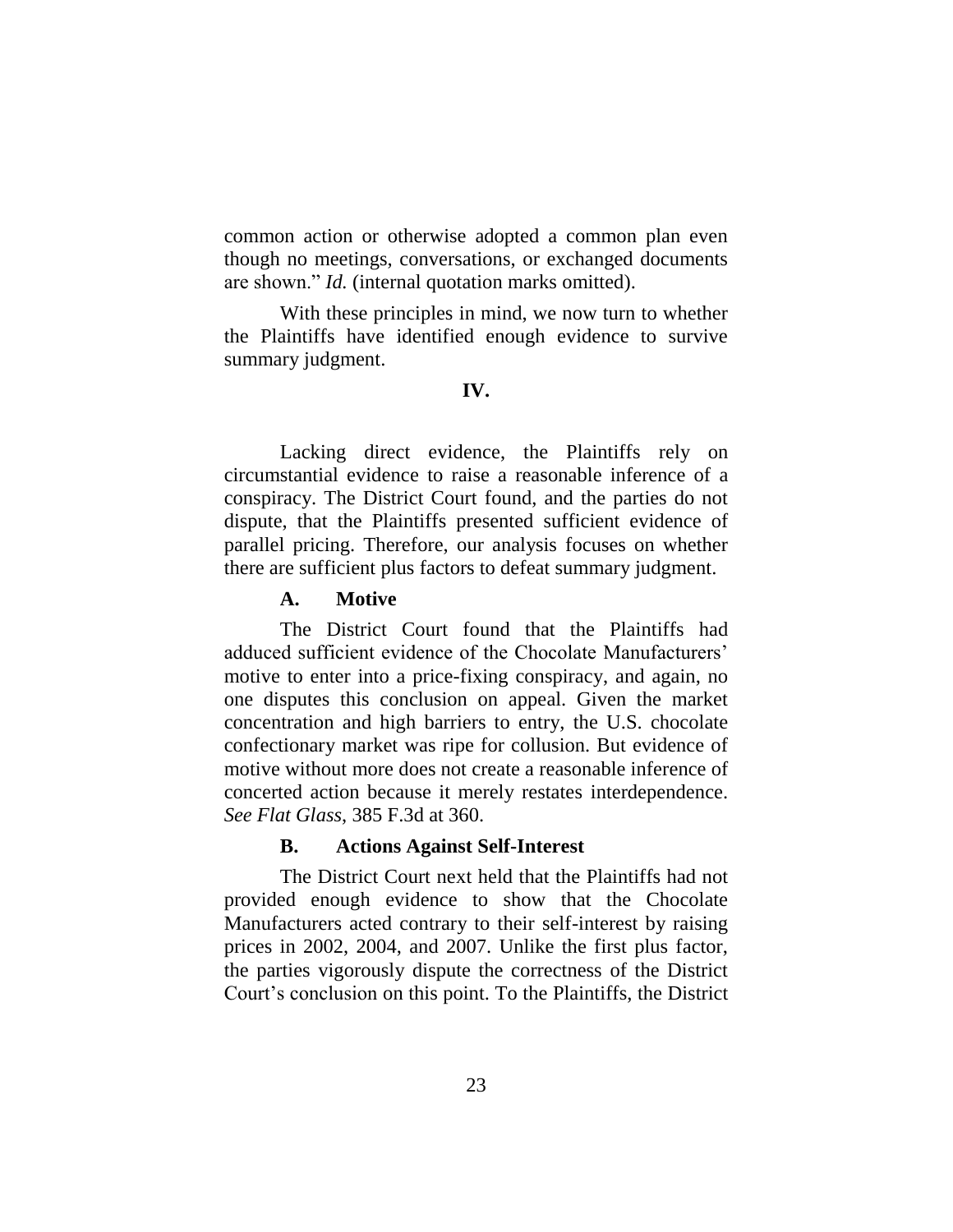Court's analysis is flawed, rife with inferences drawn against them and contradicted by their expert evidence concluding that cost increases could not explain the price increases. To the Chocolate Manufacturers, the District Court analyzed the issue correctly by noting the Plaintiffs' inability to rebut the Chocolate Manufacturers' several legitimate and procompetitive justifications for the price increases as well as their divergent tactics and strategies implementing the price increases.

Part of the disagreement here appears to be based on a misconception about what this factor means: as discussed above, evidence of actions against self-interest means there is evidence of behavior that is inconsistent with a competitive market. So in *Flat Glass*, we found this factor present based on the lack of evidence showing that the price increases were due to increases in costs or demand. *See* 385 F.3d at 362. Similarly here, the Plaintiffs' economic experts uniformly opined that cost increases could not explain the price increases. *See* J.A. 5135 (Vellturo Report) ("I find that increased costs were a minor (if significant at all) consideration in Defendants' subject price increases."); J.A. 13893 (Tollison Declaration) ("[C]osts provide no rational economic explanation for price increases . . . ."); J.A. 14058– 60 (McClave Report) ("My model shows . . . that prices were elevated to levels during the class period well above those justified by changes in cost and demand."). Further, the Plaintiffs' experts rejected criticisms that their analyses did not account for cost variables beyond raw material costs. These conclusions find at least some support from non-expert evidence in the record. *Compare* J.A. 4618–19 (October 2002 memorandum from Hershey CEO Lenny to the Hershey board of directors noting "extremely sluggish retail environment" and explaining that Hershey would not raise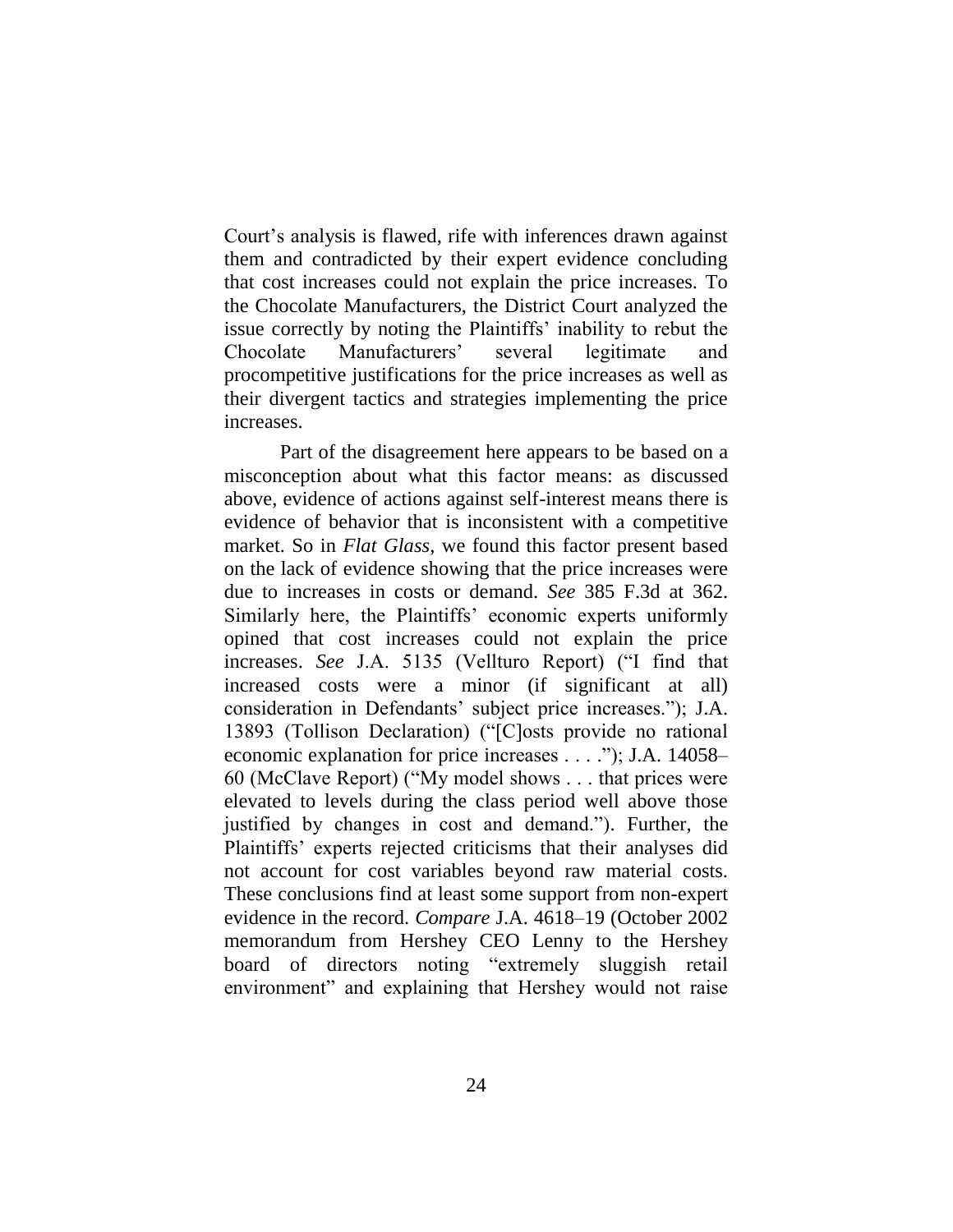prices in the near term in part because Hershey was covered on costs), *with* J.A. 7654 (announcing December 2002 Hershey price increase). Therefore, we agree with the Plaintiffs (and disagree with the District Court and the Chocolate Manufacturers) to this extent: the aforementioned evidence shows that the U.S. chocolate market may not have been acting consistently with a competitive market.

This is not to say that the record evidence uniformly supports the Plaintiffs' position; to the contrary, there is substantial support for the Chocolate Manufacturers' contention that their actions were consistent with, and the result of, competition. For example, there is evidence showing that the price increases were taken *in anticipation of* rising costs; that costs actually did go up during the conspiracy period; that the Chocolate Manufacturers tried to catch each other by surprise with the timing of, and the products associated with, the price increases; and that the prevalent practice of line pricing<sup>11</sup> by retailers made it

 $11$  Line pricing is the practice engaged in by retailers of setting the same retail price for competing candy products of the same size. Given the practice of line pricing, the Chocolate Manufacturers contend that once one manufacturer raises list prices, it makes sense for all to follow. If a retailer raises the retail price on all competing candy products of a given size in response to one manufacturer raising list prices, the other manufacturers will suffer a decline in sales volume due to the higher retail price and lose out on any increased revenue unless they follow the list price increase. *See* J.A. 1084; *see also* J.A. 1278 (Mars 2002 document explaining it would follow Hershey's price increase on kings because "the market would move to the higher price with or without us").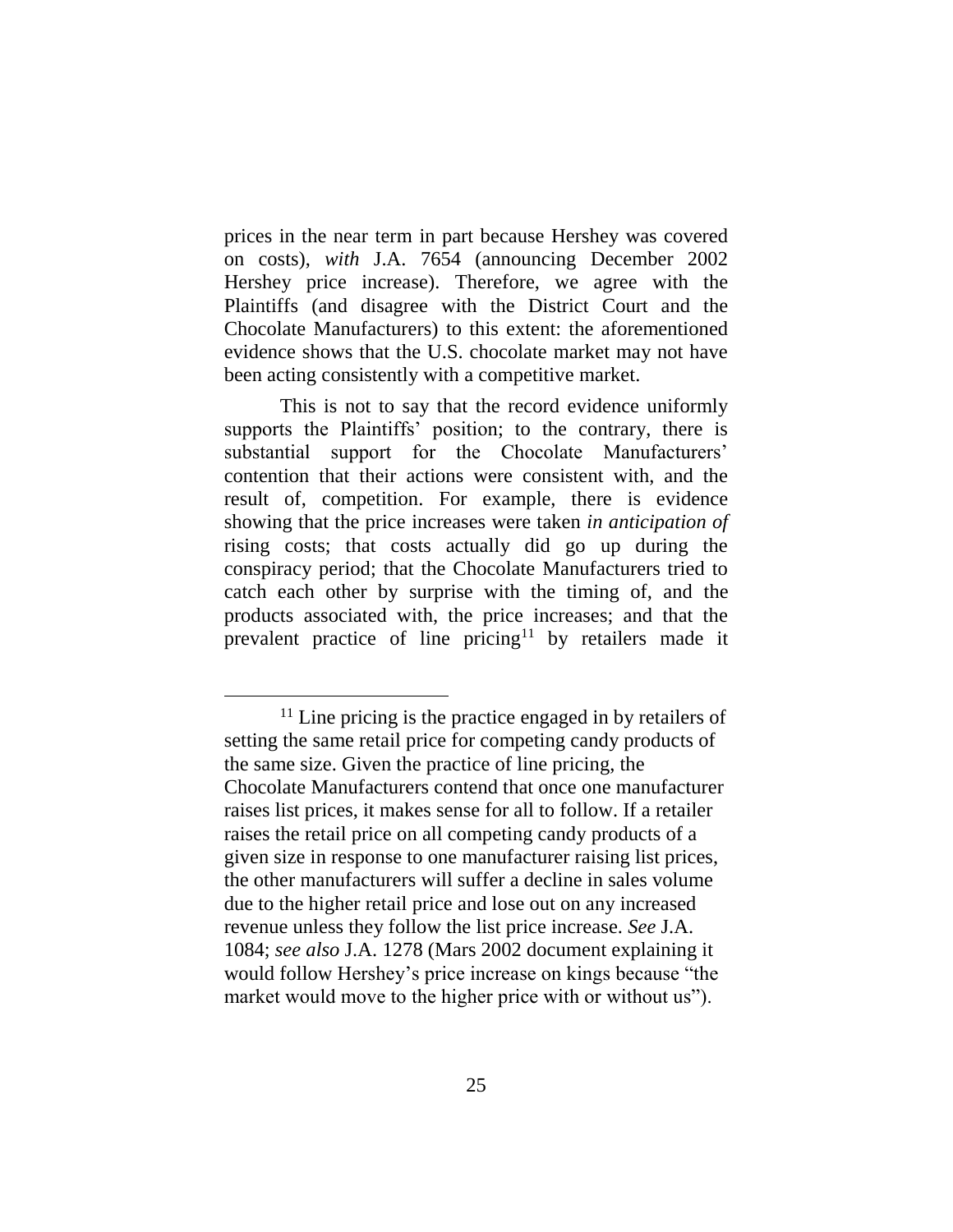rational and self-interested for the Chocolate Manufacturers to follow price increases initiated by a rival.

Our conclusion is instead a recognition of the case's summary judgment posture, where we must draw reasonable inferences in the Plaintiffs' favor. At this stage, the admissible testimony from the Plaintiffs' experts, coupled with other record evidence suggesting that the price increases were not fully explained by cost increases, does the trick. Although the Chocolate Manufacturers have marshaled considerable evidence in support of their positions, "we must accept that the [P]laintiffs have presented some admissible evidence that higher prices during the period of the alleged conspiracy cannot be fully explained by causes consistent with active competition . . . ." *In re High Fructose Corn Syrup Antitrust Litig.*, 295 F.3d 651, 660 (7th Cir. 2002) (Posner, J.).

But the Plaintiffs' victory on this point is a hollow one. As previously noted, given this factor's purpose of identifying conduct inconsistent with a competitive market, it often restates interdependence. *Flat Glass*, 385 F.3d at 362 ("All the above indicates that the price increases were collusive, but not whether the collusion was merely interdependent or the result of an actual agreement."). To prove a conspiracy here, the evidence "must go beyond mere interdependence. Parallel pricefixing must be so unusual that in the absence of an advance agreement, no reasonable firm would have engaged in it." *Baby Food*, 166 F.3d at 135.

The Plaintiffs have fallen well short of this standard. Even if we credit the Plaintiffs' arguments, all they show is that costs—which they acknowledge were increasing—did not justify the price increases observed in 2002, 2004, and 2007. To the Plaintiffs' experts, the fact that cost increases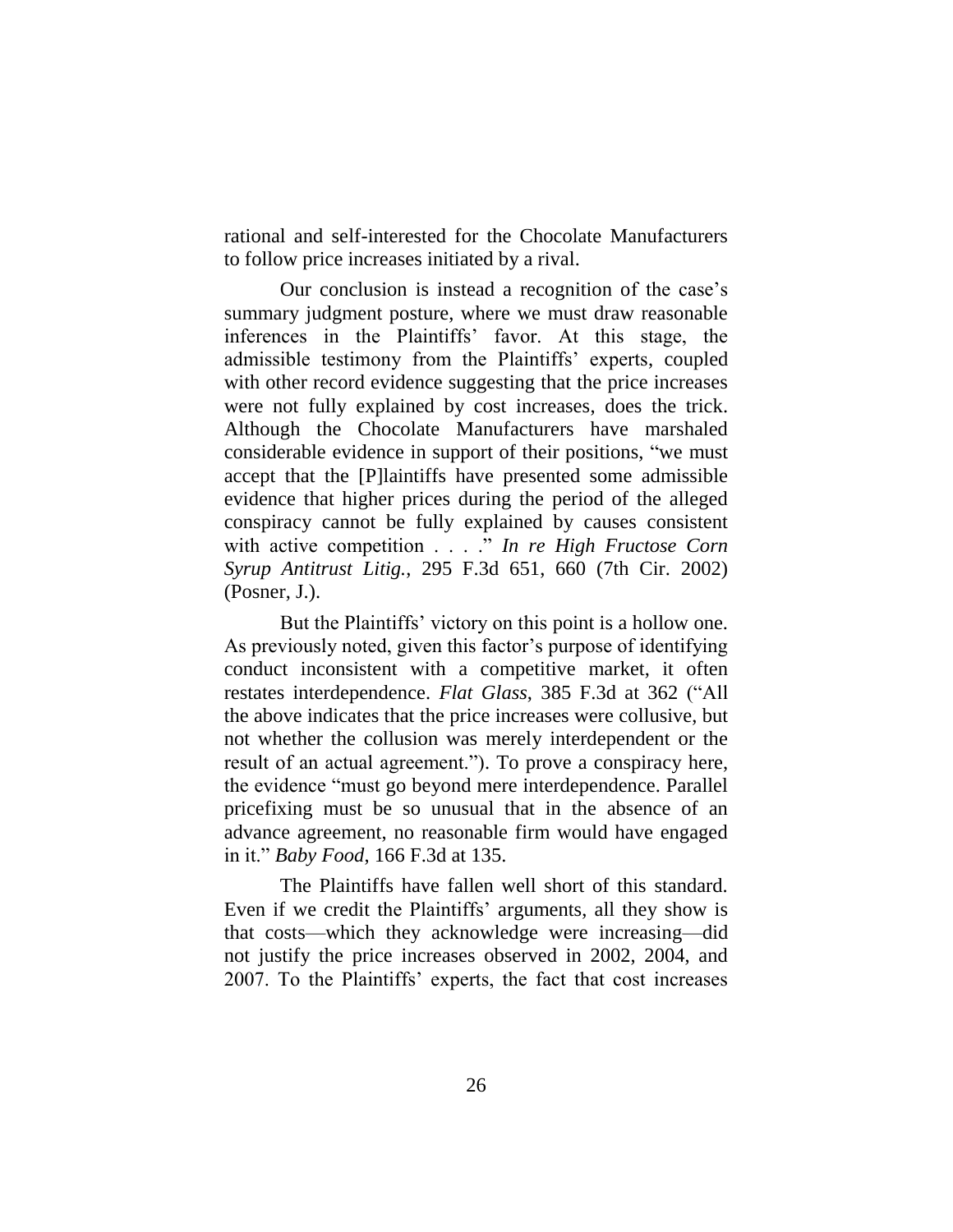couldn't explain the price increases seems to be enough to show a price-fixing agreement. *See* J.A. 2187–88 (Vellturo Report) (claiming that above-competitive pricing must result from an express or tacit agreement); J.A. 13891–93 (Tollison Report) (opining that price increases taken without cost increases should have been defeated because other firms would be better off not following). But evidence of a price increase disconnected from changes in costs or demand only raises the question: was the anticompetitive price increase the result of lawful, rational interdependence or of an unlawful price-fixing conspiracy? *See Flat Glass*, 385 F.3d at 362; *Petruzzi's*, 998 F.2d at 1244 ("[I]t is quite likely that oligopolists acting independently might sell at the same above-marginal cost price as their competitors because the firms are interdependent and competitors would match any price cut."); *Clamp-All*, 851 F.2d at 484 ("One does not need an agreement to bring about this kind of follow-the-leader effect in a concentrated industry."). The Plaintiffs' experts do not answer this question.<sup>12</sup>

<sup>12</sup> This case is quite different from *Petruzzi's*, where we said the economic evidence went "a long way" in meeting the plaintiff's burden. 998 F.2d at 1241. There the alleged conspiracy was not price fixing but instead an agreement to compete only on new customer accounts and not to compete on existing customer accounts (i.e., competition ended once a defendant "won" a new account). The industry (fat and bone rendering) was homogeneous, meaning the only basis for competition among the defendants was price. The economic evidence in *Petruzzi's* showed a price differential between new and existing accounts (new accounts were offered a significantly better price than were existing accounts), which could only rationally be explained by an unlawful agreement.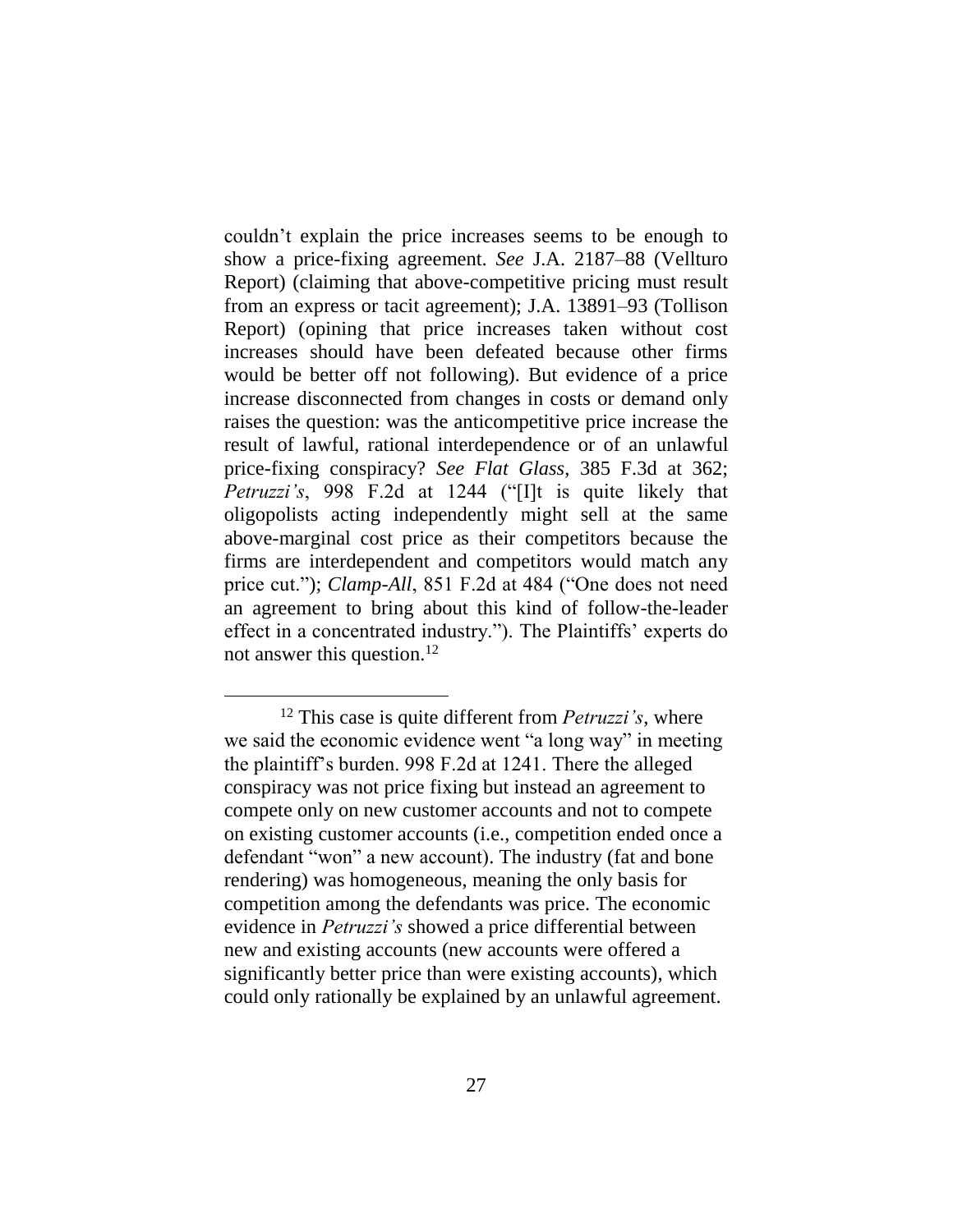The Individual Plaintiffs acknowledge interdependence but persist by arguing that Hershey, in particular, acted against its self-interest by following Mars's price increases rather than maintaining lower prices to increase its market share. For support, the Individual Plaintiffs point to Hershey's favorable cost positions in 2002 relative to its rivals as well as Mars's decision not to follow Hershey's 2001 price increase on packaged candy, a decision which led to Mars increasing its market share.

Deciding not to follow a price increase initiated by a rival is just one rational response that an oligopolist can take, a fact acknowledged by economists, including the Individual Plaintiffs' economic expert, Dr. Vellturo. J.A. 2187 (recognizing the "wide range of 'competitive' results" in oligopolistic markets); 6 Phillip E. Areeda & Herbert Hovenkamp, *Antitrust Law* ¶ 1429b, at 222–23 (3d ed. 2010) (discussing how firms in an oligopolistic market may in some instances choose to follow price increases while in others choose not to follow). That Hershey may have maintained a temporary cost advantage over its rivals did not make it irrational for Hershey to follow a price increase if it believed it would ultimately be better off by doing so. Indeed, the evidence is fully consistent with Hershey recognizing its temporary cost advantage but also recognizing how a price increase may still be to its benefit as well as the benefit of the chocolate industry as a whole. *See* J.A. 4619 (letter from Hershey CEO Lenny to the Hershey board explaining why

*Id.* Here, by contrast, the Plaintiffs' economic evidence is based on parallel price increases among oligopolists without corresponding cost increases, a result which, as previously noted, is as consistent with interdependence as with a conspiracy.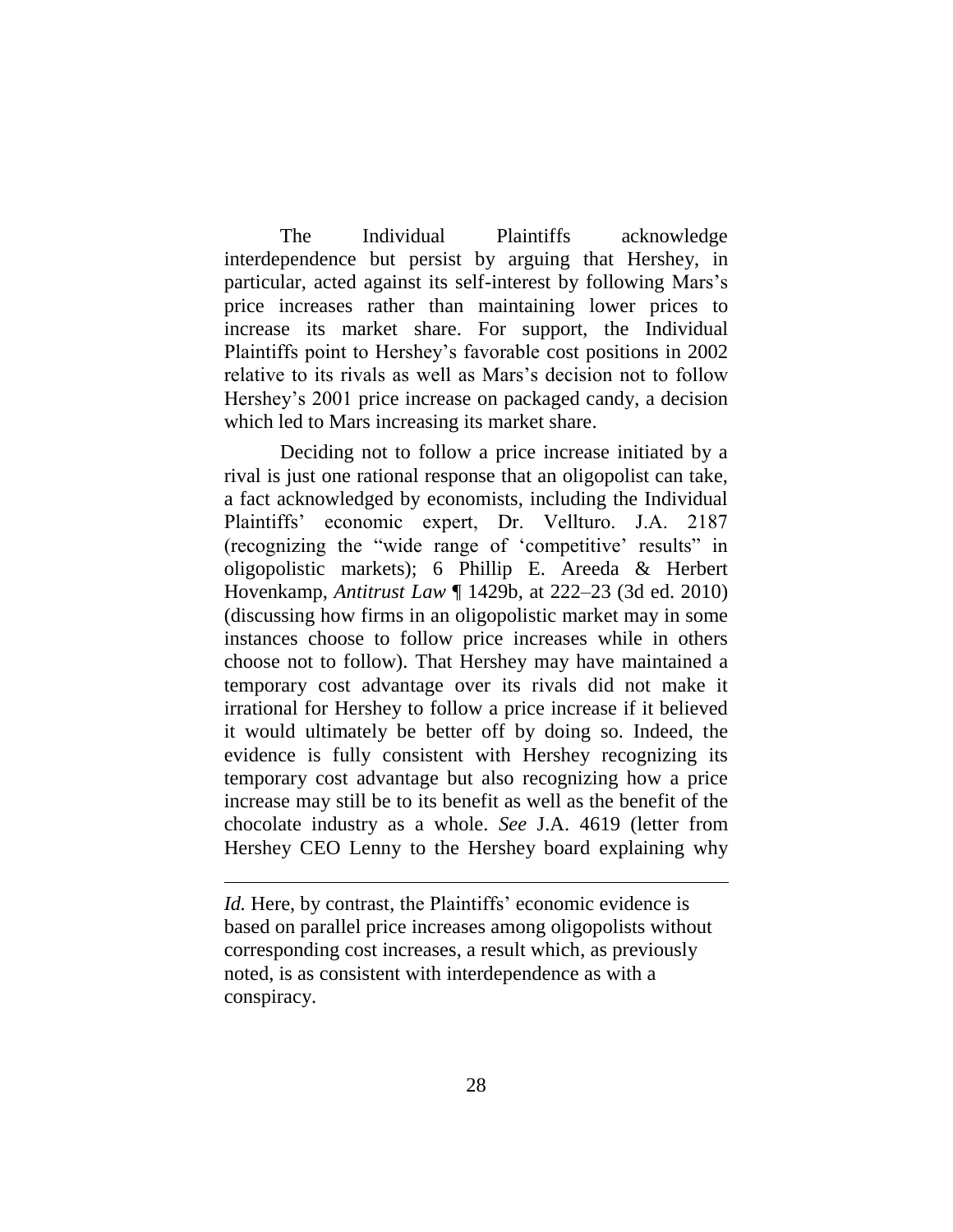Hershey would not initiate a price increase in the near term but also noting that Hershey was "prepared to follow" any price increase initiated by a rival and adopting a "wait and see" strategy). This follow-the-leader strategy is especially reasonable in the U.S. chocolate market given the prevalent practice of line-pricing by retailers. Therefore, even focusing on Hershey and its cost advantages, the Plaintiffs cannot tell us whether Hershey's decision to follow the price increase was due to interdependence or an unlawful agreement.

Moreover, focusing on Hershey's cost advantage over its rivals says nothing of Mars's and Nestlé USA's decisions to raise prices. Even if Hershey's motivations for following the price increase were anticompetitive, unilateral anticompetitive conduct is not proscribed by § 1 of the Sherman Act. *See InterVest*, 340 F.3d at 159.

In sum, although there is some evidence that the Chocolate Manufacturers acted inconsistently with a competitive market, the evidence does not go beyond interdependence and therefore does not create an inference of a conspiracy.

### **C. Traditional Conspiracy Evidence**

We now consider the most important plus factor in this case: whether there is enough traditional conspiracy evidence to create a reasonable inference that the Chocolate Manufacturers conspired to fix prices. The Plaintiffs identify several categories of traditional conspiracy evidence, but the most important is evidence of the contemporaneous Canadian conspiracy. We therefore discuss the Canadian conspiracy evidence first, followed by the Plaintiffs' other traditional conspiracy evidence.

## **1. The contemporaneous Canadian conspiracy**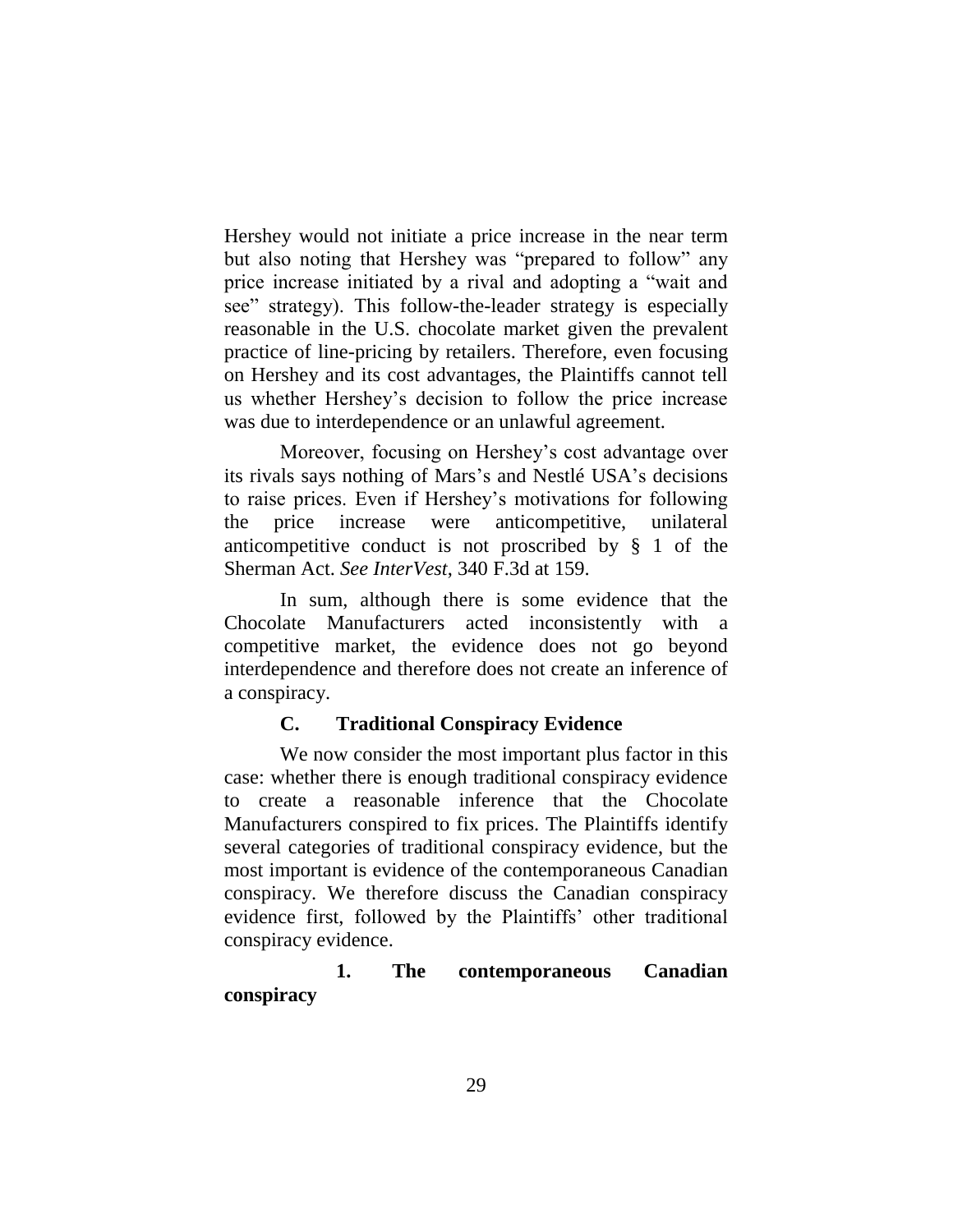The Individual Plaintiffs and the Direct Purchaser Class do not ascribe the same meaning to the Canadian conspiracy evidence. According to the Individual Plaintiffs, it is reasonable to infer a domestic conspiracy from the evidence of a Canadian conspiracy based on the fact that the Canadian market is a similar adjacent market involving the same participants. The Individual Plaintiffs further contend that a jury should be permitted to weigh evidence of the Canadian conspiracy in assessing the credibility of the Chocolate Manufacturers' explanations for the U.S. price increases. Finally, the Individual Plaintiffs argue, based on testimony from their economic expert, that the Canadian conspiracy "actuated" or facilitated the U.S. conspiracy. According to Dr. Vellturo's actuation theory, the sharing of information between the Chocolate Manufacturers and their Canadian counterparts led the Chocolate Manufacturers to observe the success of the Canadian conspiracy and implement a tacit or express U.S. conspiracy. *See* J.A. 2191– 92. On appeal, the Direct Purchaser Class distances itself from the actuation theory, arguing instead that the Canadian conspiracy is relevant to assessing the Chocolate Manufacturers' conduct because it enhances the plausibility of a domestic conspiracy.

We have not considered what inferences may be permissibly drawn from evidence of a foreign antitrust conspiracy about the existence of a domestic antitrust conspiracy. The Areeda treatise guides our analysis, and we quote from it at length:

> Illegal behavior elsewhere in time or place does not generally allow the inference of an immediate conspiracy. If the immediately challenged behavior would not imply a conspiracy among firms that are similar to the defendants [but that are not involved in a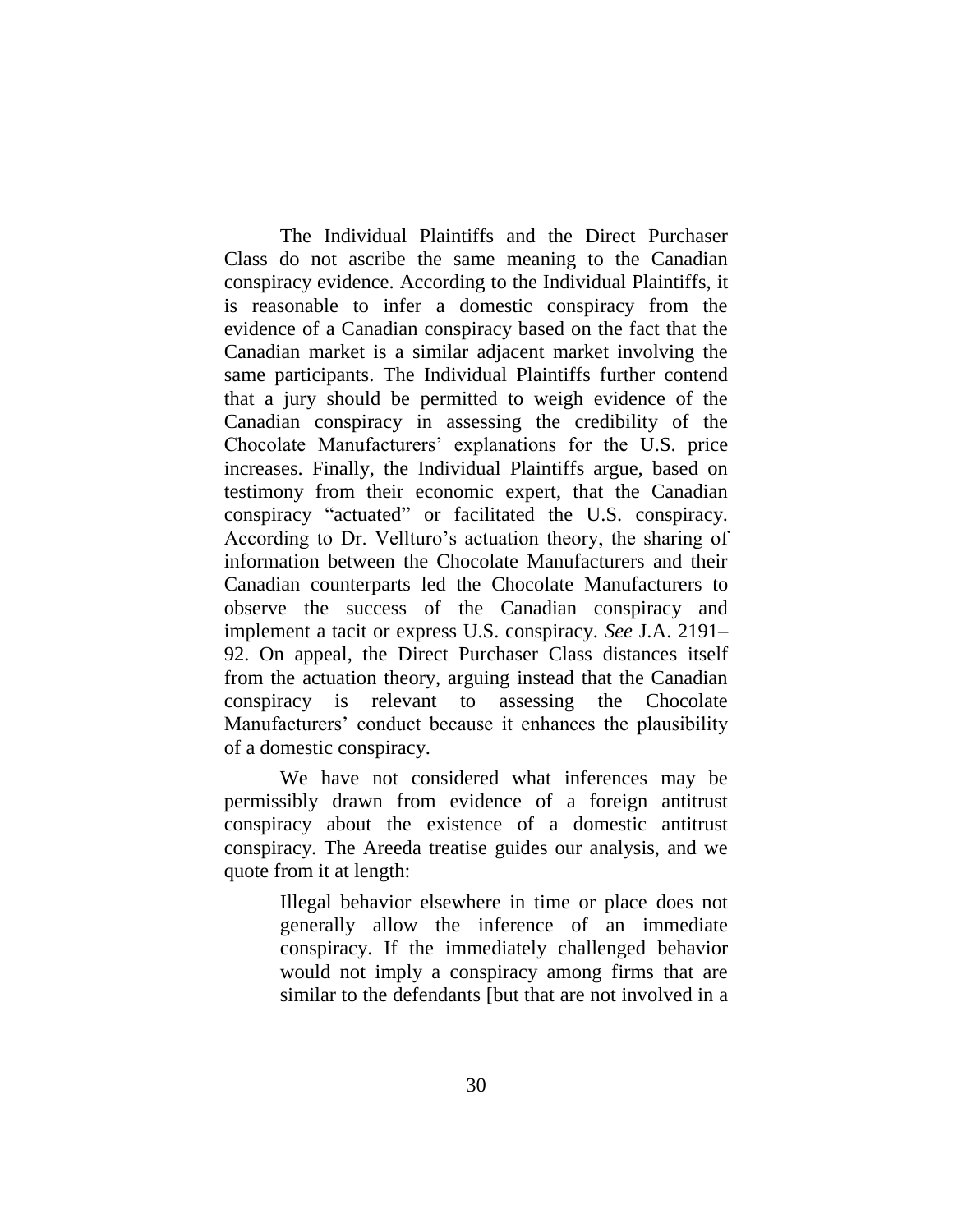conspiracy elsewhere], then a distinct conspiracy in the past or in a different market has little power to explain the present behavior. But if there is other evidence of a present conspiracy, the defendants' sins elsewhere may cast doubt on the truthfulness of their innocent explanations.

Of course, the scope of a proved conspiracy will often be uncertain. It may be difficult to define the boundaries of a conspiracy proved to cover an adjacent time period, product, or region. Competitors who were conspiring in this market yesterday may still be doing so today. Parties who are conspiring in New York may be doing the same in New Jersey.

If immediate parallelism is as likely to result from present interdependence as from proved conspiracy in the past, we should not lightly assume in fact or presume in law that the earlier conspiracy continues. Contemporaneous conspiracies in adjacent geographic markets could reasonably be deemed sufficient to transfer to the defendants at least the burden of going forward with evidence of an explanation that performance is different in the second market, that any motivation for conspiracy in one market does not extend to the other, or that the personnel or other circumstances make it unreasonable to interpret the proved conspiracy as extending to the adjacent market.

Areeda & Hovenkamp, *supra*, ¶ 1421a, at 160.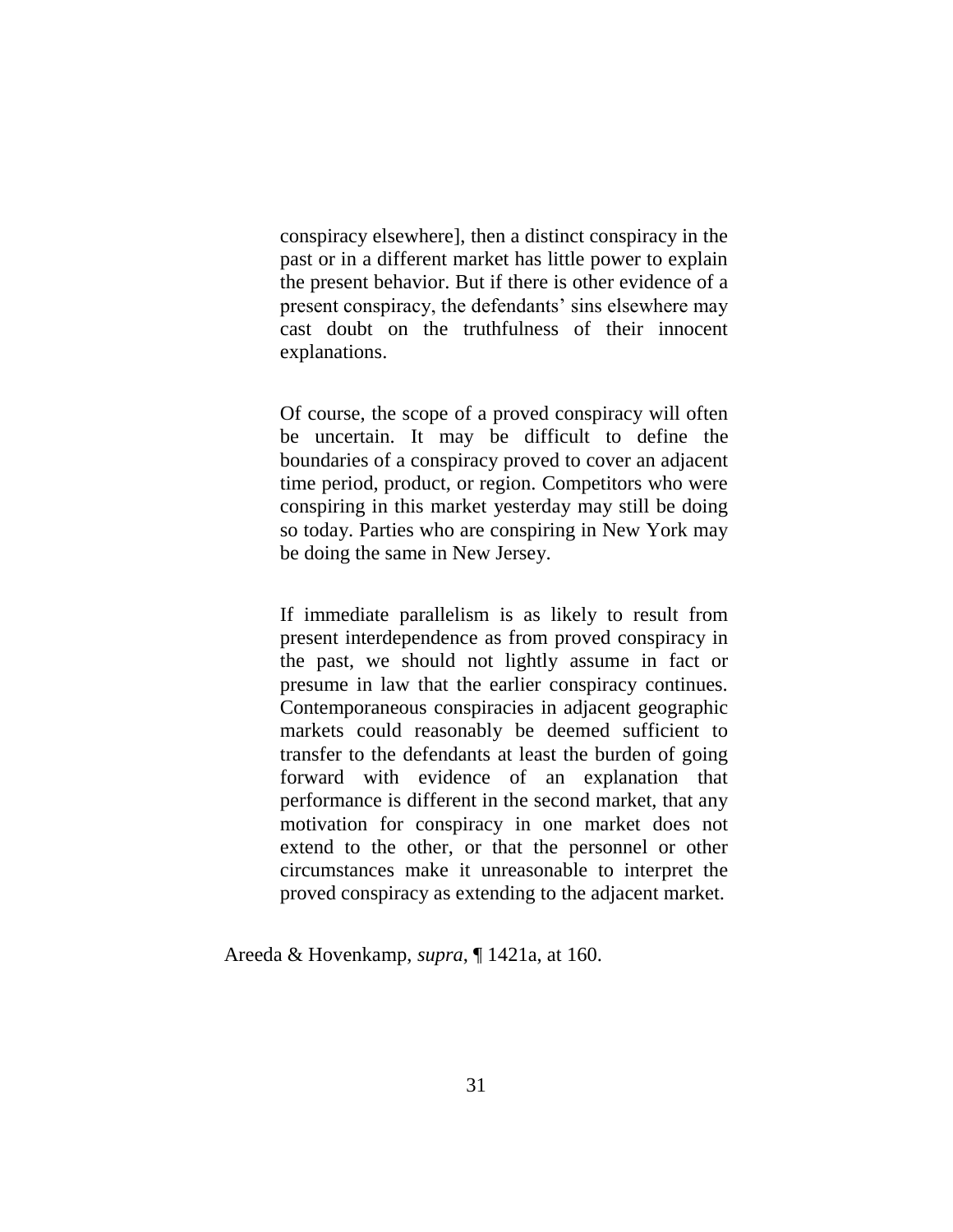The Second and Eleventh Circuits have taken positions consistent with the Areeda treatise. In *In re Elevator Antitrust Litigation*, 502 F.3d 47, 51–52 (2d Cir. 2007) (per curiam), the Second Circuit concluded that a claim of a domestic or worldwide conspiracy in the elevator and elevator services markets was unsupported by allegations of a conspiracy in the European elevator market given the absence of "any evidence of linkage between" the foreign and domestic conduct. Without such a link, the plaintiffs' argument was merely ""if" it happened there, it could have happened here.'" *Id.* at 52. Similarly, in *Williamson Oil Co. v. Philip Morris USA*, 346 F.3d 1287, 1316–17 (11th Cir. 2003), the Eleventh Circuit held that a district court did not abuse its discretion in excluding evidence of contemporaneous foreign conspiracies involving cigarette manufacturers that were also charged with a domestic antitrust conspiracy. The court reasoned that without "some palpable tie between these overseas activities and [the manufacturers'] pricing actions in the United States, the foreign undertakings . . . do not tend to exclude the possibility of independent action in the setting of domestic cigarette prices." *Id.* at 1317.

We are persuaded by the sensible approach articulated by the Areeda treatise and inherent in the reasoning of the courts in *Elevator* and *Williamson Oil*. A conspiracy elsewhere, without more, generally does not tend to prove a domestic conspiracy, especially when the conduct observed domestically is just as consistent with lawful interdependence as with an antitrust conspiracy. To hold otherwise would sanction the use of unabashed propensity reasoning—the fallacy that "if it happened there, it could have happened here"—to prove a domestic conspiracy using evidence of a foreign conspiracy. But if two markets are sufficiently similar or adjacent and the relevant activities therein are sufficiently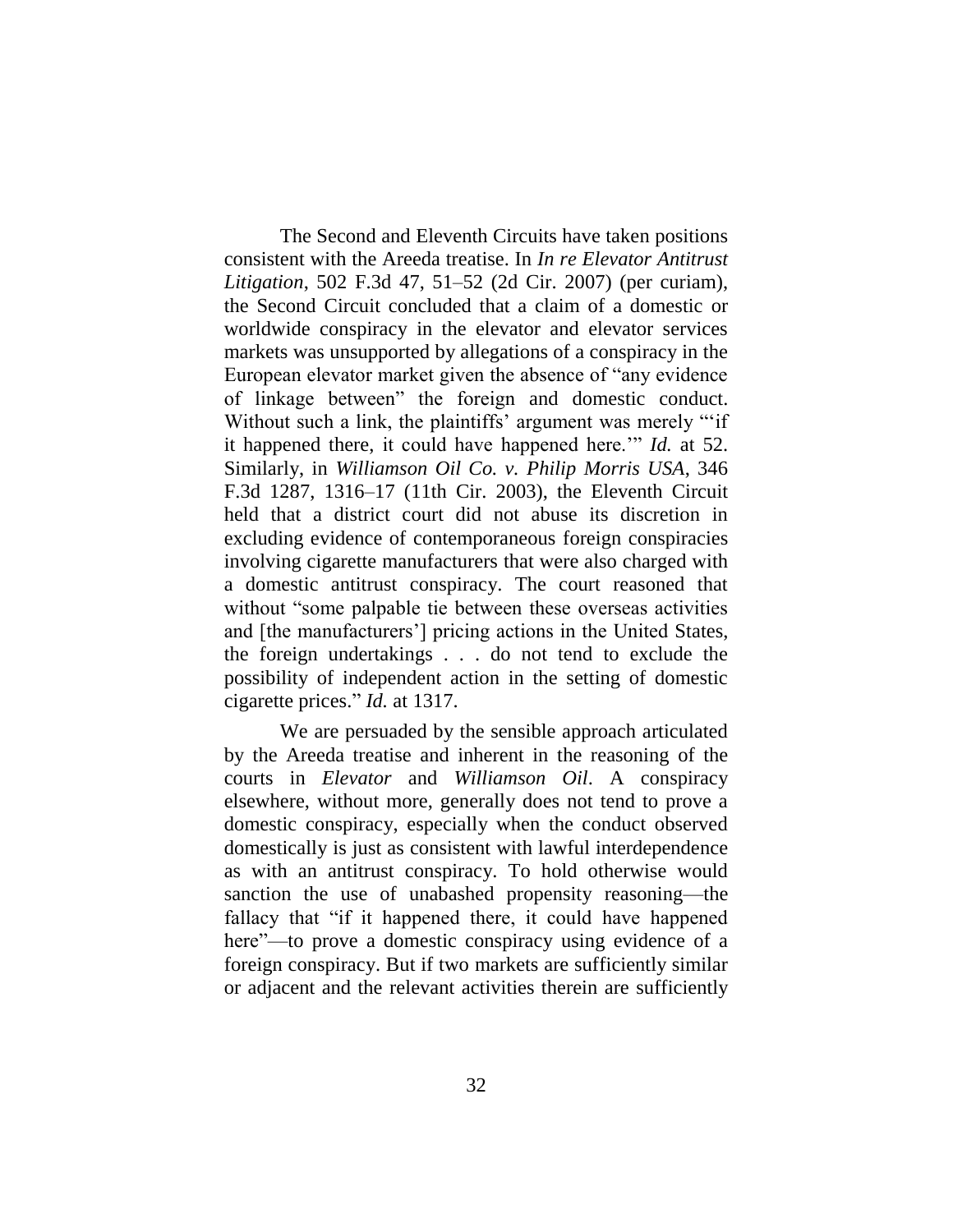linked or tied in some way, e.g., the people involved in the conspiracies are the same or overlapping, it may be reasonable to use evidence of a foreign conspiracy to support an inference of a domestic conspiracy.<sup>13</sup>

Based on our review of the record, we conclude that the Plaintiffs have not adequately linked the Canadian conspiracy to the purported U.S. conspiracy to justify using the former to support an inference of the latter. First, the people involved in the Canadian conspiracy are different from those involved in the purported U.S. conspiracy. Granted, Mars Canada and Hershey Canada are subsidiaries whose executives report to and receive final approval from U.S. executives on certain decisions, including pricing decisions.

Nor does the standard we adopt here conflict with *Continental Ore Co. v. Union Carbide & Carbon Corp.*, 370 U.S. 690 (1962). *Continental Ore* is inapposite because the relevant foreign conduct in that case was part of a single conspiracy that "was effectuated both here and abroad," *id.* at 706, and the Plaintiffs do not contend a single conspiracy existed here.

<sup>13</sup> Our decision in *Flat Glass* is not to the contrary. There we noted in dicta that evidence of a defendant's price fixing in a market for original equipment manufacturer glass would be relevant to the claim that the same defendant also conspired to fix prices in the market for flat glass, a closely related but distinct product market in the same geographic area. *See* 385 F.3d at 377–78. The evidence in *Flat Glass* involved identical companies and one executive who participated in the price-fixing conspiracies in both product markets. It is therefore consistent with the rule stated above because the people and companies involved in both conspiracies overlapped.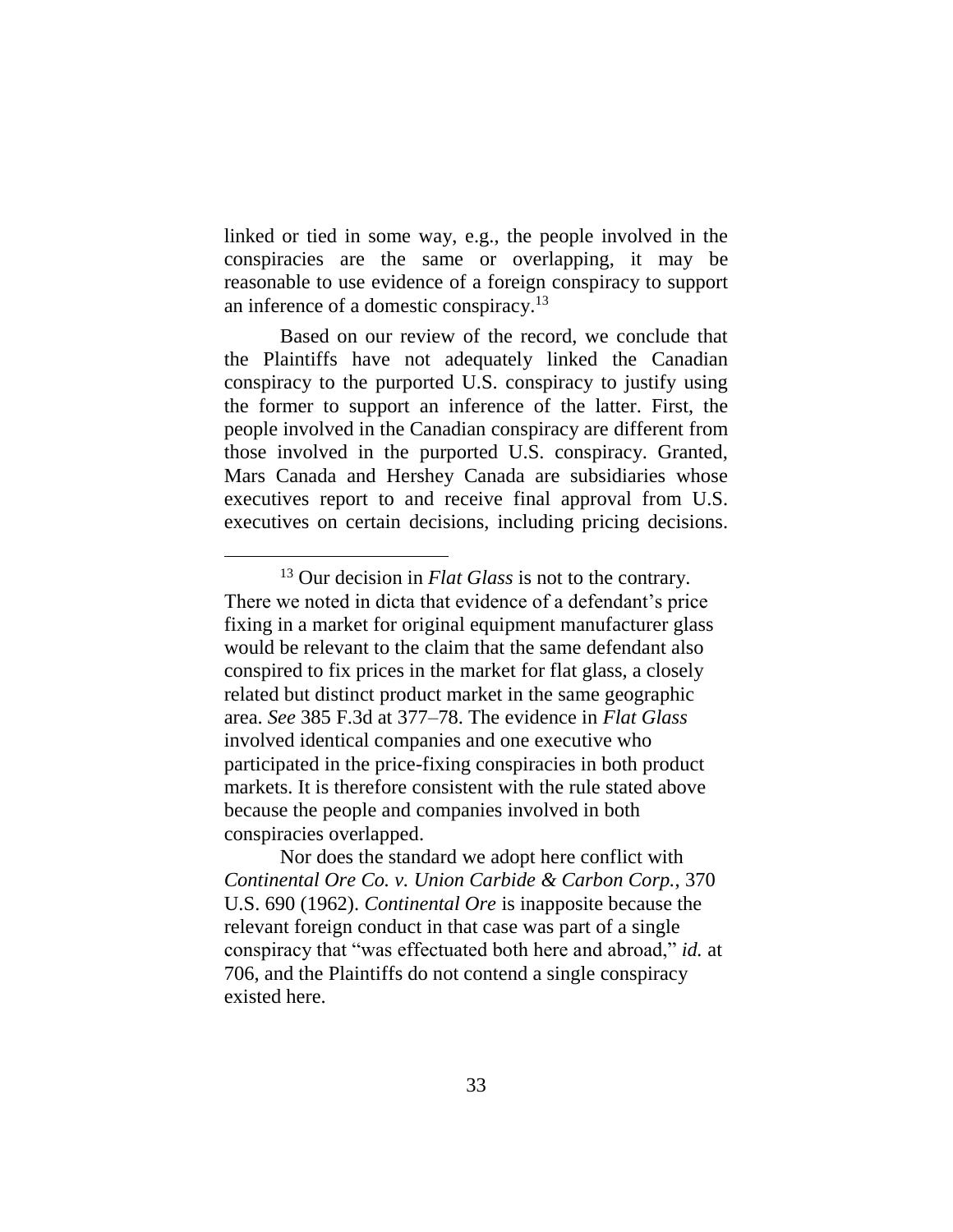But the evidence does not show that any U.S. executives were involved in the Canadian trade spend or price-fixing conspiracies. The evidence instead shows that the conspiratorial conduct occurred in Canada when Canadian executives and ITWAL agreed to limit trade spend or raise prices in concert, not when they received final approval from U.S. executives on price changes. And as for Nestlé USA, the case is stronger yet. Nestlé Canada is not a subsidiary of Nestlé USA, and Nestlé Canada's pricing decisions did not need Nestlé USA's approval.

Second, although the Canadian and U.S. markets are in a sense adjacent, they are not adjacent in the same way that the New York and New Jersey markets are, to use the example from the Areeda treatise. The Canadian Chocolate Manufacturers are distinct legal entities operating in a different country, and their wrongdoing does not tend to show that the Chocolate Manufacturers engaged in similar wrongdoing in the United States. *Cf. Ins. Brokerage*, 618 F.3d at 341 n.44 ("[A] subsidiary is a distinct legal entity and is not liable for the actions of its parent or sister corporations simply by dint of the corporate relationship.").

Third, the circumstances surrounding the Canadian conspiracy are markedly different from the purported U.S. conspiracy, and comparing the two reveals gaping holes in the Plaintiffs' proof in this case. In Canada, ITWAL played a primary role in instigating, organizing, and facilitating the Canadian conspiracy; the Plaintiffs here identify no similar U.S. player. In Canada, the conspiracy involved concerted action on trade spend in addition to price fixing; the purported U.S. conspiracy only involved price fixing. In Canada, the Canadian Chocolate Manufacturers' most senior executives exchanged pricing information and agreed to fix prices, *see, e.g.*, J.A. 14106 (describing a November 22, 2007, telephone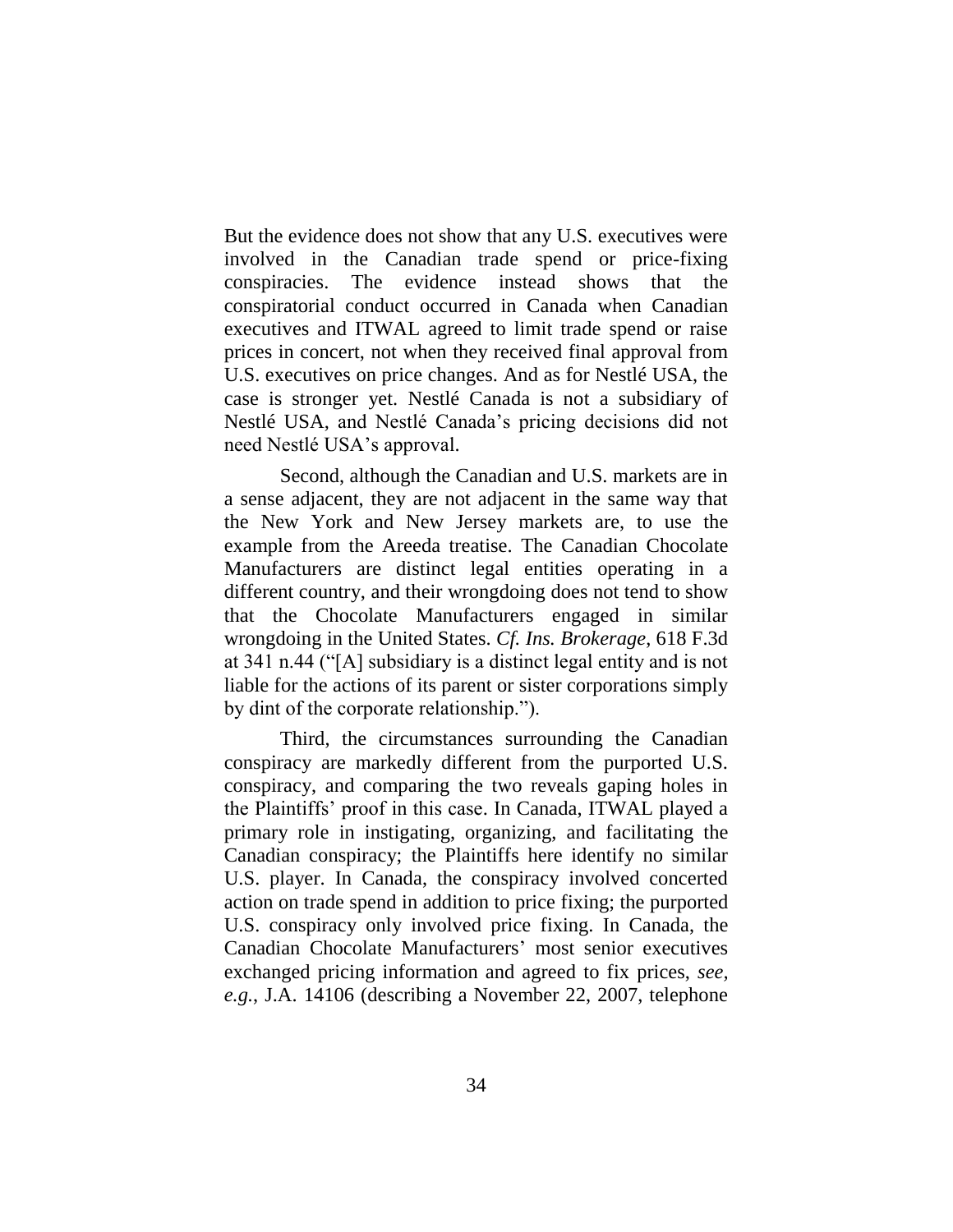call between a Nestlé Canada executive and a Hershey Canada executive in which the Hershey Canada executive promised that Hershey Canada would follow a Nestlé Canada price increase); J.A. 11817–18 (Sculthorpe of Cadbury Canada testifying to a meeting with Leonidas of Nestlé Canada where Leonidas said Nestlé Canada was raising prices and Sculthorpe said Cadbury Canada would follow); the Plaintiffs here can point to hardly any communications, let alone pricing communications, among the Chocolate Manufacturers' U.S. executives. And in Canada, Cadbury Canada's cooperation with the Canadian Competition Bureau's investigation yielded evidence of conspiratorial conduct in Canada; Cadbury's settlement with the Plaintiffs here required cooperation as a condition of the settlement, but despite that cooperation, no similar evidence was uncovered in the United States.

As to the actuation theory, we reject its application here for the reasons stated by the District Court.<sup>14</sup> The actuation theory posits that conspiratorial "conduct and outcomes" in Canada facilitated an unlawful U.S. conspiracy.

<sup>&</sup>lt;sup>14</sup> We have doubts about the actuation theory and whether it unduly blurs an already fine line between lawful interdependence and unlawful conspiracies, especially when the alleged conspiracy involves price fixing among oligopolists supposedly formed by a tacit agreement. "[E]ven when each firm rests its own [pricing] decision upon its belief that competitors will do the same," that only shows interdependence, not a conspiracy. *Clamp-All*, 851 F.2d at 484. But because the District Court concluded that Dr. Vellturo's theory was admissible and the Chocolate Manufacturers do not challenge that decision on appeal, we reject the theory's application on its own terms.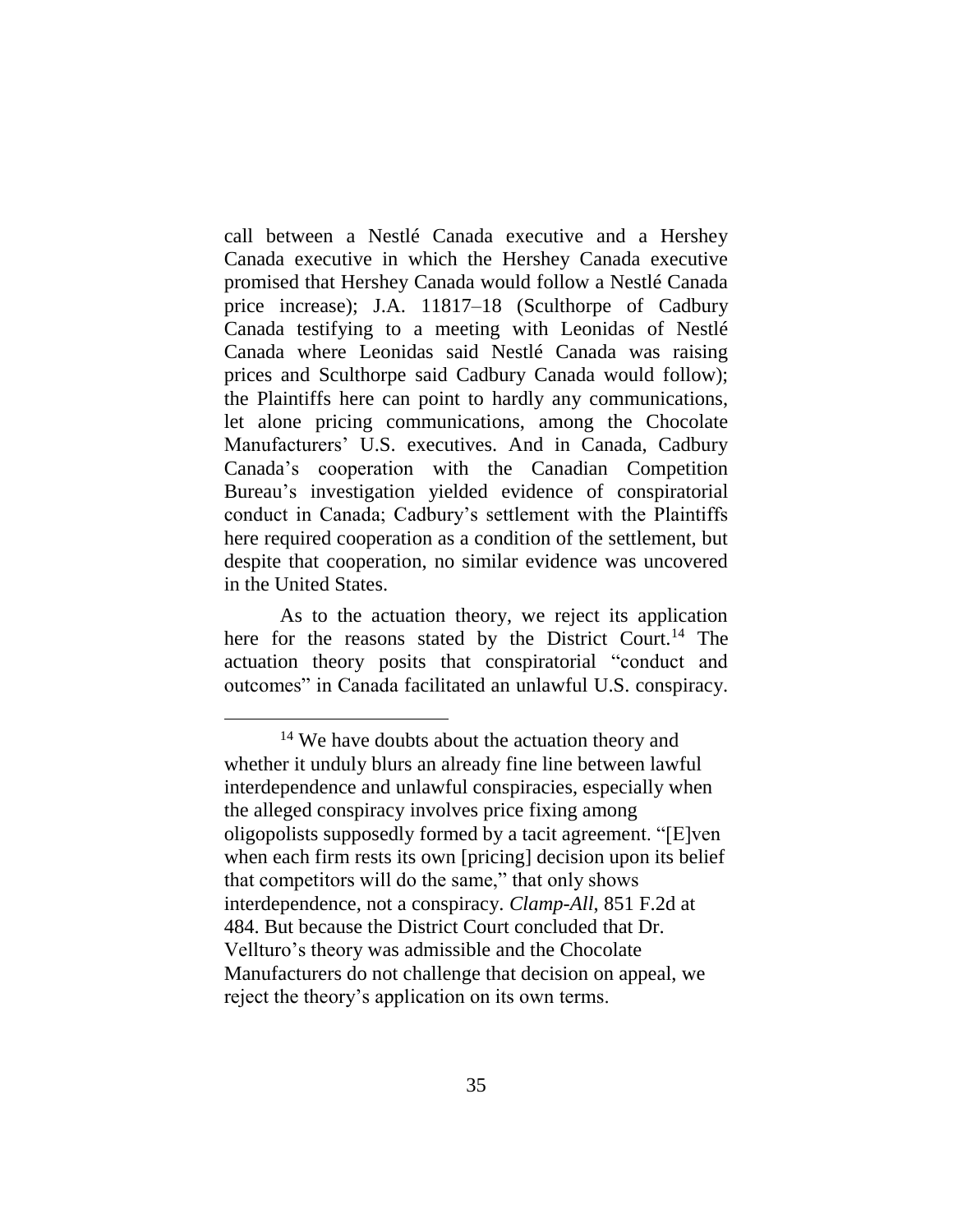J.A. 2192. The theory therefore presumes a factual foundation, namely that the U.S. decision makers knew of the *unlawful conduct* in Canada and their knowledge of that conduct gave them confidence to raise U.S. prices by a tacit or express agreement. *See* J.A. 2186 (concluding that the U.S. price increases were the result "of collusion (either tacit or express) that was actuated as a result of information and confidence collected by [the Chocolate Manufacturers] on the development, execution and conduct of conspiratorial action among their Canadian operations").<sup>15</sup>

 $\overline{a}$ 

<sup>15</sup> Dr. Vellturo's explanation of the actuation theory in his report drives home the point. There he opines that before 2002, the Chocolate Manufacturers were unable to raise prices together. Posing a thought experiment, he says to "consider a scenario in which U.S. executives from each Defendant with pricing authority for both the U.S. and Canada fly to a meeting in Canada" and "[w]ithout ever uttering an express word regarding U.S. prices, the three executives agree to raise prices in Canada by 10%." J.A. 2193. The thought experiment continues with the executives returning to the U.S. and monitoring the Canadian outcomes, and then, without any further communication, one firm announces a price increase of 10% in the U.S. Dr. Vellturo opines that under these circumstances, the "coordinated anticompetitive agreement in Canada has significantly changed the information known about likely responses to a price increase in the U.S. by these same companies," with the price leader expecting the other companies to follow the price increase. J.A. 2194. This thought experiment presumes not only that the conspirators in the U.S. knew of the Canadian conspiracy but also that the U.S. conspirators are the *same people* as the Canadian conspirators.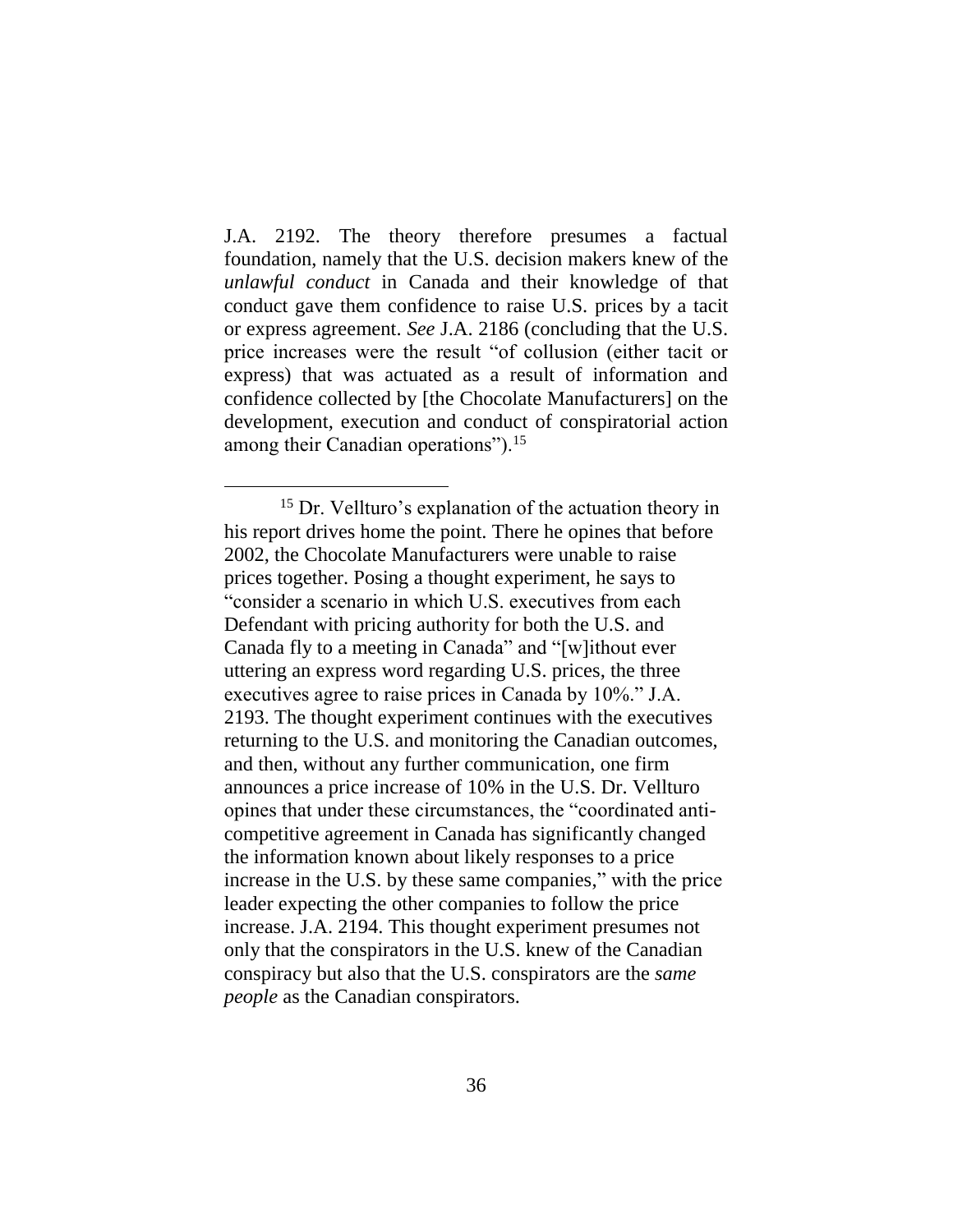And for good reason. Unless there is direct or circumstantial evidence showing that the U.S. Chocolate Manufacturers knew of the unlawful Canadian conspiracy, the U.S. Chocolate Manufacturers would have no basis to know whether the Canadian parallel trade spend reductions and pricing were the result of a conspiracy or interdependence. If we inferred the existence of a U.S. conspiracy based on evidence that only shows that U.S.

Moreover, at oral argument, counsel for the Individual Plaintiffs clearly explained that Dr. Vellturo premised his theory on evidence showing "that the U.S. executives with pricing authority at a minimum knew that there was a [sic] joint conduct in Canada, [and] at a maximum directed that it occur." Oral Argument at 25:38, *available at* http://www2. ca3.uscourts.gov/oralargument/audio/14- 2790InReChocolateConfectionaryAntitrust.mp3.

 $\overline{a}$ 

That being said, Dr. Vellturo backtracked in his deposition by asserting that the U.S. Chocolate Manufacturers' awareness of the Canadian conspiracy was "not essential to [his] opinion." J.A. 2529. In that case, we acknowledge that the factual prerequisites for this variation of the actuation theory—that the Chocolate Manufacturers monitored Canadian prices and communicated (lawfully) with their Canadian affiliates—are satisfied. But under this variant theory, the inference of a U.S. conspiracy is tenuous because the U.S. result of parallel pricing is perfectly consistent with interdependence. *See* Areeda & Hovenkamp, *supra*, ¶ 1422b, at 170 (noting that facilitating devices alone do not imply a traditional conspiracy because "any parallelism in subsequent behavior will often be of the sort that can be satisfactorily explained by oligopolistic interdependence alone and without regard to the facilitating practice").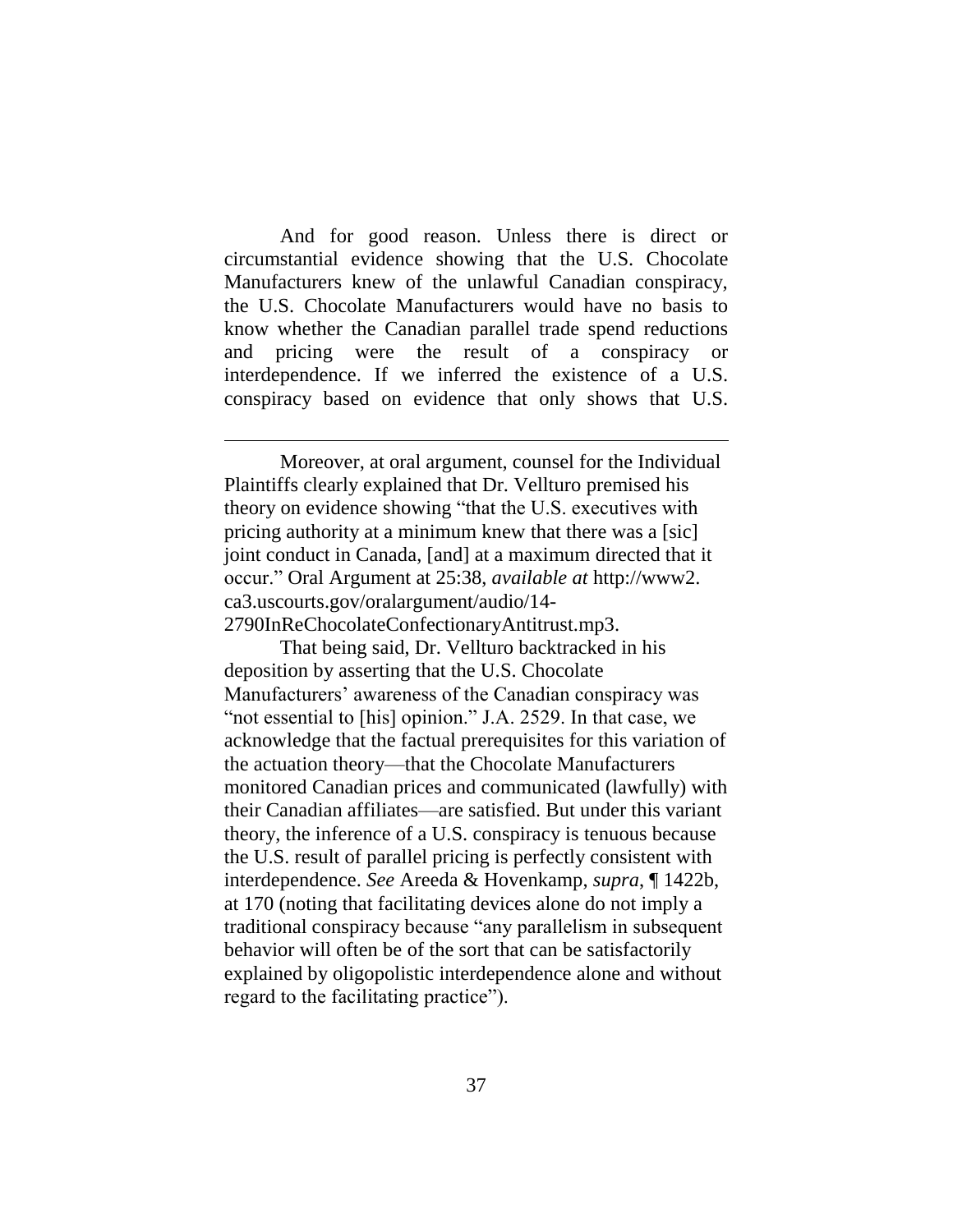executives observed the parallel outcomes in Canada but had no knowledge of the cause of those outcomes (a conspiracy or interdependence), we would chill lawful conduct. We would essentially prohibit an oligopolist from recognizing its interdependence in a foreign market and applying those lessons in a domestic market, even though interdependence at home or abroad is lawful under the Sherman Act. If interdependence alone is not unlawful, we fail to see how evidence that effectively shows "interdependence squared" suddenly would create a reasonable inference of a U.S. conspiracy. Therefore, for the actuation theory to make a meaningful dent in the Plaintiffs' burden, they must show more than similar *outcomes* in Canada and the United States; they must instead show that the unlawful Canadian *conduct* actuated, facilitated, or informed the U.S. *conduct*. 16

The District Court correctly found factual support for the actuation theory lacking in this case, either in the form of the U.S. Chocolate Manufacturers' direct participation in or knowledge of the Canadian conspiracy. First, the theory finds no support in a 2007 email from Humberto Alfonso, a U.S. based Hershey executive, connecting Eric Lent, the new General Manager of Hershey Canada, with Schulthorpe, Cadbury Canada's President. In the email, Alfonso wrote, "In keeping with the good advice from 'The Godfather,' keep close to your competition." J.A. 8380. Because Alfonso participated in the 2007 U.S. pricing decision, and perhaps also because he appears to have referenced the sinister words

 $\overline{a}$ 

<sup>16</sup> To the extent Dr. Vellturo's opinion is based only on similar outcomes, *see supra* note 15, it is insufficient on its own to create a reasonable inference of a conspiracy.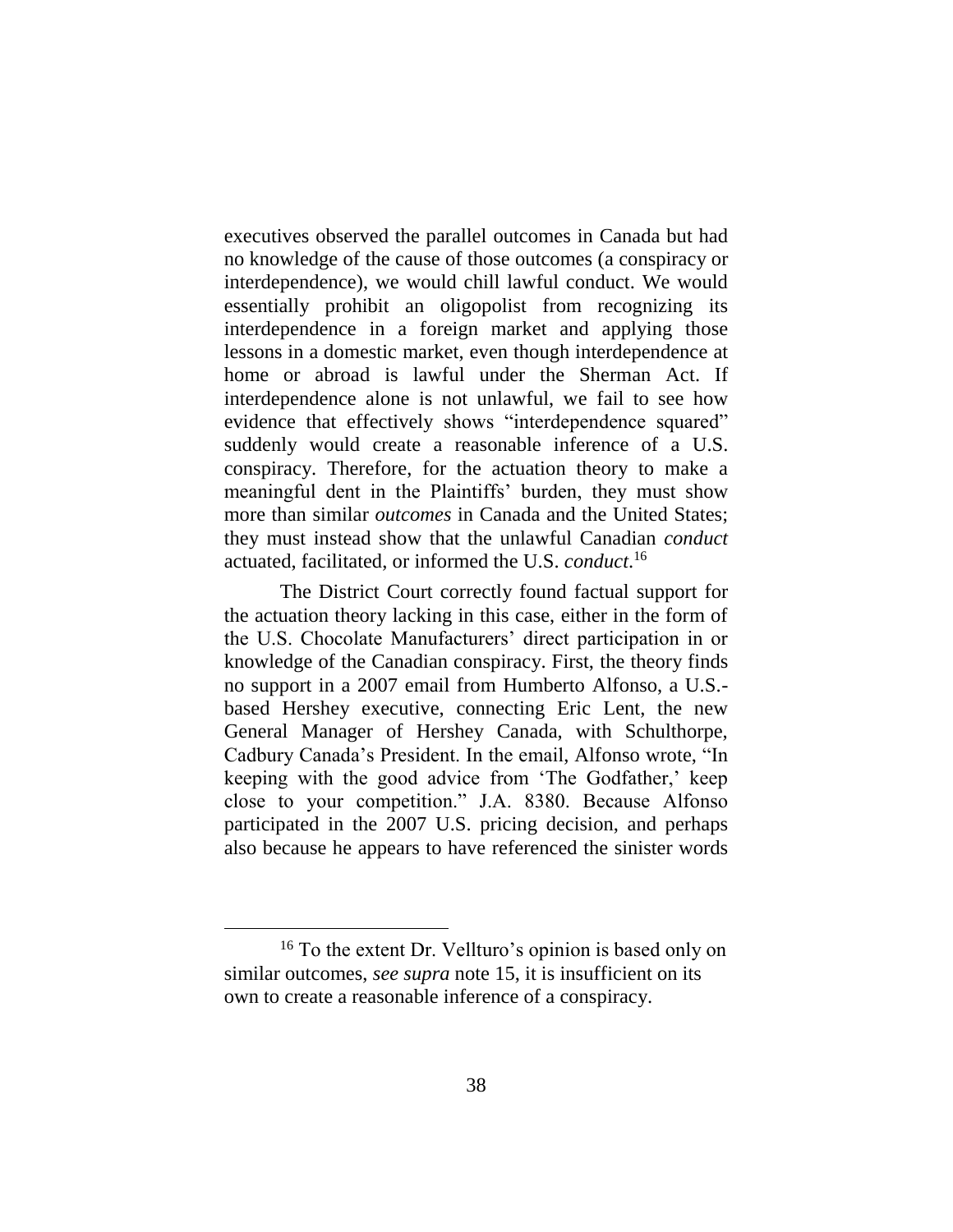of Michael Corleone from *The Godfather Part II*, <sup>17</sup> the Direct Purchaser Class wants us to infer something more sinister from this social introduction—that Alfonso encouraged or facilitated the Canadian conspiracy. But social contacts between competitors without more are not unlawful. *See Baby Food*, 166 F.3d at 133. Without anything else to suggest Alfonso's further involvement in the Canadian conspiracy, and with Alfonso's sworn declaration that he sent the email only as a social introduction and lacked knowledge of the Canadian conspiracy, *see* J.A. 12996–97, we cannot read this email as anything other than a social introduction.

Nor does Leonidas, CEO of Nestlé Canada, establish the necessary link between the Canadian and U.S. markets. According to the Plaintiffs, Leonidas played a key role in the Canadian conspiracy and regularly interacted with U.S. executives, including with Nestlé USA's team when Nestlé considered buying Hershey in 2002. But this purported common player did not have pricing authority for the U.S. market and none of Leonidas's documented communications with U.S. executives hinted at illegal conduct in Canada, leaving a significant gap in the inferences the Plaintiffs ask us to draw to connect the two conspiracies.

A set of emails from Hershey Canada executives to Hershey executives in the U.S. is also not enough. In 2003, Bruce Brown, Hershey Canada's General Manager, emailed Burt Snyder, the Interim President of Hershey International, shortly after Nestlé Canada initiated a price increase. Speaking of the Canadian market, Brown said he had "some intelligence" that "[Mars] is anxious to follow [Nestlé's] price

 $\overline{a}$ 

<sup>&</sup>lt;sup>17</sup> "My father taught me . . . keep your friends close, but your enemies closer." *The Godfather Part II* (Paramount Pictures 1974).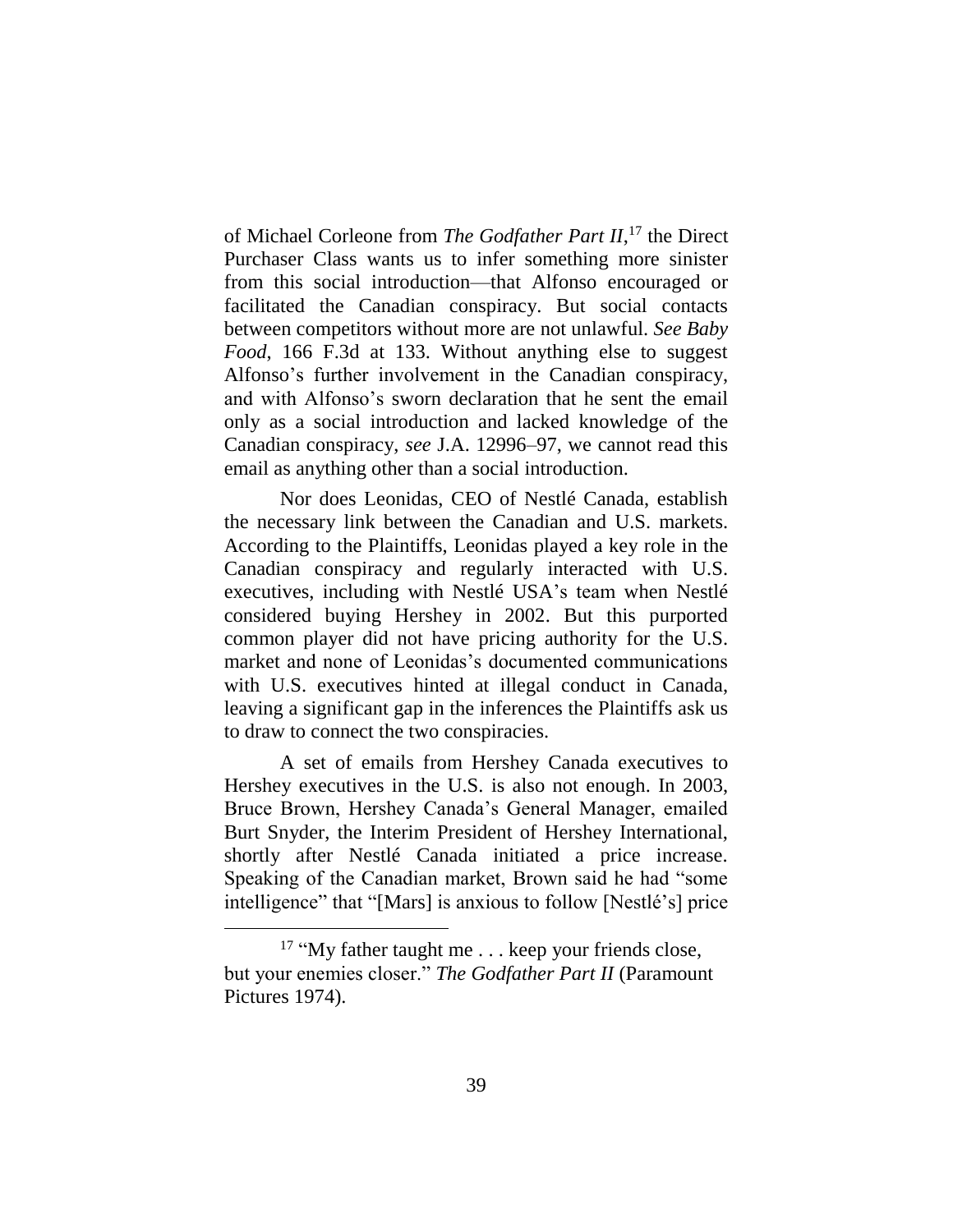increase but would rather have Hershey or Cadbury announce ahead of them." J.A. 7174. Brown went on to call Cadbury "the wild card" because he had heard rumors of Cadbury taking a price increase but also of Cadbury offering deep discounts to certain stores. *Id.* Snyder responded by approving the proposed price increase. In 2005, Brown emailed J.P. Bilbrey, the President of Hershey International, to say Brown "had heard rumours swirling around about a potential competitive price increase (Nestl[é]/Cadbury) in Canada . . . and had it confirmed last week, although details are sketchy." J.A. 8316. And in October 2007, following a meeting between Hershey Canada General Manager Lent and Leonidas where Leonidas told Lent that Nestlé Canada would be increasing prices, J.A. 11941, an email circulated among Hershey executives in the U.S., noting that "[Lent] knows Nestl[é]'s [p]ricing in Canada, and hears [Mars/Cadbury] following," and that Cadbury Canada and Nestlé Canada had "floated" price increases. J.A. 8421–22. The October 2007 emails, however, made no reference to the meeting between Lent and Leonidas.

Even assuming the Plaintiffs are correct that an inference could be drawn from these emails that some Hershey executives in the United States were aware of the Canadian conspiracy (an inference better supported by some emails than others), that is all they show; they say nothing about what Mars and Nestlé USA knew. Indeed, the record is devoid of evidence showing that Mars and Nestlé USA knew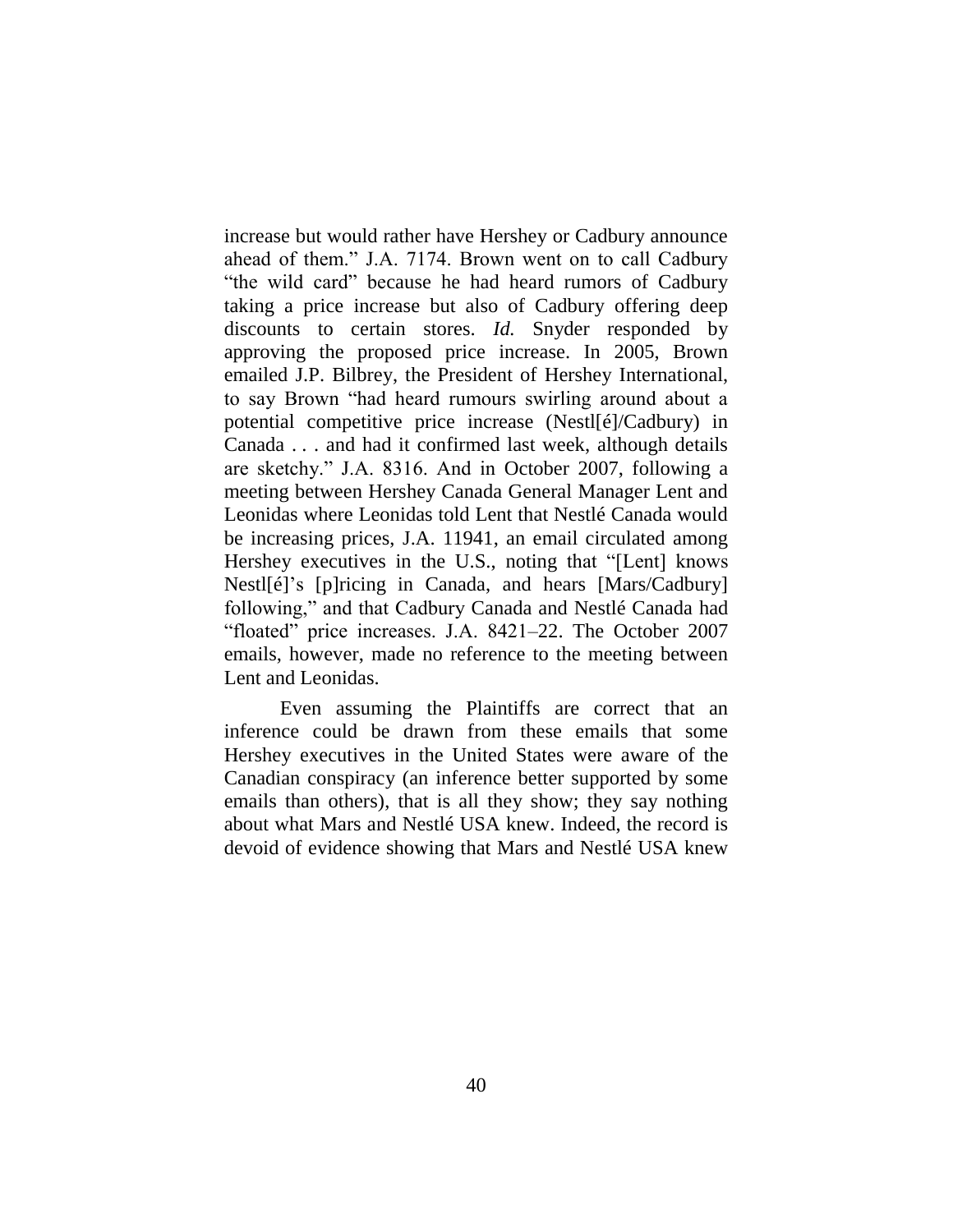of the Canadian conspiracy. <sup>18</sup> Even if the Canadian conspiracy informed Hershey's unilateral actions, it could not have facilitated a U.S. conspiracy if two of the three purported conspirators (including Mars, the price leader in all three instances) were unaware of the Canadian conspiracy.

In sum, under any of the theories presented by the Plaintiffs, there must be a sufficient factual basis for the Canadian conspiracy to be relevant to or facilitative of the purported U.S. conspiracy. Because such evidence is lacking,

 $\overline{a}$ 

Nor does a March 2002 email from Frank Higgins, Vice President of Marketing for Nestlé USA, to other Nestlé USA executives show that Nestlé USA knew of the ongoing Canadian conspiracy. In that email, Higgins reported on a Hershey Canada price increase and promised he would "get[] more information from Nestl[é] Canada to assess the likelihood that they will increase prices in the US." J.A. 7394. This email shows that Nestlé USA monitored outcomes in Canada but says nothing of whether Nestlé USA knew the price increases there were the result of interdependence or a conspiracy.

<sup>&</sup>lt;sup>18</sup> A September 2005 email from Don Robinson, President of Mars Canada, to Robert Gamgort, President of Mars North America, does not show that Mars executives in the U.S. knew of the Canadian conspiracy. In that email, Robinson said that "an industry wide price increase has been rumoured for a few weeks" and reported the price increases already taken and being taken by Mars Canada's competitors. J.A. 1395. Unlike the aforementioned 2003 Brown to Snyder email, for example (which suggested that Hershey Canada contemplated a coordinated response to a Nestlé Canada price increase with its rivals), this Mars email does not include information that tends to show a Canadian conspiracy.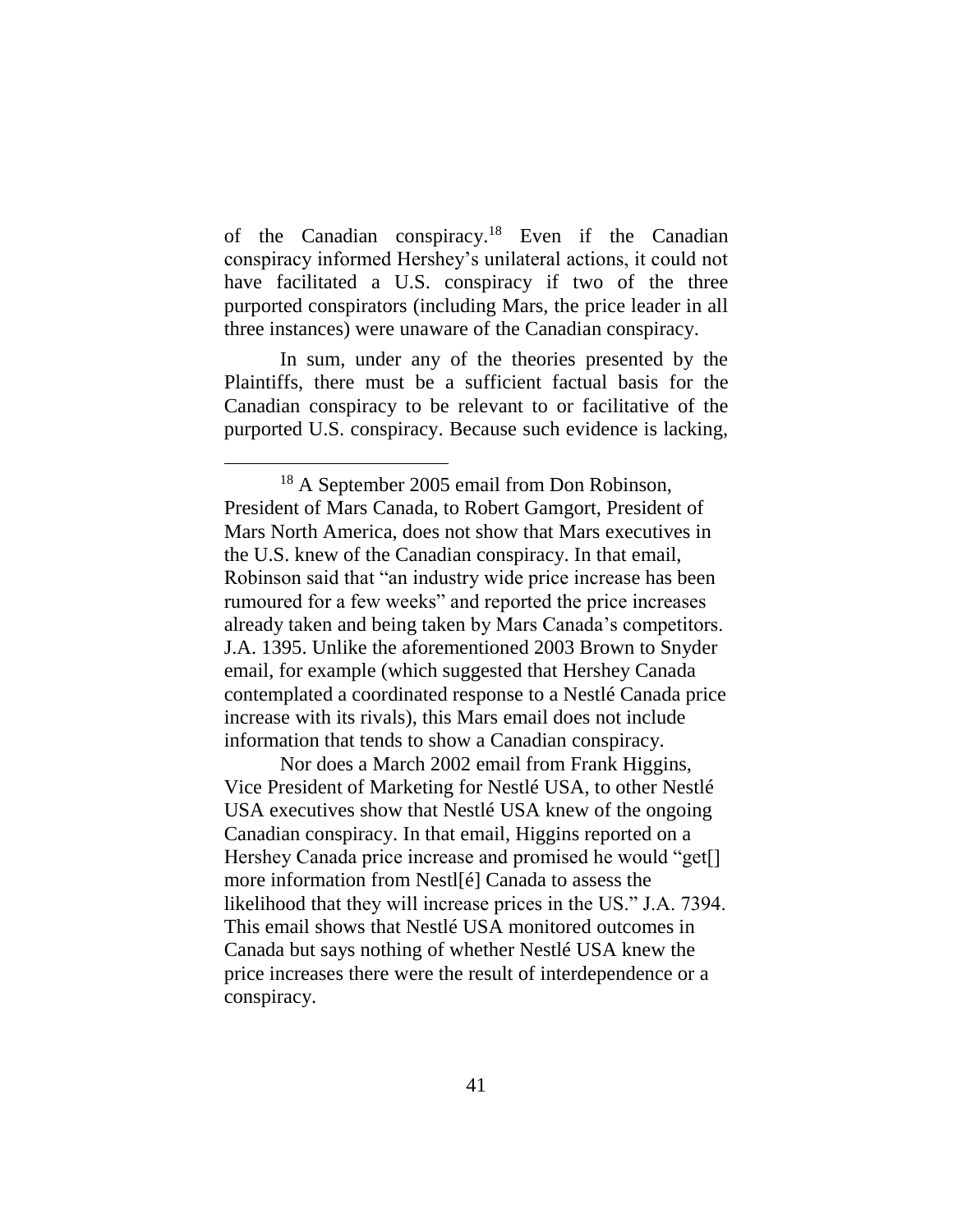the contemporaneous Canadian conspiracy does not support a reasonable inference of a U.S. conspiracy, and we move on to consider other traditional conspiracy evidence.

### **2. Possession of advance pricing information**

The Plaintiffs also highlight evidence that they argue shows that the Chocolate Manufacturers exchanged pricing information before they publicly announced the price increases. Specifically, the Plaintiffs point to an internal Hershey document from 2002 reflecting that Hershey knew as early as September 2002 that "Mars [wa]s considering a price increase due to rising cocoa costs," J.A. 5300, even though Mars did not publicly announce a price increase until December. According to the Direct Purchaser Class, only a small group of Mars senior executives knew about the planned price increase in September, and Hershey reacted by changing its internal pricing system in anticipation of a price increase, both of which, the Direct Purchaser Class argues, support an inference that the information was more than rumor and came from Mars executives. Hershey insists that it did not obtain the information from Mars, citing an internal pricing presentation from October 2002 stating that "[third] party cocoa suppliers believe Mars will soon take a price increase." J.A. 4606. That Hershey had advance warning of Mars's price increase is further supported, the Plaintiffs contend, by a memo from Hershey CEO Lenny to the Hershey board stating that the Mars 2002 price increase was "roughly in line with expectations," J.A. 4620.

Additionally, the Direct Purchaser Class points to a 2004 Hershey memo, again from Lenny to the Hershey board, stating that Hershey "received confirmation that both Mars and Nestl[é] have also raised their prices on loose bars." J.A.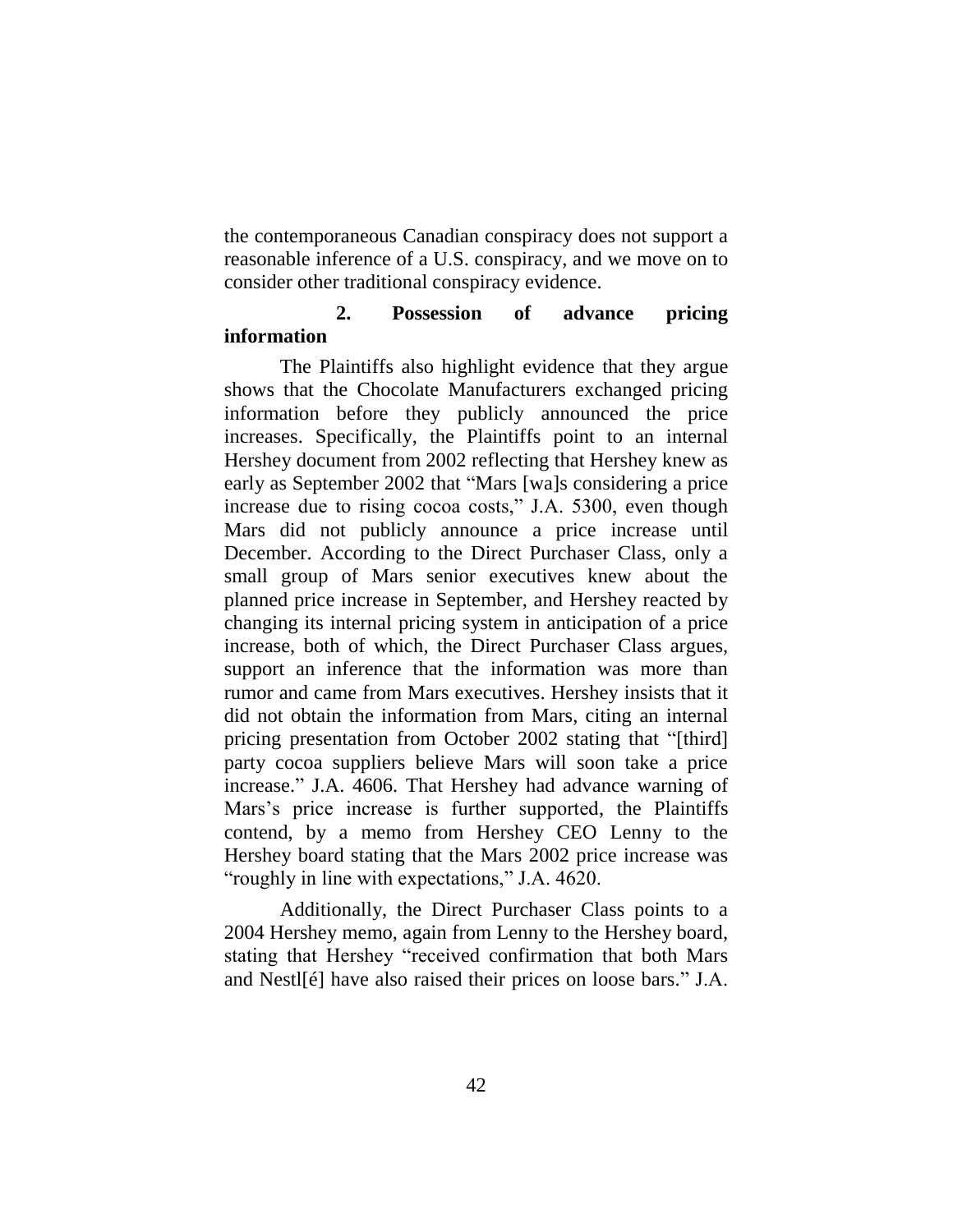5276. Lenny's statement came two days before Nestlé USA publicly announced its price increase. According to the Hershey vice president who passed the information about Nestlé USA's price increase on to Lenny, the information came from a customer, not Nestlé USA. *See* J.A. 12999.

The "mere possession of competitive memoranda" is not evidence of concerted action to fix prices. *Baby Food*, 166 F.3d at 126. In *Baby Food*, the plaintiffs also relied on the defendants' possession of documents that contained competitor pricing information in advance of any public announcements. Low-level employees gathered some of the information, but the defendants provided no explanation as to how they obtained other information. Still, we decided that this evidence did not support the plaintiffs' conspiracy claim. *Id.* For information that came from low-level employees, we viewed it as less worrisome than if it had come from upperlevel executives. *Id.* at 125–26 & n.8. We also insisted on proof that such information "had an impact on pricing decisions." *Id.* at 125. Even for the advance information from unexplained sources, we noted that "it makes common sense to obtain as much information as possible of the pricing policies and marketing strategies of one's competitors." *Id.* at 126.

In *Flat Glass*, we distinguished *Baby Food* and held that the evidence showing possession of advance pricing information supported an inference of conspiracy. The evidence in *Flat Glass* showed that the information exchanges occurred among the conspiring companies' upper ranks and that the exchanges affected prices. *See* 385 F.3d at 369 (citing example of a fax from one competitor to another revealing the sender's planned price increase and noting that the fax recipient announced an identical price increase before the fax sender). We summarized the evidence: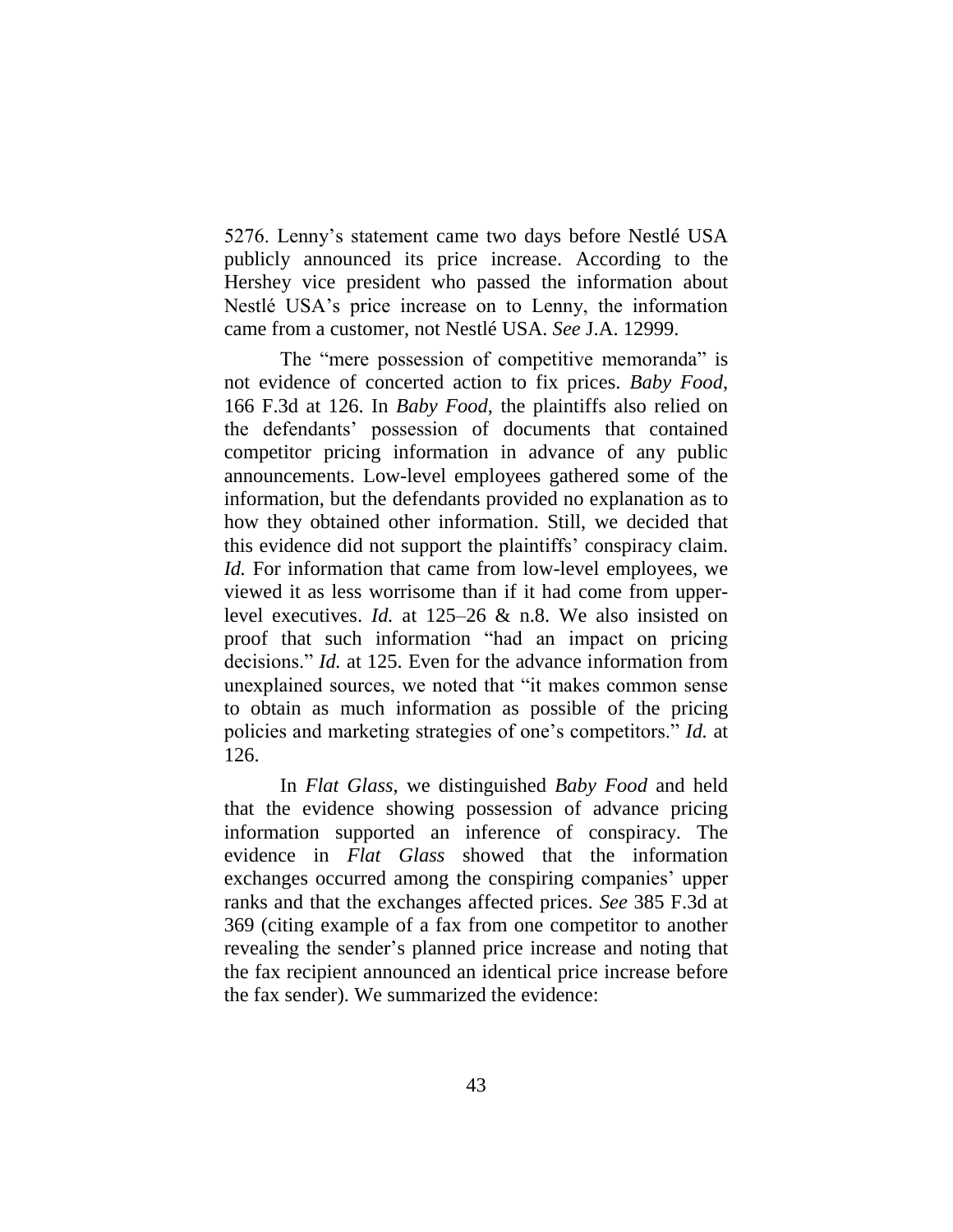[H]ere the exchanges of information are more tightly linked with concerted behavior and therefore they appear more purposive. Several of the key documents emphasize that the relevant price increases were not economically justified or supportable, but required competitors to hold the line. Others suggest not just foreknowledge of a single competitor's pricing plans, but of the plans of multiple competitors. Predictions of price behavior were followed by actual price changes. The inference of concerted rather than interdependent action is therefore stronger.

#### *Id.*

On the spectrum of advance pricing evidence, the Plaintiff's evidence here is much closer to the evidence in *Baby Food* than to the evidence in *Flat Glass*. The Plaintiffs have no direct or strong circumstantial evidence that the information came from Hershey's competitors, much less their upper-level executives. The information is also limited to advance pricing information and, unlike in *Flat Glass*, does not reveal pricing plans dependent on others following. Furthermore, the two-day notice of Nestlé USA's 2004 price increase came after Hershey had already announced its price increase, so it is hard to say it affected Hershey's pricing decision. Finally, the record shows that the Chocolate Manufacturers' pricing actions were intended to, and in some cases did, catch their rivals by surprise. *See* J.A. 1261 (Mars 2002 internal document explaining how Mars leading a price increase could "disrupt[] distracted competition"); J.A. 3641 (Hershey 2004 email from David West stating he was "[a]ngry at [him]self" that Hershey did not anticipate Mars's 2004 price increase on packaged products); J.A. 5274 (Mars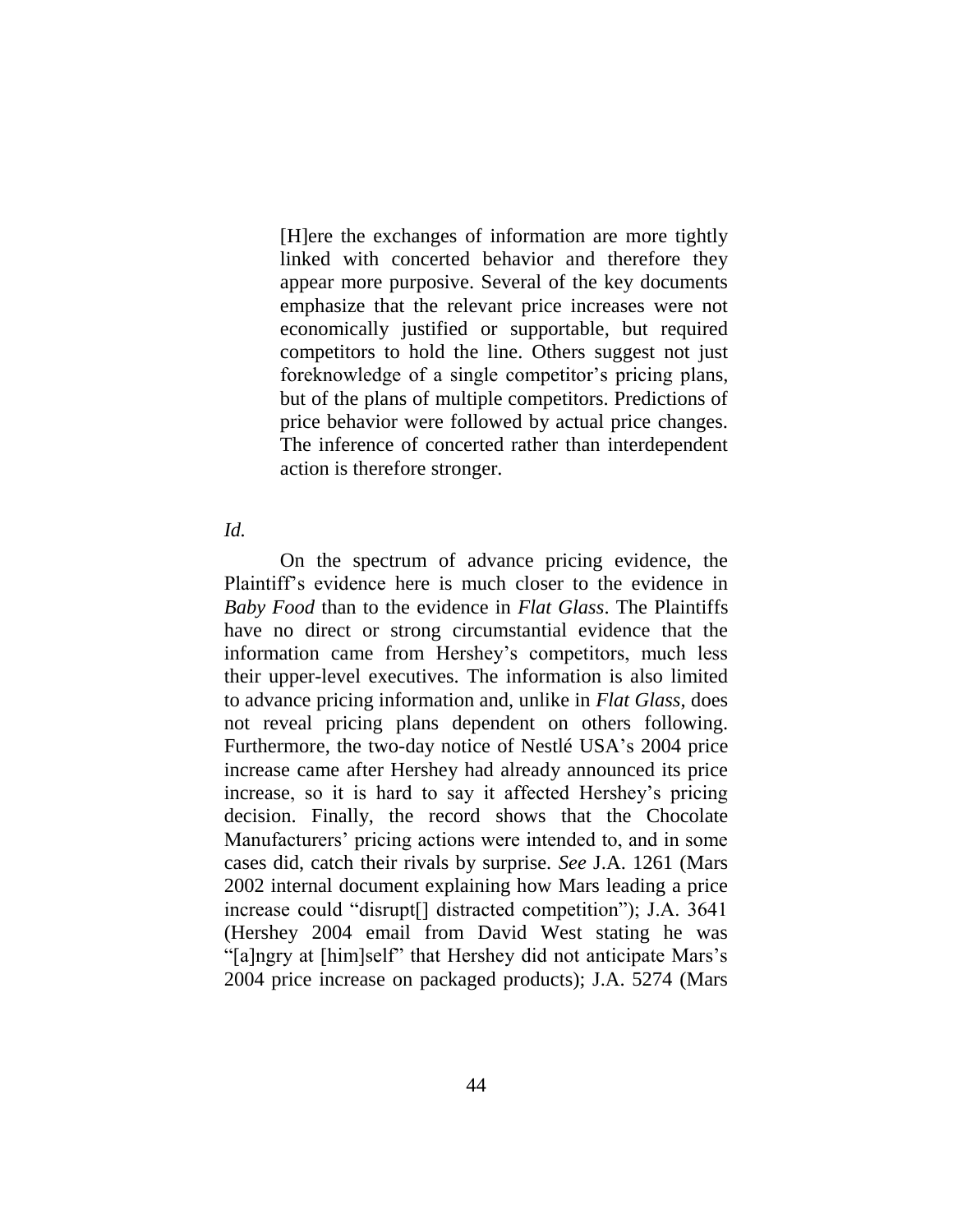2007 email from Gamgort praising Mars's 2007 price increase as brilliantly timed because it "caught [Hershey] and [Nestlé USA] totally by surprise").

In sum, gathering the price information of competitors can be just as consistent with lawful interdependence as with a price-fixing conspiracy. *See Baby Food*, 166 F.3d at 126. The evidence summarized above does not support an inference of a conspiracy.

## **3. Opportunity and improper communications**

The Plaintiffs also contend that the Chocolate Manufacturers had opportunities to conspire during the proposed sale of Hershey and at trade show meetings. The Plaintiffs' evidence is essentially that the executives from the Chocolate Manufacturers were in the same place at the same time, which is insufficient to support a reasonable inference of concerted activity. *See Petruzzi's*, 998 F.2d at 1235. Even if we assume that Nestlé USA learned of Hershey's commodities cost coverage during the 2002 sale process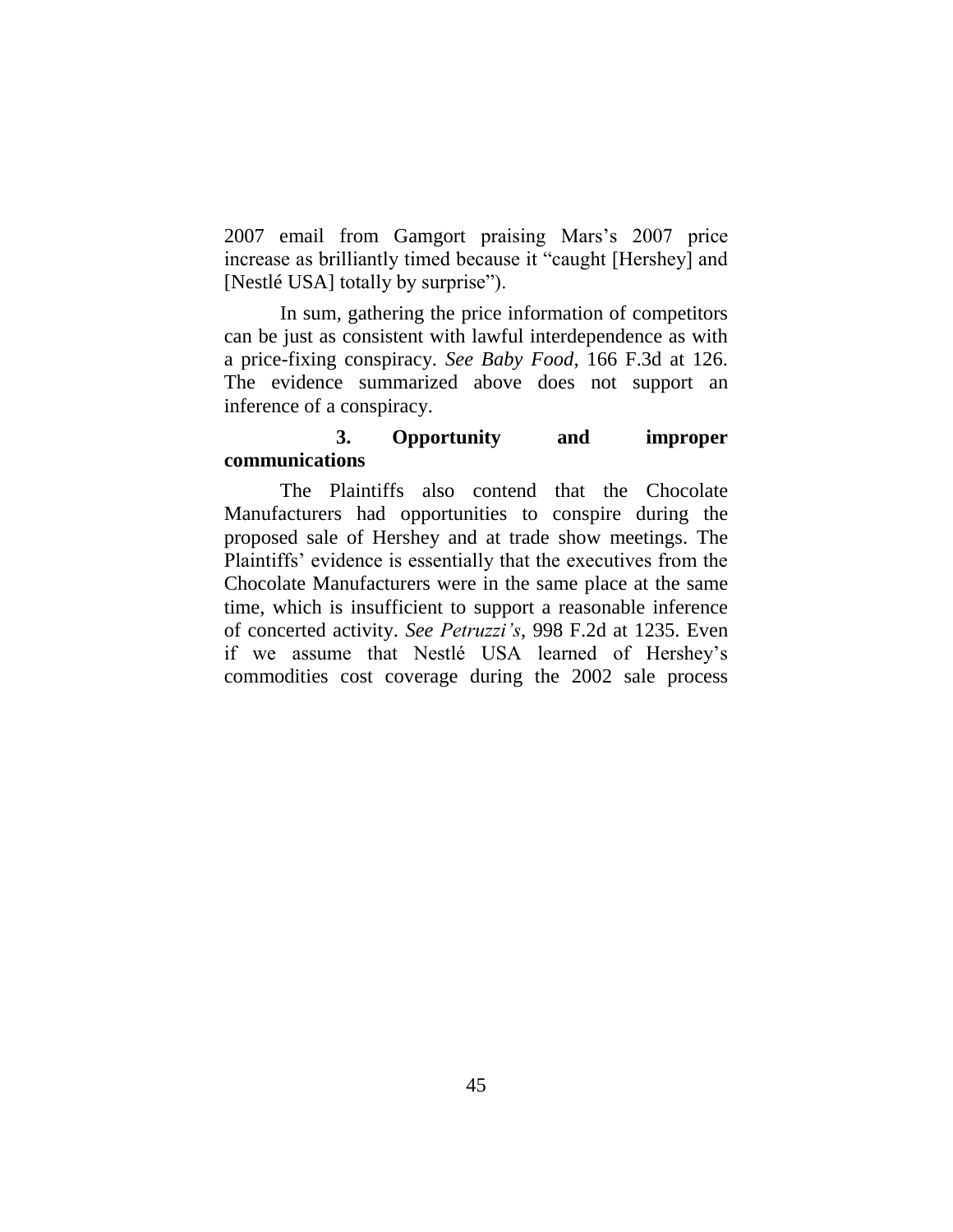(which is far from clear), $19$  there is nothing to suggest that Hershey and Nestlé USA used the sale process to hatch a price-fixing conspiracy, especially because Mars, the price leader in 2002, was uninvolved in the sale process. This evidence of mere opportunities to conspire stands in stark contrast to the evidence of secret meetings and communications in the Canadian conspiracy and cannot alone support an inference of a conspiracy.

Relatedly, the Direct Purchaser Class argues that there is evidence of improper communications among the Chocolate Manufacturers' employees and that these communications support an inference of a conspiracy. The Class cites (1) a 2004 email between Nestlé USA managers showing that a Hershey employee had given a Nestlé USA employee information about Hershey's pricing promotions on multipack products, J.A. 9270; (2) a January 2007 email between two Mars sales executives about a conversation with a Hershey manager and information learned about Hershey's

<sup>19</sup> *Compare* J.A. 7105 (2002 Hershey internal document explaining that "the bidders conducted extensive due diligence reviews and were provided with additional information as requested (in some instances for competitive and regulatory reasons only certain non-operational personnel of potential bidders were provided information)"), *and* J.A. 13295–96 (Direct Purchaser Class's expert acknowledging the complete lack of record evidence showing that either Nestlé S.A. or Nestlé USA received information about Hershey's commodities cost coverage), *with* J.A. 12843–45 (Cadbury officer acknowledging that Cadbury received information about Hershey's commodities cost coverage in an email from an investment banker working for Hershey during the sale process).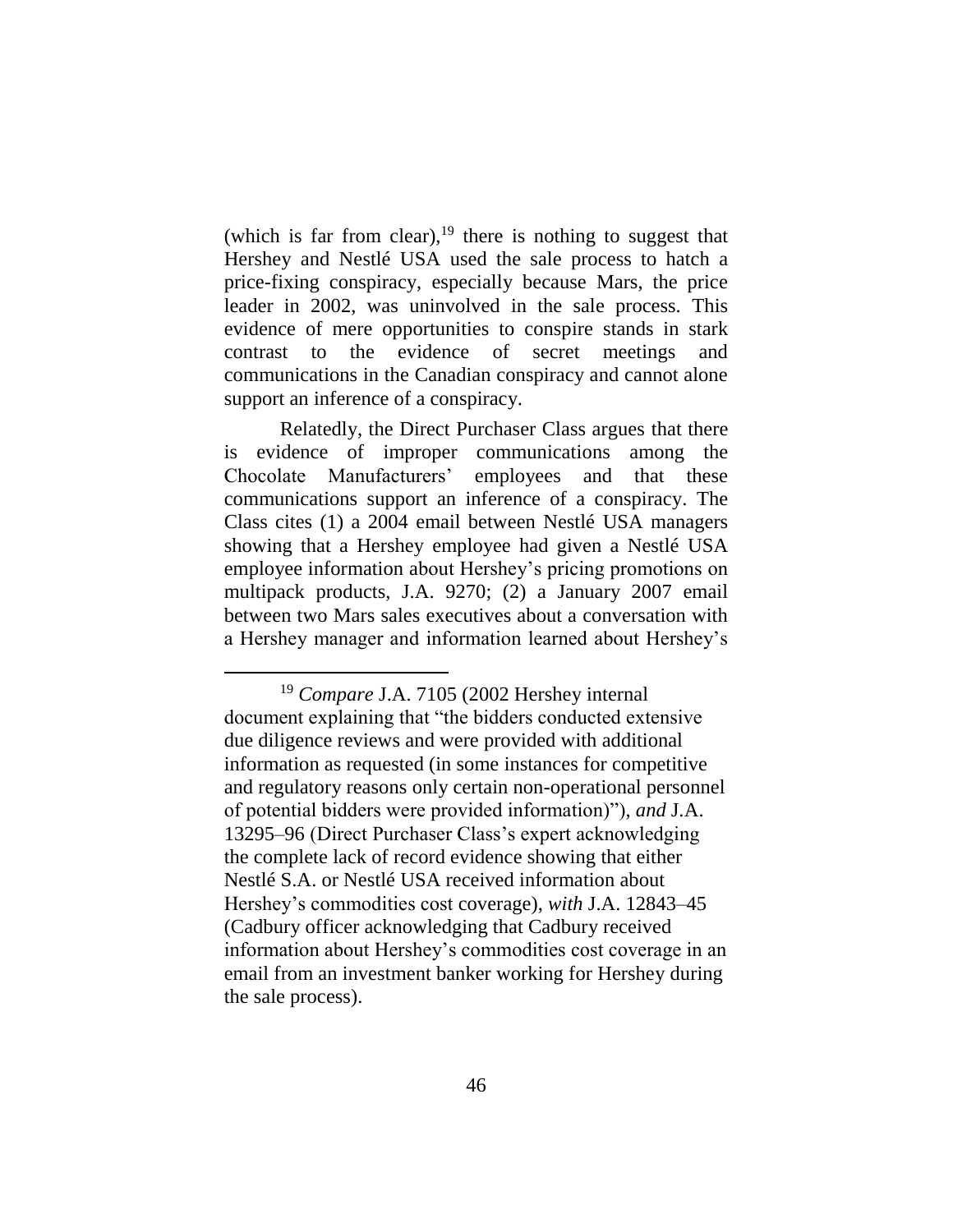promotional activities, J.A. 9269; and (3) a September 2007 email between Mars executives relaying that one had obtained information about costs from his counterpart at Hershey, J.A. 9267. These sporadic communications among individuals without pricing authority are insufficient to create a reasonable inference of a conspiracy. *See Baby Food*, 166 F.3d at 125. Moreover, the September 2007 communication occurred after the 2007 price increase, so it could not have affected the relevant pricing decisions. Accordingly, we will not infer a conspiracy from this evidence.

### **4. Departure from pre-conspiracy conduct**

The Plaintiffs argue further that the Chocolate Manufacturers departed from their pre-conspiracy conduct by deciding to follow price increases during the conspiracy period and that this is traditional conspiracy evidence. For a change in conduct to create an inference of a conspiracy, the shift in behavior must be a "radical" or "abrupt" change from the industry's business practices. *Toys "R" Us, Inc. v. FTC*, 221 F.3d 928, 935 (7th Cir. 2000). The Plaintiffs have failed to show such a shift here.

First, the Plaintiffs' argument is not premised on an apples-to-apples comparison. To show a shift in conduct, the Plaintiffs rely on a "failed" September 2001 price increase on *packaged candy* initiated by Hershey. Instead of following the price increase, Mars responded by reducing its weight on M&M packaged candy and maintaining prices, but three months later, Mars raised prices on miniatures packaged chocolate candy. J.A. 6192–93. The Plaintiffs also cite a January 2002 proposed price increase by Hershey on certain *boxed chocolates* that Hershey rescinded when it received pushback from customers. By contrast, the 2002 and 2007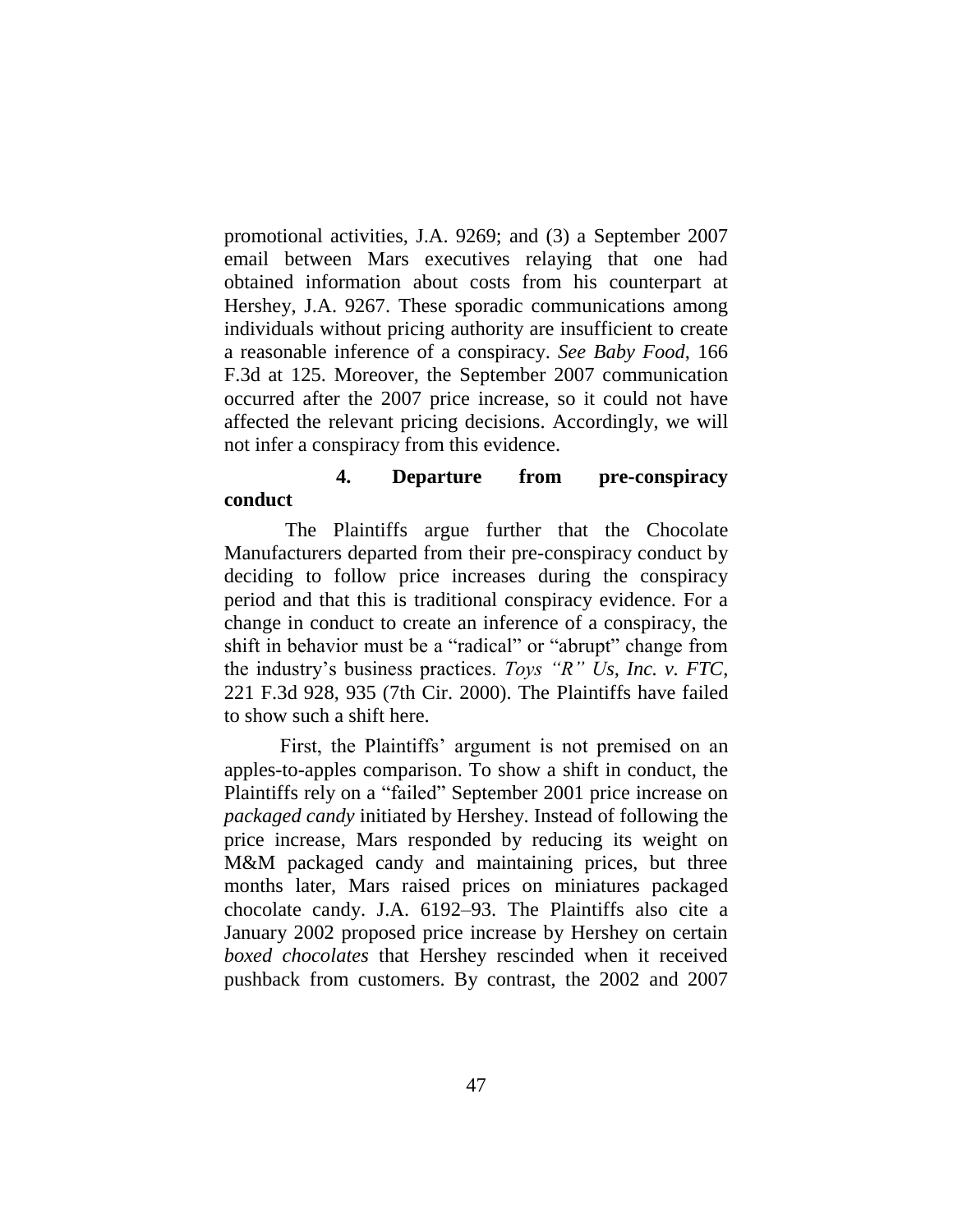parallel price increases involved only *singles* and *kings*, and the 2004 parallel price increases involved *singles* and *kings* as well as packaged candy. In fact, the Chocolate Manufacturers did not exactly follow each other on packaged products in the 2002 price increases, lending further support to the notion that different considerations factored into the pricing decisions for immediate consumption products and future consumption products. Putting aside the fact that Mars actually responded to Hershey's 2001 price increase and did not simply stand pat, the "failed" price increases in 2001 and early 2002 involved different products at different times than the parallel price increases in 2002, 2004, and 2007.

Second, the focus of the Plaintiffs' argument is unduly narrow. Historically, parallel pricing in the U.S. chocolate market has not been at all uncommon. *See* J.A. 1087 (detailing parallel pricing in 1981 and 1983); J.A. 1105–06 (detailing a 1979 weight reduction on singles initiated by Hershey and matched by Mars; a 1986 price increase on singles, kings, and six packs initiated by Mars and matched by Hershey; a 1991 price increase on singles, kings, and six packs initiated by Hershey and matched by Mars; and a 1995 price increase on singles, kings, and six packs initiated by Hershey and matched by Mars and Nestlé USA). Moreover, after the alleged conspiracy period, the Chocolate Manufacturers have raised prices in parallel three other times. J.A. 2866–67. The Plaintiffs do not argue that all of these parallel price increases resulted from an unlawful conspiracy, so we fail to see why we should infer a conspiracy existed between 2002 and 2007 from behavior that is in fact consistent with how this industry has historically operated.

Third, it is generally unremarkable for the pendulum in oligopolistic markets to swing from less to more interdependent and cooperative. *See* Areeda & Hovenkamp,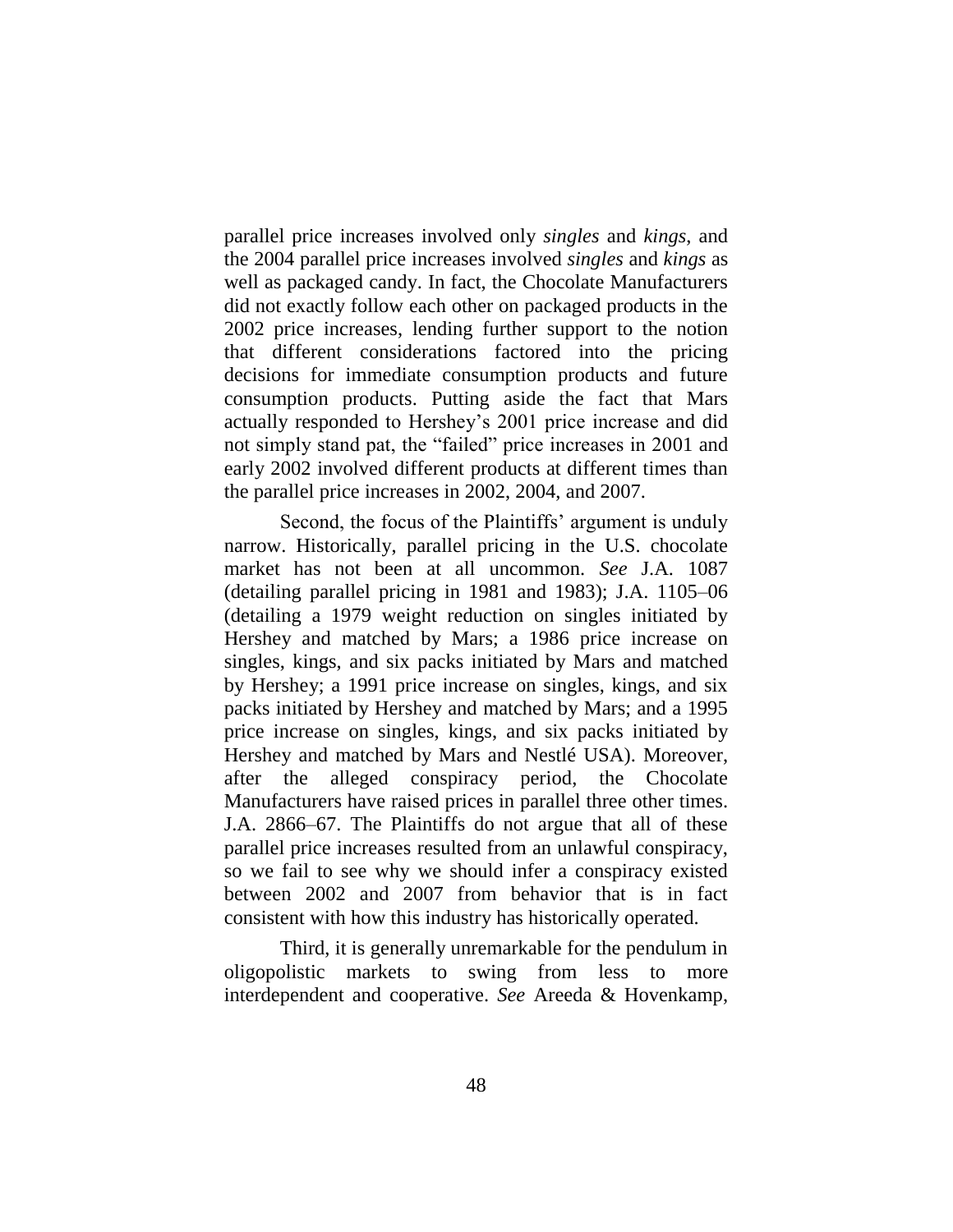*supra*, ¶ 1431a, at 229 (noting that the degree of interdependence "may be either weak or strong and may vary from time to time within a given market").

Accordingly, the evidence presented by the Plaintiffs does not show an abrupt shift in behavior that can support a reasonable inference of a conspiracy.

## **5. Pretextual explanations for price increases**

Finally, we address the Plaintiffs' argument that the Chocolate Manufacturers' pretextual explanations for their price increases support a reasonable inference of a conspiracy. *See Fragale & Sons Beverage Co. v. Dill*, 760 F.2d 469, 474 (3d Cir. 1985) (recognizing that pretextual explanations for disputed conduct "would disprove the likelihood of independent action"). The Chocolate Manufacturers publicly explained their price increases by citing rising costs. The Plaintiffs contend these cost-based explanations were cover for the real reason—to advance a price-fixing conspiracy.

The same evidence that we credited earlier as showing that cost increases did not justify the price increases does not necessarily show pretext, i.e., that the Chocolate Manufacturers lied when they gave their cost-based explanations for their price increases. The Plaintiffs acknowledge that raw materials costs went up during this period; they simply dispute whether the increases were enough to justify the price increases. *See* J.A. 13892 (Tollison Report) (acknowledging that "cocoa prices did rise during the class period"); J.A. 6273–74 (same). Nor do the Plaintiffs dispute that other input costs, such as labor and energy costs, increased during this period.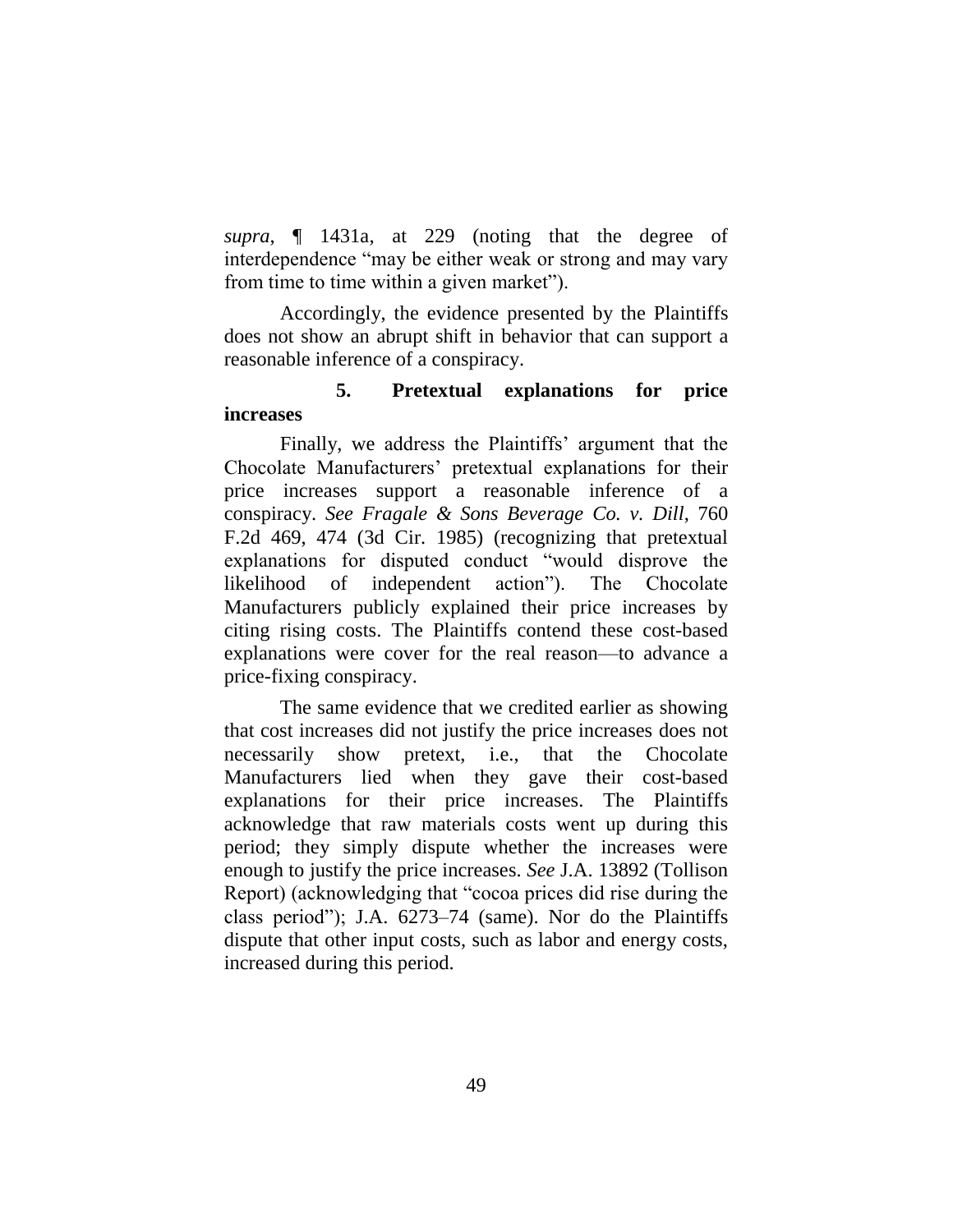Moreover, contemporaneous internal documents show that some who worked for the Chocolate Manufacturers were concerned about cost increases during the conspiracy period. *See, e.g.*, J.A. 1031 (Nestlé USA 2002 internal document suggesting budget revisions "due to increased cocoa prices"); J.A. 1261 (Mars 2002 internal document proposing price increase in December 2002 in part because of "emerging material cost pressures" and because of belief that "all" the Chocolate Manufacturers "will likely face significant cost pressures in 2003"); J.A. 7649 (September 2002 email from Hershey's David West noting "organizational momentum around pricing behind commodity prices," but expressing disagreement with that organizational view); J.A. 1114 (citing March 2003 Hershey annual report that expressed concern about cocoa costs going up in 2004). *But see, e.g.*, J.A. 4619 (October 2002 report from Hershey CEO Lenny to the Hershey board explaining cost coverage on cocoa through 2004); J.A. 7906 (December 2004 email from Hershey CEO Lenny discussing how to publicly explain the 2004 price increase given Hershey's "outspoken[ness] about [Hershey's] 'coverage' on cocoa and to a lesser extent on all input costs"). Therefore, to the extent the Plaintiffs' pretext argument is that costs were going up but not enough to justify a price increase, their showing of pretext is weak.

But even if the evidence of pretext were stronger, it would still be insufficient to survive summary judgment because pretext alone does not create a reasonable inference of a conspiracy. *See Miles Distribs., Inc. v. Specialty Constr. Brands, Inc.*, 476 F.3d 442, 452 (7th Cir. 2007) ("[W]e hold that [pretextual reasons] are insufficient to create a genuine issue of fact without other evidence pointing to a price-fixing agreement."); *DeLong Equip. Co. v. Washington Mills Abrasive Co.*, 887 F.2d 1499, 1514 (11th Cir. 1989) (citing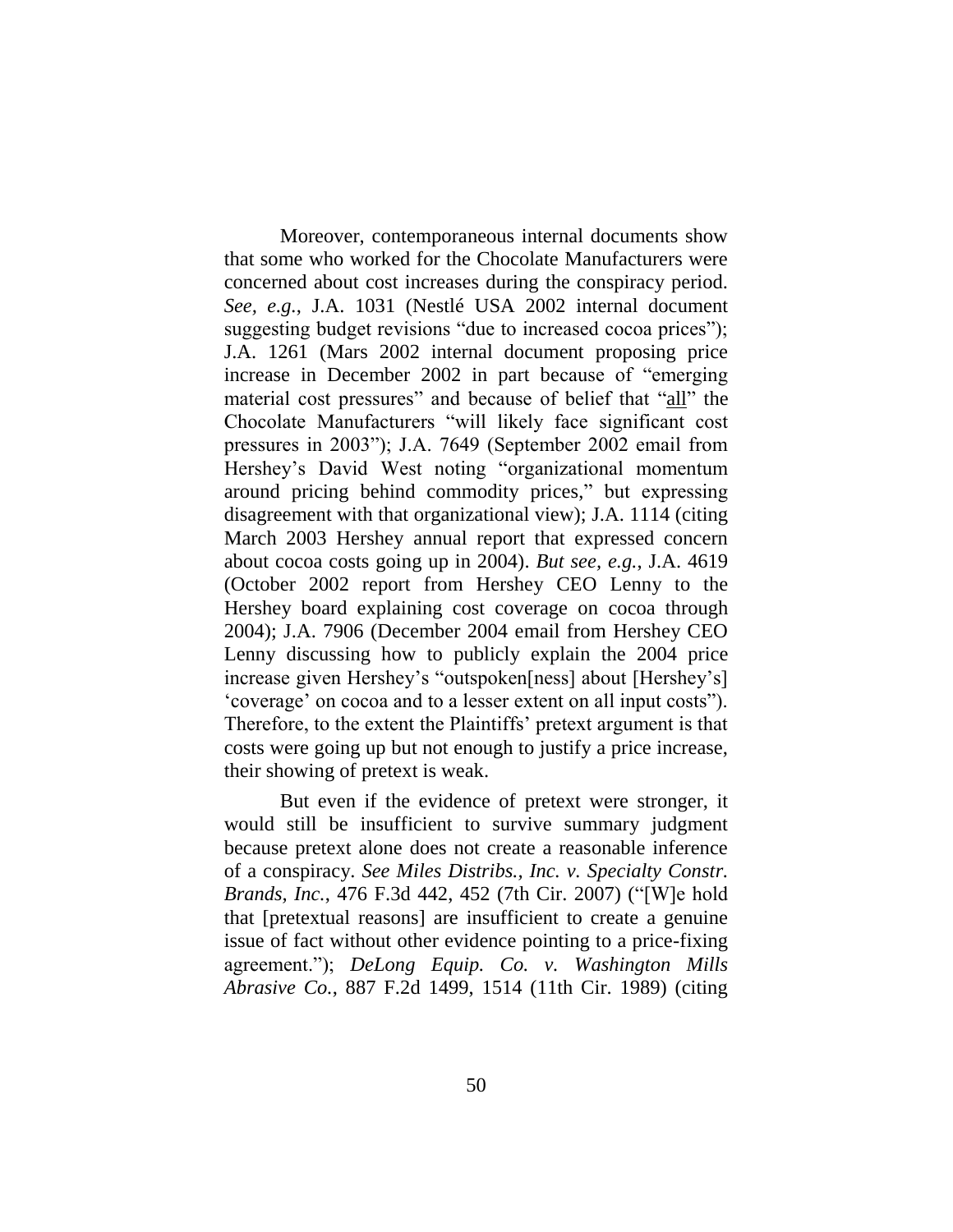*Fragale*, 760 F.2d at 474) (same); *H. L. Moore Drug Exch. v. Eli Lilly & Co.*, 662 F.2d 935, 941 (2d Cir. 1981) ("[T]he mere fact that a business reason advanced by a defendant for its [action] is undermined does not, by itself, justify the inference that the conduct was therefore the result of a conspiracy.").

Requiring something more than pretext to survive summary judgment makes particular sense in cases like this one. In their pretext argument, the Plaintiffs rely on the same evidence they did in arguing that the Chocolate Manufacturers acted contrary to their interests—evidence which we have already said is insufficient to defeat summary judgment. That evidence is also insufficient here. That rising costs may not have been the full or even real reason for increasing prices does not show whether the real reason was interdependence or a conspiracy. Therefore, allegations of pretext must be accompanied by other traditional conspiracy evidence or economic evidence to create a reasonable inference of a conspiracy. Because such other evidence is lacking here, any evidence of pretext is insufficient to preclude summary judgment.

### **D. Summary of the Evidence as a Whole**

Considering the evidence as a whole, the Plaintiffs have failed to create a reasonable inference that the Chocolate Manufacturers more likely than not conspired to fix prices in the U.S. chocolate market. Compared to other cases where we decided that summary judgment should not have been granted, the Plaintiffs' case here is relatively weak. *Cf. Flat Glass*, 385 F.3d at 369 (reversing summary judgment for the defendants based in part on evidence about price increases that required cooperation of competitors and coordinated price increases suspiciously close in time to meetings and